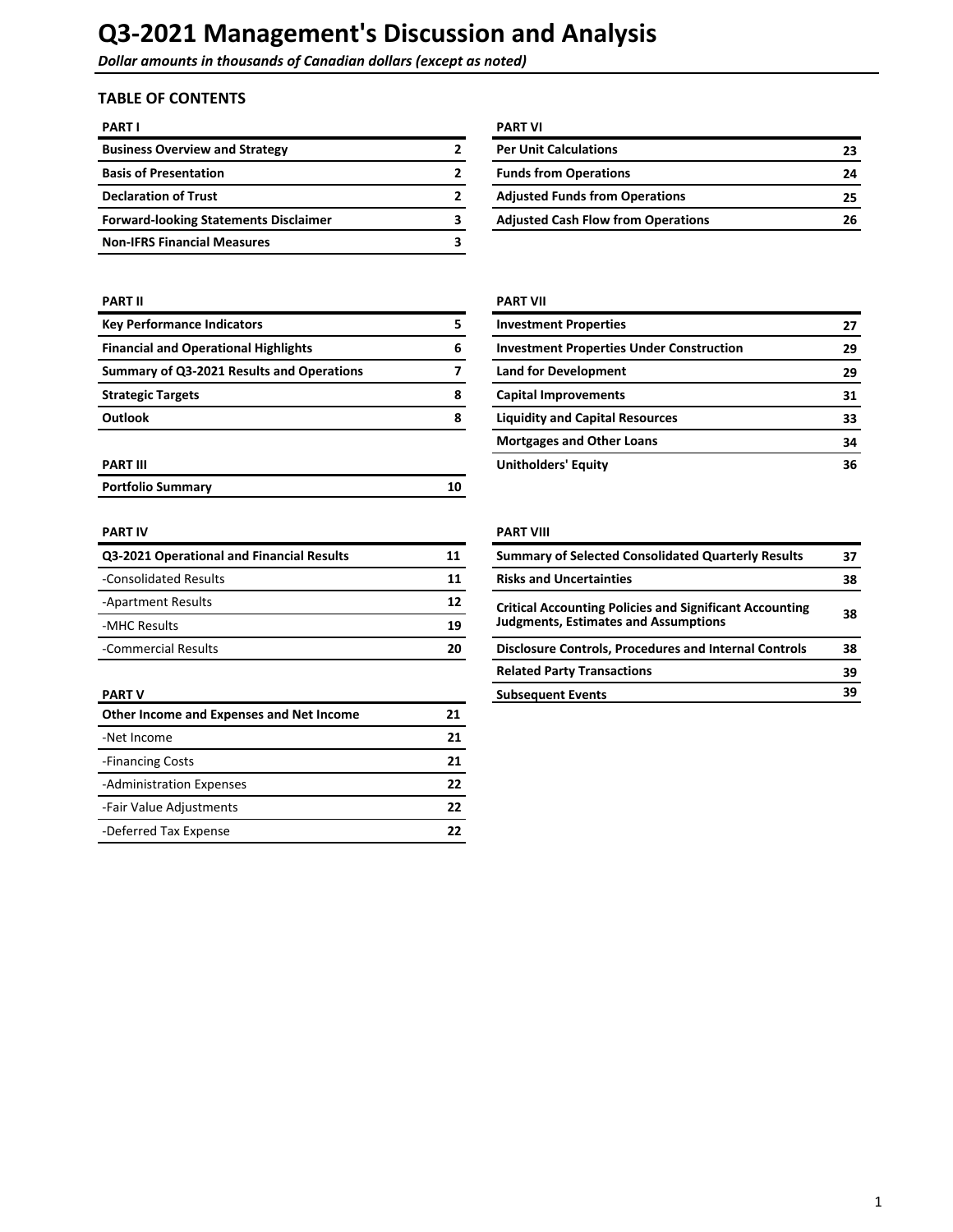# <span id="page-1-0"></span>**PART I**

# **Business Overview and Strategy**

Killam Apartment REIT ("Killam", the "Trust", or the "REIT"), based in Halifax, Nova Scotia (NS), is one of Canada's largest residential landlords, owning, operating, managing and developing a \$4.3 billion portfolio of apartments, manufactured home communities (MHCs) and commercial properties across seven provinces. Killam was founded in 2000 to create value through the consolidation of apartments in Atlantic Canada and MHCs across Canada. Killam entered the Ontario (ON) apartment market in 2010, the Alberta (AB) apartment market in 2014, and the British Columbia (BC) apartment market in 2020. Killam broke ground on its first development in 2010 and has completed thirteen projects to date, with a further five projects currently under construction.

Killam's strategy to drive value and profitability focuses on three priorities:

- 1) Increase earnings from the existing portfolio;
- 2) Expand the portfolio and diversify geographically through accretive acquisitions, targeting newer properties; and
- 3) Develop high-quality properties in its core markets.

The apartment business is Killam's largest segment and accounted for 88.0% of Killam's net operating income (NOI) for the nine months ended September 30, 2021. As at September 30, 2021, Killam's apartment portfolio consisted of 18,169 units, including 968 units jointly owned with institutional partners. Killam's 216 apartment properties are located in Atlantic Canada's six largest urban centres (Halifax, Moncton, Saint John, Fredericton, Charlottetown and St. John's), Ontario (Ottawa, London, Toronto and Kitchener-Waterloo-Cambridge), Alberta (Edmonton and Calgary), and British Columbia (Greater Victoria). Killam is Atlantic Canada's largest residential landlord, owning a 13% total share of multi-family rental units in its core markets. Killam plans to continue increasing its presence outside Atlantic Canada through acquisitions and developments; however, it will continue to invest strategically in Atlantic Canada to maintain its market presence.

In addition, Killam owns 5,875 sites in 39 MHCs, also known as land-lease communities or trailer parks, in Ontario and Atlantic Canada. Killam owns the land and infrastructure supporting these communities and leases sites to tenants who own their own homes and pay Killam site rent. The MHC portfolio accounted for 6.9% of Killam's NOI for the nine months ended September 30, 2021. Killam also owns 941,372 square feet (SF) of stand-alone commercial space that accounted for 5.1% of Killam's NOI for the nine months ended September 30, 2021.

# **Basis of Presentation**

The following Management's Discussion and Analysis ("MD&A") has been prepared by Management and focuses on key statistics from the condensed consolidated interim financial statements and pertains to known risks and uncertainties. This MD&A should be read in conjunction with the Trust's audited consolidated financial statements for the years ended December 31, 2020 and 2019, which have been prepared in accordance with International Financial Reporting Standards (IFRS) as issued by the International Accounting Standards Board (IASB). These documents, along with Killam's 2020 Annual Information Form (AIF), are available on SEDAR at [www.sedar.com](http://www.sedar.com).

The discussions in this MD&A are based on information available as at November 3, 2021. This MD&A has been reviewed and approved by Management and the REIT's Board of Trustees.

# **Declaration of Trust**

Killam's investment guidelines and operating policies are set out in Killam's Amended and Restated Declaration of Trust ("DOT") dated November 27, 2015, which is available on SEDAR. A summary of the guidelines and policies is as follows:

#### **Investment Guidelines**

- The Trust will acquire, hold, develop, maintain, improve, lease and manage income-producing real estate properties;
- Investments in joint ventures, partnerships (general or limited) and limited liability companies are permitted;
- Investments in land for development that will be capital property for Killam are permitted; and
- Investments that would disqualify Killam as a "mutual fund trust" or a "unit trust" as defined within the Income Tax Act (Canada) are prohibited.

#### **Operating Policies**

- Overall indebtedness is not to exceed 70% of Gross Book Value, as defined by the DOT;
- Guarantees of indebtedness that would disqualify Killam as a "mutual fund trust" or a "unit trust" as defined within the *Income Tax* Act (Canada) are prohibited; and
- Killam must maintain property insurance coverage in respect of potential liabilities of the Trust.

As at September 30, 2021, Killam was in compliance with all investment guidelines and operating policies.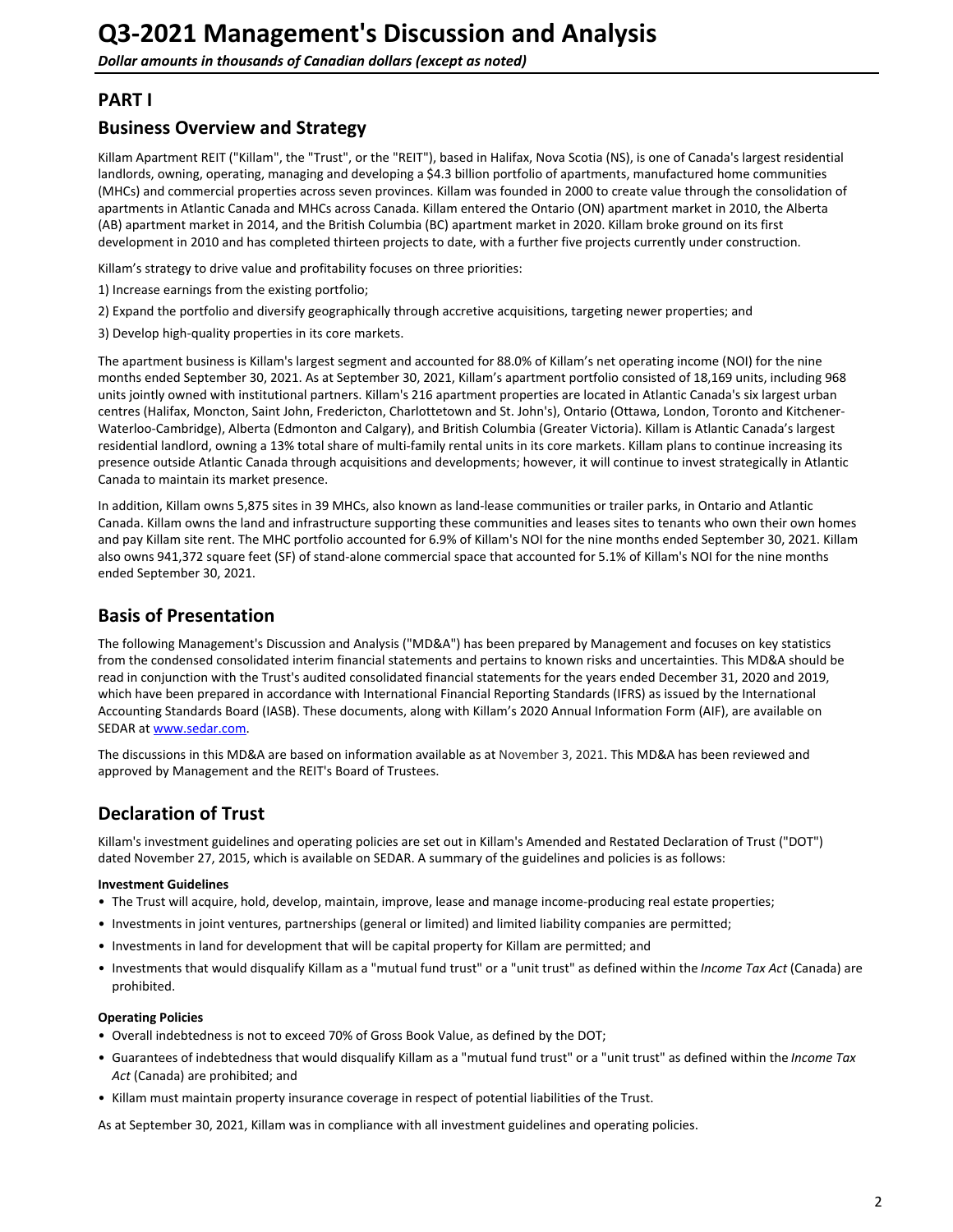# <span id="page-2-0"></span>**Forward-looking Statements Disclaimer**

Certain statements contained in this MD&A may contain forward-looking statements and forward-looking information (collectively, "forward-looking statements") including within the meaning of applicable securities law.

In some cases, forward-looking statements can be identified by the use of words such as "may", "will", "should", "expect", "plan", "anticipate", "believe", "estimate", "potential", "continue" or the negative of these terms or other comparable terminology, and by discussions of strategies that involve risks and uncertainties. Such forward-looking statements contained in this MD&A may include, among other things, statements regarding: Killam's expectations with regard to the planned growth of the property portfolio, the expansion of the land portfolio for future developments, future acquisitions, including the amount expected to be spent on such acquisitions, the location of such acquisitions, improvements in profitability of Killam's property portfolio, Killam's property developments, including cost and timing of completion thereof, and Management's expectations regarding capital improvement costs, uncertainties and risks arising as a result of the spread of the COVID-19 pandemic, including uncertainty surrounding disruptions to financial markets, regional economies and the world economy; the financial condition of Killam's tenants and the ability of Killam's tenants to pay rent; the return to pre-pandemic employment levels; interest rate fluctuations; credit availability; market values; impact on financial results including impacts relating to rental rate growth expectations and rent collection; pace and scope on future acquisitions, construction, development and renovation, renewals and leasing; the ability to expand into other geographical regions of Canada in an economically viable way; the estimated population growth in key markets; the rate of transition from rental to homeownership; the GDP growth across the country post-pandemic; the continued capital investment from governments and the private sector in key markets and the availability of capital to fund further investments in Killam's business.

Readers should be aware that these forward-looking statements are subject to known and unknown risks, uncertainties and other factors that could cause actual results to differ materially from those anticipated or implied, or those suggested by any forward-looking statements, including: the effects, duration and government responses to the COVID-19 pandemic and the effectiveness of measures intended to mitigate the impact of COVID-19, national and regional economic conditions and the availability of capital to fund further investments in Killam's business. Further information regarding these risks, uncertainties and other factors may be found under the heading "Risk Factors" in Killam's MD&A for the year ended December 31, 2020 and Killam's most recent AIF. Given these uncertainties, readers are cautioned not to place undue reliance on any forward-looking statements contained, or incorporated by reference, in this MD&A.

By their nature, forward-looking statements involve numerous assumptions, inherent risks and uncertainties, both general and specific, that contribute to the possibility that the predictions, forecasts, projections and various future events contained therein may not occur. Although Management believes that the expectations reflected in the forward-looking statements are reasonable, there can be no assurance that future results, levels of activity, performance or achievements will occur as anticipated.

Neither Killam nor any other person assumes responsibility for the accuracy and completeness of any forward-looking statement, and Killam assumes no obligation to update or revise any forward-looking statement, whether as a result of new information, future events, circumstances, or such other factors that affect this information, except as required by applicable law. The forward-looking statements in this document are provided for the limited purpose of enabling current and potential investors to evaluate an investment in Killam. Readers are cautioned that such statements may not be appropriate and should not be used for any other purpose.

# **Non-IFRS Financial Measures**

Management believes these non-IFRS financial measures, ratios and supplementary information are relevant measures of the ability of the REIT to earn revenue and to evaluate Killam's financial performance. The non-IFRS measures should not be construed as alternatives to net income or cash flow from operating activities determined in accordance with IFRS, as indicators of Killam's performance, or sustainability of Killam's distributions. These measures do not have standardized meanings under IFRS and therefore may not be comparable to similarly titled measures presented by other publicly traded organizations.

#### **Non-IFRS Financial Measures**

- Funds from operations (FFO) is a non-GAAP financial measure of operating performance widely used by the Canadian real estate industry based on the definition set forth by REALPAC. FFO, and applicable per unit amounts, are calculated by Killam as net income adjusted for depreciation on an owner-occupied building, fair value gains (losses), interest expense related to exchangeable units, gains (losses) on disposition, deferred tax expense (recovery), unrealized gains (losses) on derivative liability, internal commercial leasing costs, interest expense related to lease liabilities, and non-controlling interest. FFO is calculated in accordance with the REALPAC definition. A reconciliation between net income and FFO is included on page 24.
- Adjusted funds from operations (AFFO) is a non-GAAP financial measure of operating performance widely used by the Canadian real estate industry based on the definition set forth by REALPAC. AFFO, and applicable per unit amounts and payout ratios, are calculated by Killam as FFO less an allowance for maintenance capital expenditures ("capex") (a three-year rolling historical average capital spend to maintain and sustain Killam's properties), commercial leasing costs and straight-line commercial rents. AFFO is calculated in accordance with the REALPAC definition. Management considers AFFO an earnings metric. A reconciliation from FFO to AFFO is included on page 25.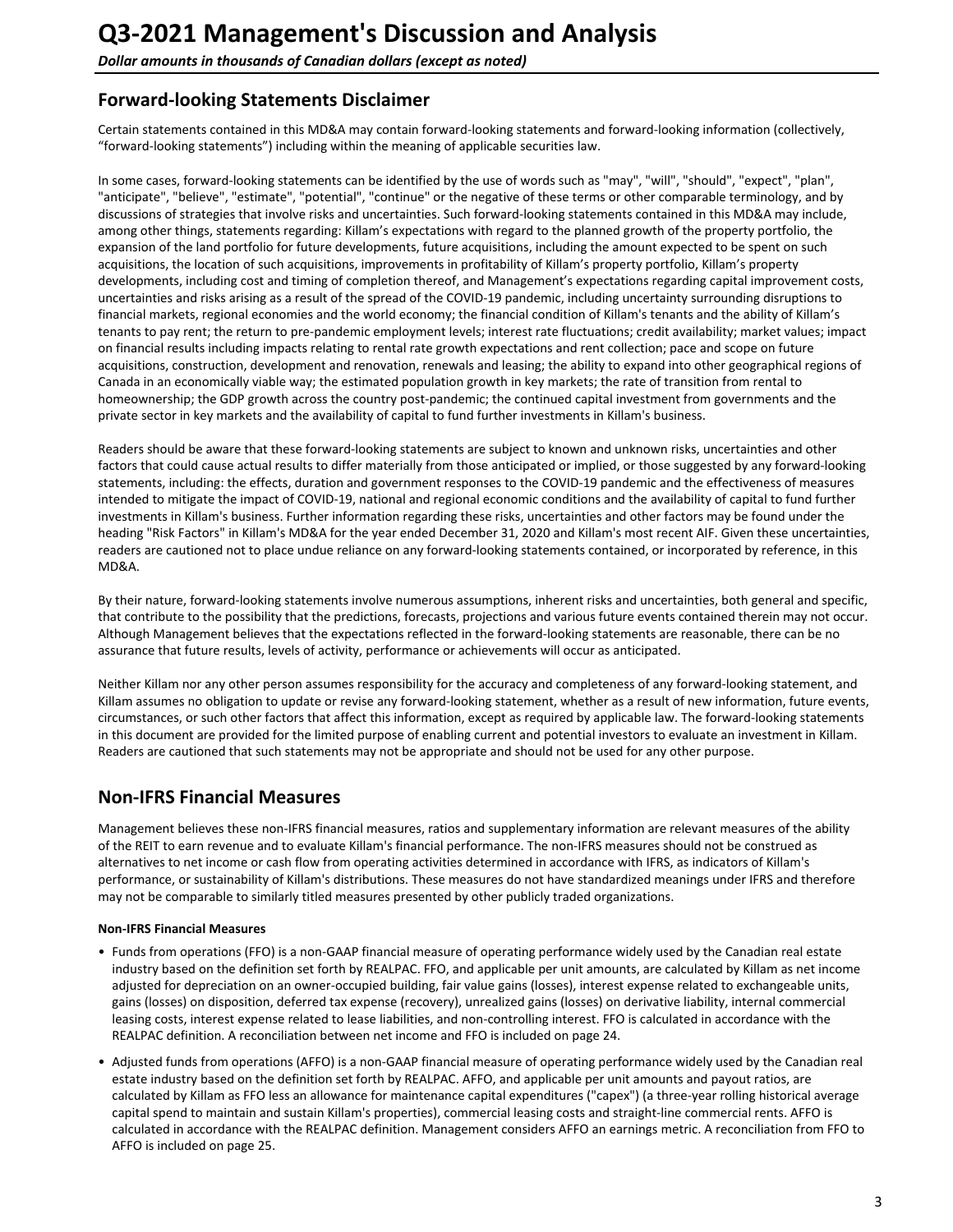**Dollar amounts in thousands of Canadian dollars (except as noted)** 

- Adjusted cash flow from operations (ACFO) is a non-GAAP financial measure of operating performance widely used by the Canadian real estate industry based on the definition set forth by REALPAC. ACFO is calculated by Killam as cash flow provided by operating activities with adjustments for changes in working capital that are not indicative of sustainable cash available for distribution, maintenance capital expenditures, commercial leasing costs, amortization of deferred financing costs, interest expense related to lease liabilities and non-controlling interest. Management considers ACFO a measure of sustainable cash flow. A reconciliation from cash provided by operating activities to ACFO is included on page 26. ACFO is calculated in accordance with the REALPAC definition.
- Adjusted earnings before interest, tax, depreciation and amortization (adjusted EBITDA) is calculated by Killam as income before fair value adjustments, gains (losses) on disposition, income taxes, interest, depreciation and amortization.
- Normalized Adjusted EBITDA is calculated by Killam as adjusted EBITDA that has been normalized for a full year of stabilized earnings from recently completed acquisitions and developments, on a forward-looking basis.

#### **Non-IFRS Ratios**

- Interest coverage is calculated by dividing adjusted EBITDA by interest expense, less interest expense related to exchangeable units.
- Debt service coverage is calculated by dividing adjusted EBITDA by interest expense (less interest expense related to exchangeable units) and principal mortgage repayments.
- Per unit calculations are calculated using the applicable non-IFRS financial measures noted above, i.e. FFO, AFFO and/or ACFO, divided by the basic or diluted number of units outstanding.
- Payout ratios are calculated using the distribution rate for the period divided by the applicable per unit amount i.e. AFFO and/or ACFO.
- Debt to normalized adjusted EBITDA is calculated by dividing interest-bearing debt (net of cash) by adjusted EBITDA that has further been adjusted for a full year of stabilized earnings from recently completed acquisitions and developments, on a forward-looking basis.

### **Supplementary Financial Measures**

- Same property results in relation to Killam are revenues and property operating expenses for stabilized properties that Killam has owned for equivalent periods in 2021 and 2020. Same property results represent 86.9% of the fair value of Killam's investment property portfolio as at September 30, 2021. Excluded from same property results in 2021 are acquisitions, dispositions and developments completed in 2020 and 2021, and non-stabilized commercial properties linked to development projects.
- Same property average rent is calculated by taking a weighted average of the total residential rent for the months of the quarter ending divided by the number of the units per region for stabilized properties that Killam has owned for equivalent periods in 2021 and 2020. For total residential rents, rents for occupied units are contracted rent and rents for vacant units are estimated market rent.

#### **Capital Management Financial Measure**

• Debt to total assets is calculated by dividing total interest-bearing debt (net of cash) by total assets, excluding right-of-use assets.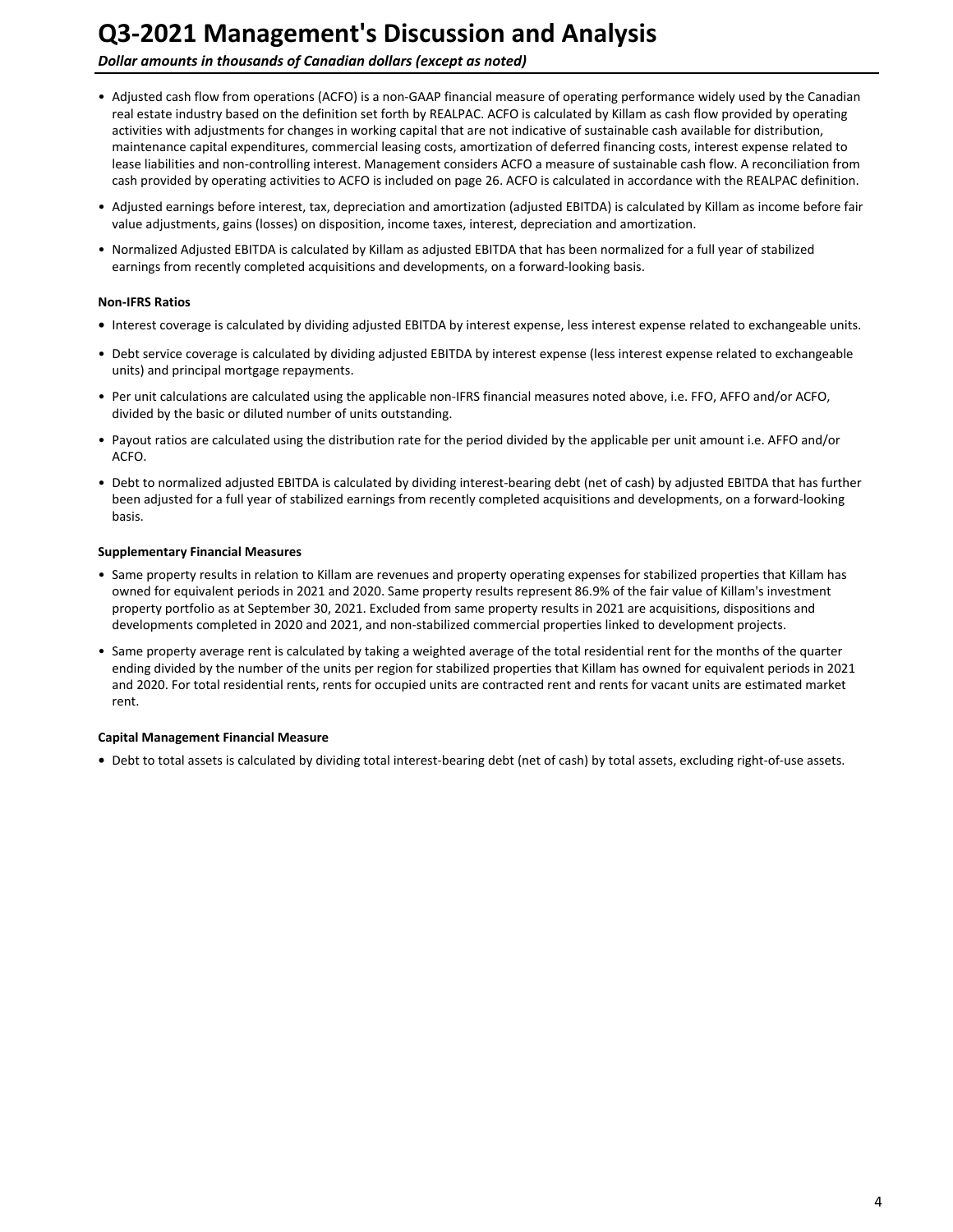# <span id="page-4-0"></span>**PART II**

# **Key Performance Indicators**

To assist Management and investors in monitoring Killam's achievement of its objectives, Killam has defined a number of key performance indicators to measure the success of its operating and financial performance:

- 1) FFO per Unit A standard measure of earnings for real estate entities. Management is focused on growing FFO per unit.
- 2) AFFO per Unit A standard measure of earnings for real estate entities. Management is focused on growing AFFO per unit.
- 3) Payout Ratio Killam monitors its AFFO and ACFO payout ratios and targets lower payout ratios. The ACFO payout ratio is a measure to assess the sustainability of distributions. The AFFO payout ratio is used as a supplementary measure. Although Killam expects to sustain and grow distributions, the amount of distributions will depend on debt repayments and refinancings, capital investments, and other factors, which may be beyond the control of the REIT.
- 4) Same Property NOI This measure considers Killam's ability to increase its same property NOI, removing the impact of recent acquisitions and dispositions, developments and other non-same property operating adjustments.
- 5) Occupancy Management is focused on maximizing occupancy while also managing the impact of higher rental rates. This measure is a percentage based on dollars of lost rent from vacancy divided by gross potential residential rent.
- 6) Rental Increases Management expects to increase average annual rental rates and tracks average annual rate increases.
- 7) Debt to Total Assets Killam's primary measure of its leverage is debt as a percentage of total assets. Killam's DOT operating policies stipulate that overall indebtedness is not to exceed 70% of Gross Book Value. Debt to total assets is calculated by dividing total interest-bearing debt by total assets.
- 8) Weighted Average Interest Rate of Mortgage Debt and Total Debt Killam monitors the weighted average cost of its mortgage and total debt.
- 9) Weighted Average Years to Debt Maturity Management monitors the weighted average number of years to maturity on its debt.
- 10) Debt to Normalized EBITDA A common measure of leverage used by lenders, this measure considers Killam's financial health and liquidity. In normalizing recently completed acquisitions and developments, Killam uses a forward-looking full year of stabilized earnings. Generally, the lower the debt to normalized EBITDA ratio, the lower the credit risk.
- 11) Debt Service Coverage Ratio A common measure of credit risk used by lenders, this measure considers Killam's ability to pay both interest and principal on outstanding debt. Generally, the higher the debt service coverage ratio, the lower the credit risk.
- 12) Interest Coverage Ratio A common measure of credit risk used by lenders, this measure considers Killam's ability to pay interest on outstanding debt. Generally, the higher the interest coverage ratio, the lower the credit risk.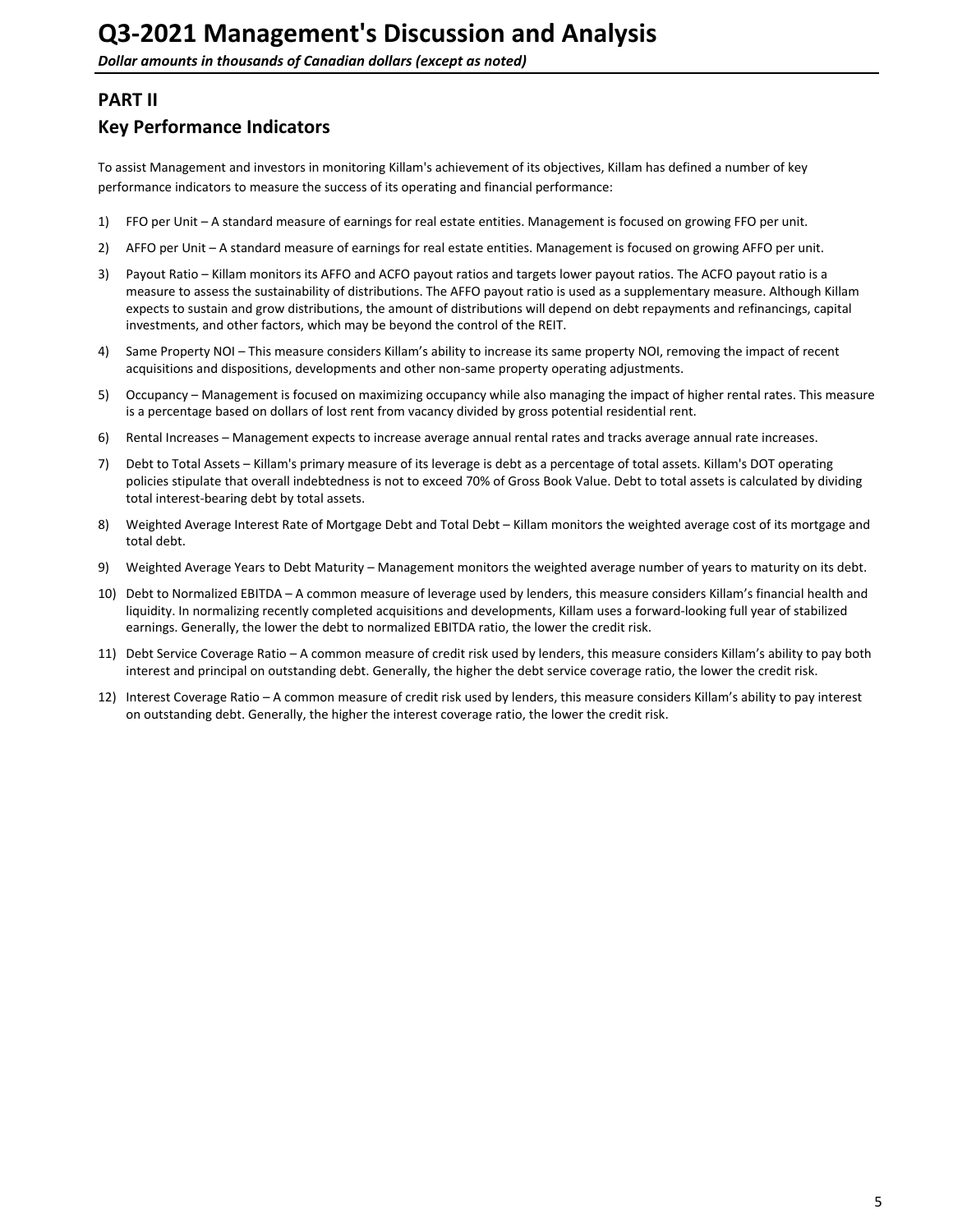<span id="page-5-0"></span>**Dollar amounts in thousands of Canadian dollars (except as noted)** 

# **Financial and Operational Highlights**

The following table presents a summary of Killam's key IFRS and non-IFRS financial and operational performance measures:

|                                                                         |          | Three months ended<br>September 30, |                   |           | Nine months ended<br>September 30, |                   |
|-------------------------------------------------------------------------|----------|-------------------------------------|-------------------|-----------|------------------------------------|-------------------|
| <b>Operating Performance</b>                                            | 2021     |                                     | 2020 Change $(2)$ | 2021      |                                    | 2020 Change $(2)$ |
| Property revenue                                                        | \$76,244 | \$66,653                            | 14.4%             |           | \$213,919 \$194,846                | 9.8%              |
| Net operating income                                                    | \$50,455 | \$43,198                            | 16.8%             |           | \$135,315 \$122,335                | 10.6%             |
| Net income                                                              | \$46,634 | \$37,465                            | 24.5%             | \$210,726 | \$97,476                           | 116.2%            |
| FFO <sup>(1)</sup>                                                      | \$34,246 | \$28,513                            | 20.1%             | \$88,721  | \$78,142                           | 13.5%             |
| FFO per unit $-$ diluted $(1)$                                          | \$0.30   | \$0.27                              | 11.1%             | \$0.80    | \$0.75                             | 6.7%              |
| AFFO <sup>(1)</sup>                                                     | \$29,510 | \$24,099                            | 22.5%             | \$74,769  | \$64,805                           | 15.4%             |
| AFFO per unit $-$ diluted $(1)$                                         | \$0.26   | \$0.23                              | 13.0%             | \$0.68    | \$0.63                             | 7.9%              |
| Weighted average number of units outstanding – diluted (000s)           | 114,250  | 105,691                             | 8.1%              | 110,633   | 103,564                            | 6.8%              |
| Distributions paid per unit <sup>(3)</sup>                              | \$0.17   | \$0.17                              | $-\%$             | \$0.68    | \$0.67                             | 1.5%              |
| AFFO payout ratio – diluted $(1)$                                       | 66%      | 75%                                 | $(900)$ bps       | 76%       | 82%                                | $(600)$ bps       |
| AFFO payout ratio – rolling 12 months $(1)$                             | 77%      | 81%                                 | $(400)$ bps       |           |                                    |                   |
| <b>Portfolio Performance</b>                                            |          |                                     |                   |           |                                    |                   |
| Same property NOI <sup>(1)</sup>                                        | \$44,618 | \$41,537                            | 7.4%              |           | \$124,035 \$118,142                | 5.0%              |
| Same property NOI margin                                                | 66.1%    | 64.5%                               | $160$ bps         | 63.2%     | 62.4%                              | 80 bps            |
| Same property apartment occupancy                                       | 97.4%    | 96.5%                               | 90 bps            |           |                                    |                   |
| Same property apartment weighted average rental increase <sup>(4)</sup> | 3.4%     | 3.1%                                | 30 bps            |           |                                    |                   |

| As at                                    | September 30, 2021 December 31, 2020 |        | Change $(2)$  |
|------------------------------------------|--------------------------------------|--------|---------------|
| <b>Leverage Ratios and Metrics</b>       |                                      |        |               |
| Debt to total assets                     | 44.1%                                | 44.6%  | $(50)$ bps    |
| Weighted average mortgage interest rate  | 2.61%                                | 2.69%  | $(8)$ bps     |
| Weighted average years to debt maturity  | 4.1                                  | 4.6    | $(0.5)$ years |
| Debt to normalized EBITDA <sup>(1)</sup> | 11.18x                               | 10.78x | 3.7%          |
| Debt service coverage <sup>(1)</sup>     | 1.55x                                | 1.57x  | (1.3)%        |
| Interest coverage <sup>(1)</sup>         | 3.52x                                | 3.36x  | 4.8%          |

(1) FFO, AFFO, AFFO payout ratio, debt to normalized adjusted EBITDA ratio, debt service coverage ratio, interest coverage ratio, and same property NOI are not defined by IFRS, do not have standardized meanings and may not be comparable with other industries or entities (see "Non-IFRS Financial Measures").

(2) Change expressed as a percentage or basis point (bps).

(3) The Board of Trustees approved a 2.9% increase in Killam's distribution on an annualized basis to \$0.70 per unit effective for the September 2021 distribution.

(4) Year-over-year, as at September 30.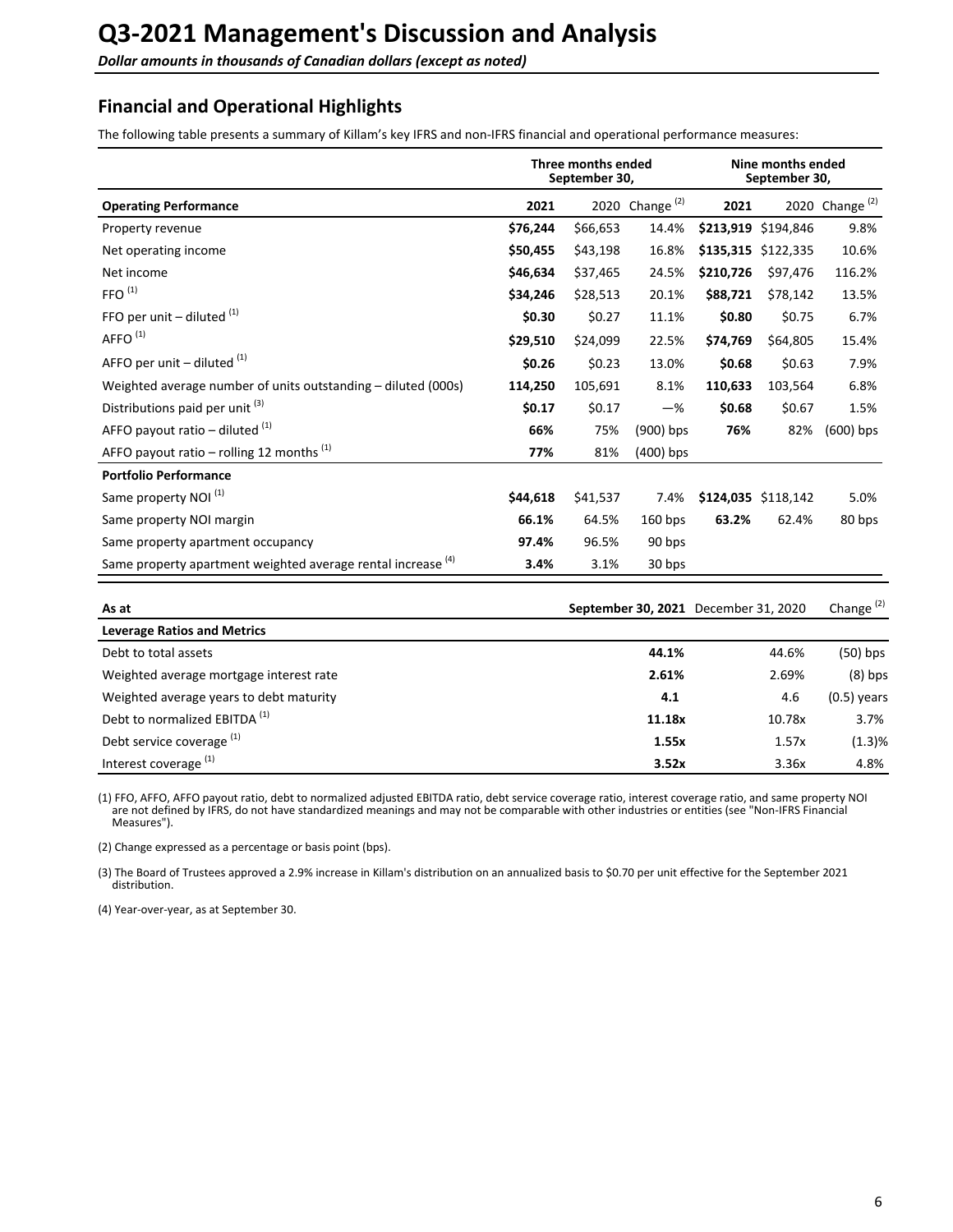# <span id="page-6-0"></span>**Summary of Q3-2021 Results and Operations**

### **Achieved Net Income of \$46.6 Million**

Killam earned net income of \$46.6 million in Q3-2021, compared to \$37.5 million in Q3-2020. The increase in net income is primarily attributable to growth through acquisitions, completed developments, and increased earnings from the existing portfolio as well as fair value gains on investment properties, driven by revenue growth and cap-rate compression.

### Delivered Value Through FFO per Unit Growth of 11.1% and AFFO per Unit Growth of 13.0%

Killam generated FFO per unit of \$0.30 in Q3-2021, 11.1% higher than \$0.27 per unit generated in Q3-2020. AFFO per unit increased 13.0% in Q3-2021 to \$0.26, compared to \$0.23 in Q3-2020. FFO and AFFO growth were primarily attributable to increased NOI from strong same property performance and incremental contributions from recent acquisitions and completed developments. This growth was partially offset by an 8.1% increase in the weighted average number of units outstanding.

### **Strong Same Property NOI Growth of 7.4%**

Killam achieved 7.4% growth in same property consolidated NOI and a 160 bps improvement in its operating margin during the quarter. This improvement was driven by 4.8% growth in same property revenue, and only a modest 0.2% increase in operating expenses. A 3.4% increase in apartment rental rates and a 90 bps increase in occupancy drove overall revenue growth. Operating expenses remained relatively flat quarter-over-quarter as a result of operating and energy efficiencies, as well as successful property tax appeals.

Killam's same property apartment NOI increased 5.8% during Q3-2021. MHC same property NOI, which accounts for 6.9% of total NOI, generated 12.8% growth from the rebound of seasonal occupancy as many COVID-19 related restrictions were lifted. Commercial same property NOI, which accounts for 5.1% of total NOI, generated 27.9% growth in the quarter as a result of higher occupancy and reduced rent abatements related to COVID-19.

### **Enhanced Top-line Performance from Unit Turns and Repositionings**

Demand remains strong for units on turnover with Killam achieving 7.7% rental rate growth on unit turns and repositionings during the quarter. Overall, same property apartment revenue growth during the quarter was up 4.1%.

#### Substantial Development Activity Underway and Strong Contributions from Recently Completed Developments

Killam continues to advance its development pipeline with five active developments underway, totalling 685 units (497 units representing Killam's percentage ownership) for an expected total development cost of \$328.1 million (\$238.8 million for Killam's ownership interest). Year-to-date, Killam has invested \$51.8 million in active development projects, the majority of which was funded through construction loans.

Killam's three recently completed developments totalling 349 units, being Nolan Hill, Shorefront and 10 Harley, contributed \$0.7 million in FFO growth during Q3-2021. These developments are fully leased and are expected to contribute \$3.0 million in FFO on an annualized basis.

#### Cap-rate Compression and Strong Rent Growth Support \$26 Million in Fair Value Gains

Killam recorded \$25.8 million in fair value gains related to its investment properties in Q3-2021, supported by cap-rate compression in New Brunswick and its Ontario MHC portfolio, as well as robust NOI growth driven by strong apartment fundamentals. Killam's weighted average cap-rate for its apartment portfolio as at September 30, 2021, was 4.42%, a 25 bps reduction from December 31, 2020.

### **Lower Interest Rates Contribute to Earnings Growth**

Killam benefited from lower interest rates on mortgage refinancings completed during the quarter. Killam refinanced \$27.3 million of maturing debt with \$37.0 million of new debt at a weighted average interest rate of 1.98%, 43 bps lower than the weighted average interest rate of the maturing debt.

### **COVID-19 Impact on Operations**

Since the onset of the global pandemic in March 2020, Killam has focused on ensuring the continued health and safety of its employees, tenants, stakeholders and communities. Killam's rent collection remains strong, with rent collection rates above 99%. To date, the pandemic has not resulted in any material change to Killam's operations or strategy. Details on Killam's financial impact from COVID-19 are included in Killam's 2020 Management Discussion and Analysis, available on SEDAR at www.sedar.com.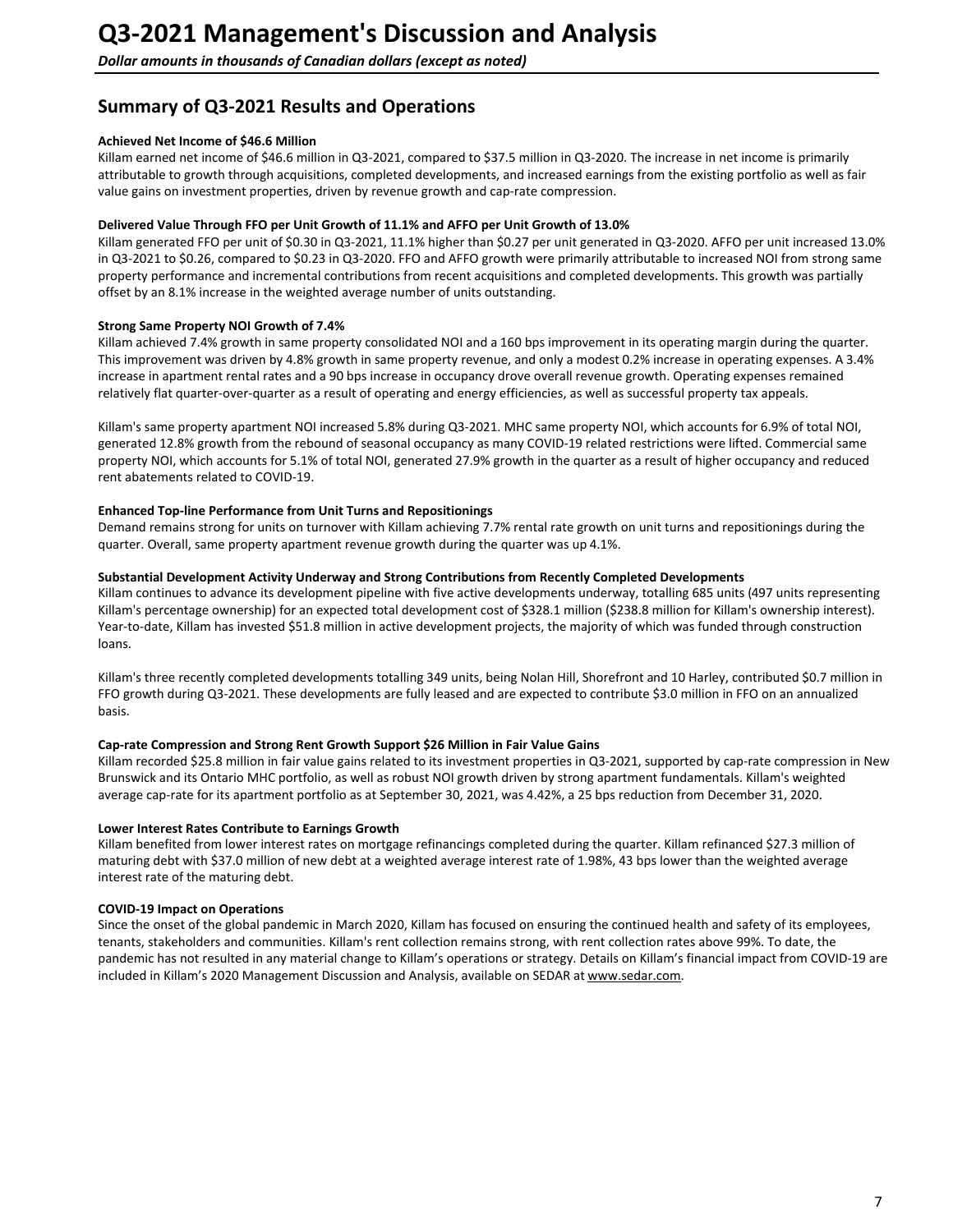<span id="page-7-0"></span>**Dollar amounts in thousands of Canadian dollars (except as noted)** 

| <b>Strategic Targets</b>                      |                                                                                                                                                                                                                                                                                                                                                                                                                               |
|-----------------------------------------------|-------------------------------------------------------------------------------------------------------------------------------------------------------------------------------------------------------------------------------------------------------------------------------------------------------------------------------------------------------------------------------------------------------------------------------|
| <b>Growth in Same Property NOI</b>            |                                                                                                                                                                                                                                                                                                                                                                                                                               |
| 2021 Target                                   | Same property NOI growth over 2.0%, subject to COVID-19 related restrictions<br>being lifted by Q3-2021.                                                                                                                                                                                                                                                                                                                      |
| 2021 Performance to-date                      | Killam achieved same property NOI growth of 5.0% for the nine months ended<br>September 30, 2021. Growth is attributable to increased revenue and modest<br>expense growth. Given the strength in the apartment segment and higher<br>occupancy, Killam expects same property NOI growth to exceed 4.0% in 2021.                                                                                                              |
| <b>Expanded Portfolio</b>                     |                                                                                                                                                                                                                                                                                                                                                                                                                               |
| 2021 Target                                   | Complete a minimum of \$100 million in acquisitions.                                                                                                                                                                                                                                                                                                                                                                          |
| 2021 Performance to-date                      | Killam has exceeded this goal, completing \$271.8 million in acquisitions year-<br>to-date. Subsequent to quarter end, Killam closed or committed to an<br>additional \$118.3 million in apartment acquisitions, adding 482 units to its<br>portfolio.                                                                                                                                                                        |
| <b>Geographic Diversification</b>             |                                                                                                                                                                                                                                                                                                                                                                                                                               |
| 2021 Target                                   | Earn at least 32% of 2021 NOI outside Atlantic Canada.                                                                                                                                                                                                                                                                                                                                                                        |
| 2021 Performance to-date                      | Killam is on track to exceed this target, with 32.9% of NOI generated outside<br>Atlantic Canada year-to-date. The lease-up of the 233-unit Nolan Hill property<br>located in Calgary and the newly acquired Kitchener-Waterloo portfolio will<br>further augment NOI generated outside Atlantic Canada.                                                                                                                      |
| <b>Development of High-quality Properties</b> |                                                                                                                                                                                                                                                                                                                                                                                                                               |
| 2021 Target                                   | To complete the construction of two buildings totalling 166 units and break<br>ground on two additional developments totalling a minimum of 150 units.                                                                                                                                                                                                                                                                        |
| 2021 Performance to-date                      | The 38-unit development, 10 Harley, reached substantial completion in March<br>2021, and the Governor broke ground at the beginning of 2021. The 128-unit<br>development, The Kay, originally expected to be completed in Q4-2021, is now<br>expected to be completed in early 2022. Killam also expects to break ground<br>on the first phase of its Westmount Place apartment development in Q4-2021.                       |
| <b>Strengthened Balance Sheet</b>             |                                                                                                                                                                                                                                                                                                                                                                                                                               |
| 2021 Target                                   | Maintain debt as a percentage of assets ratio below 47%.                                                                                                                                                                                                                                                                                                                                                                      |
| 2021 Performance to-date                      | Tracking well, debt as a percentage of total assets was 44.1% as at September<br>30, 2021.                                                                                                                                                                                                                                                                                                                                    |
| Sustainability                                |                                                                                                                                                                                                                                                                                                                                                                                                                               |
| 2021 Target                                   | Minimum investment of \$5.0 million in energy initiatives in 2021 to reduce<br>Killam's carbon footprint and increase sustainability.                                                                                                                                                                                                                                                                                         |
| 2021 Performance to-date                      | Killam is on track to invest a minimum of \$5.0 million on energy projects in<br>2021 despite supply-chain delays. The total spend to-date is \$3.2 million,<br>which includes solar array installations, boiler upgrades as well as a large<br>window replacement project. Killam has also completed energy audits for<br>recently acquired properties to continue identifying areas for energy efficiency<br>opportunities. |

# **Outlook**

#### **Demand for Apartments Remains Strong**

Management is able to move market rents higher as vacant units are released across the majority of its portfolio, which is expected to lead to continued top-line growth. However, for renewals, rent growth is tempered by a government-imposed rental rate restrictions in Ontario capped at 1.2% in 2022 and a cap of 2.0% in Nova Scotia, which has been extended until the end of 2023.

In the second half of 2021, Killam has seen strong demand for rental units and a return to pre-pandemic occupancy levels. Canada's increased immigration target of 1.2 million new permanent residents from 2021 to 2023 is also expected to support strong demand for apartments. In 2021 Atlantic Canada has seen a record number of people moving to the region, with an increase in net interprovincial migration. As noted in RBC's Economic Current Analysis dated October 4th, 2021, record numbers of Canadians moved to Atlantic Canada in Q2-2021. The majority of these individuals settled in Nova Scotia and New Brunswick with most of the movement coming from Canadians exiting larger provinces like Ontario and Alberta. In the first and second quarters of 2021, net interprovincial migration to the Atlantic region was higher than 2019 and 2020 combined. The surge in the second quarter alone was the largest since 1961, when data collection began. More than half (55%) of Canadians who migrated to Atlantic Canada in Q2-2021 settled in Nova Scotia, with Halifax being the fastest growing city (CMA) in the country so far in 2021 in terms of population.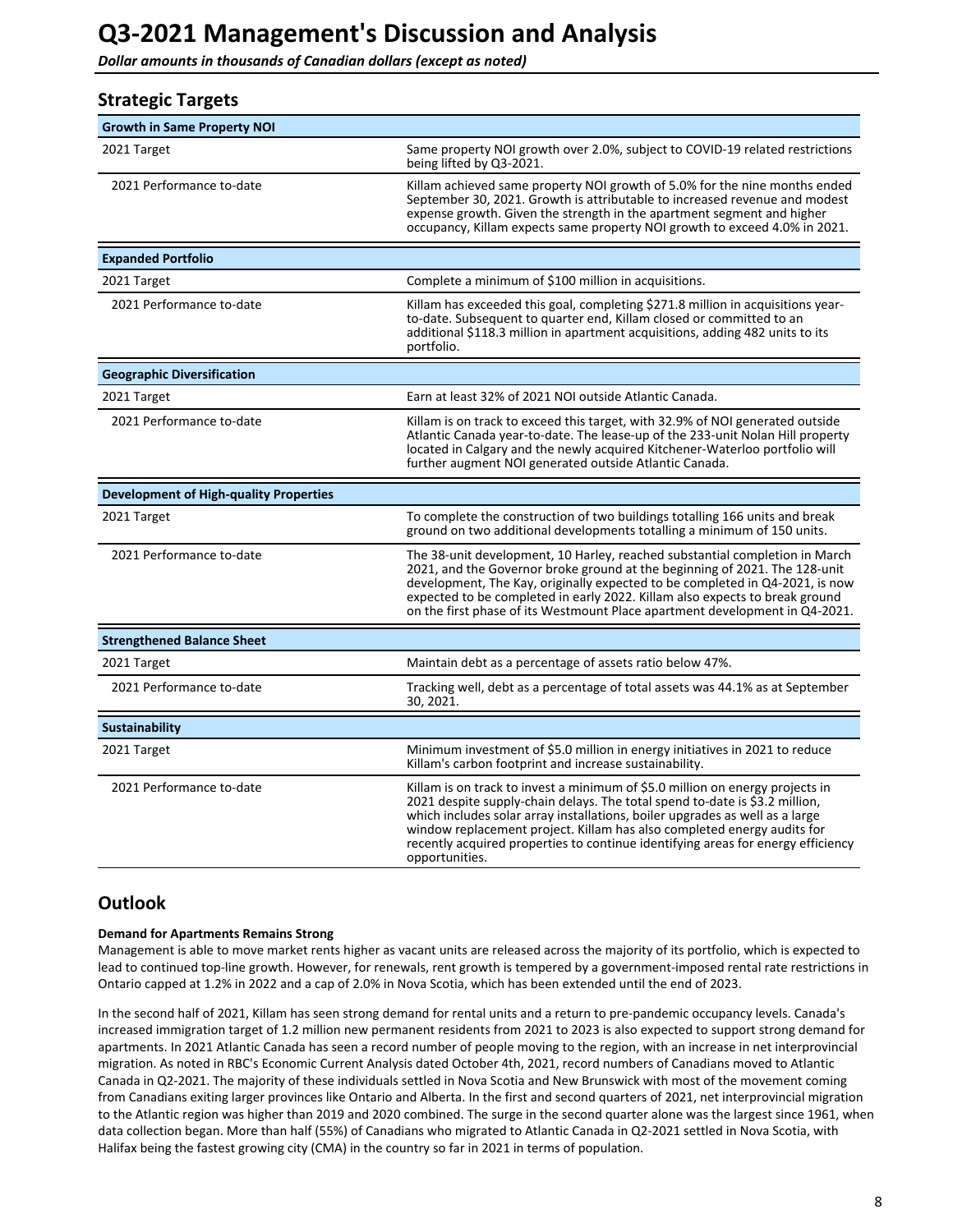**Dollar amounts in thousands of Canadian dollars (except as noted)** 

# **A Focus on Affordable Housing**

Killam has continued to increase its affordable housing initiatives. So far in 2021, Killam has added 78 units to its portfolio with rents at 70% of market rate through CMHC's Rental Construction Financing initiative, a National Housing Strategy program. In October 2021, Killam added an additional 30 affordable units to its portfolio through an acquisition that had a provincial affordable housing agreement. This brings Killam's total number of affordable units to 858, or approximately 5% of its apartment portfolio. Killam's MHC portfolio also provides an affordable living alternative for a single-family home, with average monthly rent of \$261 per site. Killam has a 2025 goal to increase its number of affordable apartment units by 20% from its base of 750 in 2020.

### **Growth through Accretive Developments**

Development remains an important component of Killam's growth strategy. Killam currently has five developments underway, for a total of 497 apartment units. The total cost is approximately \$238.8 million, and the expected weighted average yield of 4.0% to 5.0%. The majority of the capital required for these developments is currently being funded through construction loans with equity contributions complete. In addition, Killam has over 4,000 units in its pipeline for future development. The completion and stabilization of the developments underway are expected to contribute positively to Killam's future FFO per unit growth.

### **Continued Expansion of Suite Repositioning Program**

Management is committed to its suite repositioning program. Following the success of 2020's program of 495-suite repositionings, Management has expanded the program further in 2021, targeting 550 repositions, and expects to increase the program further looking to 2022. In addition, Killam is improving efficiencies and targeting improved performance metrics, including the percentage of repositionings completed in 28 days. Suite repositionings represent unit upgrades greater than \$10,000 and Killam targets a return on investment (ROI) of at least 10%. The recent 785-unit acquisition in Kitchener-Waterloo has increased Killam's repositioning pool to a minimum of 5,500 units. Killam has been successful mitigating construction cost increases through the use of bulk purchasing of renovation products as well as the use of in-house labour.

# Investments in Energy Efficiency Programs to Reduce CO<sub>2</sub> Emissions and Mitigate Rising Operating Costs

Investments in energy and water-saving initiatives, and operational efficiencies, are expected to continue reducing Killam's energy consumption and help offset rising operating costs, including property taxes and insurance. Management expects to invest a minimum of \$7.0 million in energy-related projects 2022. These projects should contribute to same property NOI growth by lowering consumption and also improve Killam's sustainability metrics.

### **Mortgage Refinancings Continue to Add to Liquidity and Lower Interest Rates**

Killam's mortgage financings and renewals progressed on schedule in Q3-2021, in terms of both timing and upfinancing opportunities. Looking forward, with \$84.9 million in mortgages maturing throughout the remainder of 2021, Management expects to upfinance in the range of \$30.0 - \$35.0 million. Killam has \$162.1 million of mortgages maturing in 2022 with an average interest rate of 2.81%. Based on current mortgage rates, Killam would expect to refinance its 2022 mortgage maturities at lower rates. However, interest rates are forecasted to rise in 2022, according to RBC's October 2021 Financial Markets Forecast. Management has diversified Killam's mortgages to avoid dependence on any one lending institution and has staggered maturity dates to manage interest rate risk. Killam's mortgage maturity schedule is included on page 34.

#### **Increasing Risk of Inflation and Higher Commodity Pricing**

Killam monitors inflation closely and mitigates inflation risk where possible to keep operating costs as low as possible. Killam is exposed to risk of increasing operating and capital costs in an inflationary environment, including increased commodity pricing. With approximately 58% of units heated with natural gas, fluctuations in natural gas pricing can impact Killam's operating costs. Domestic and international natural gas markets continue to experience cost pressures as Killam moves into its heating season. The fixed component of Killam's natural gas cost represents 48% of total costs, which partially mitigate Killam's cost exposure to volatile natural gas pricing. Additionally Killam has pricing mitigation agreements in place on an additional 9% of total costs, this limits exposure to uncertain pricing. Killam continues to invest in energy efficiency projects targeted at reducing consumption.

#### **Commitment to Environmental, Social and Governance (ESG)**

Killam recognizes the ESG principles as a vital component to Killam's long-term strategy, and success. In Killam's 2020 ESG Report issued on April 1, 2021, Management committed to ambitious but realistic medium-term ESG targets. These goals aim to mitigate Killam's carbon footprint, maintain good corporate citizenship and create long-term value for stakeholders. ESG disclosure continues to evolve and Killam currently reports its material ESG factors in accordance with the Global Reporting Initiative Standards (core), the Sustainability Accounting Standards Board standards, and the Task Force for Climate-related Financial Disclosure framework. Killam's greenhouse gas emissions and associated energy data is externally verified annually and Killam participates in several ESG rating and benchmark submissions, including GRESB. Killam is also scoping out its long-term carbon emission targets and developing a plan to move to net-zero carbon emissions and will disclose details as technology and innovation evolve. Further details on the progress of Killam's ESG performance are disclosed in its 2020 ESG Report.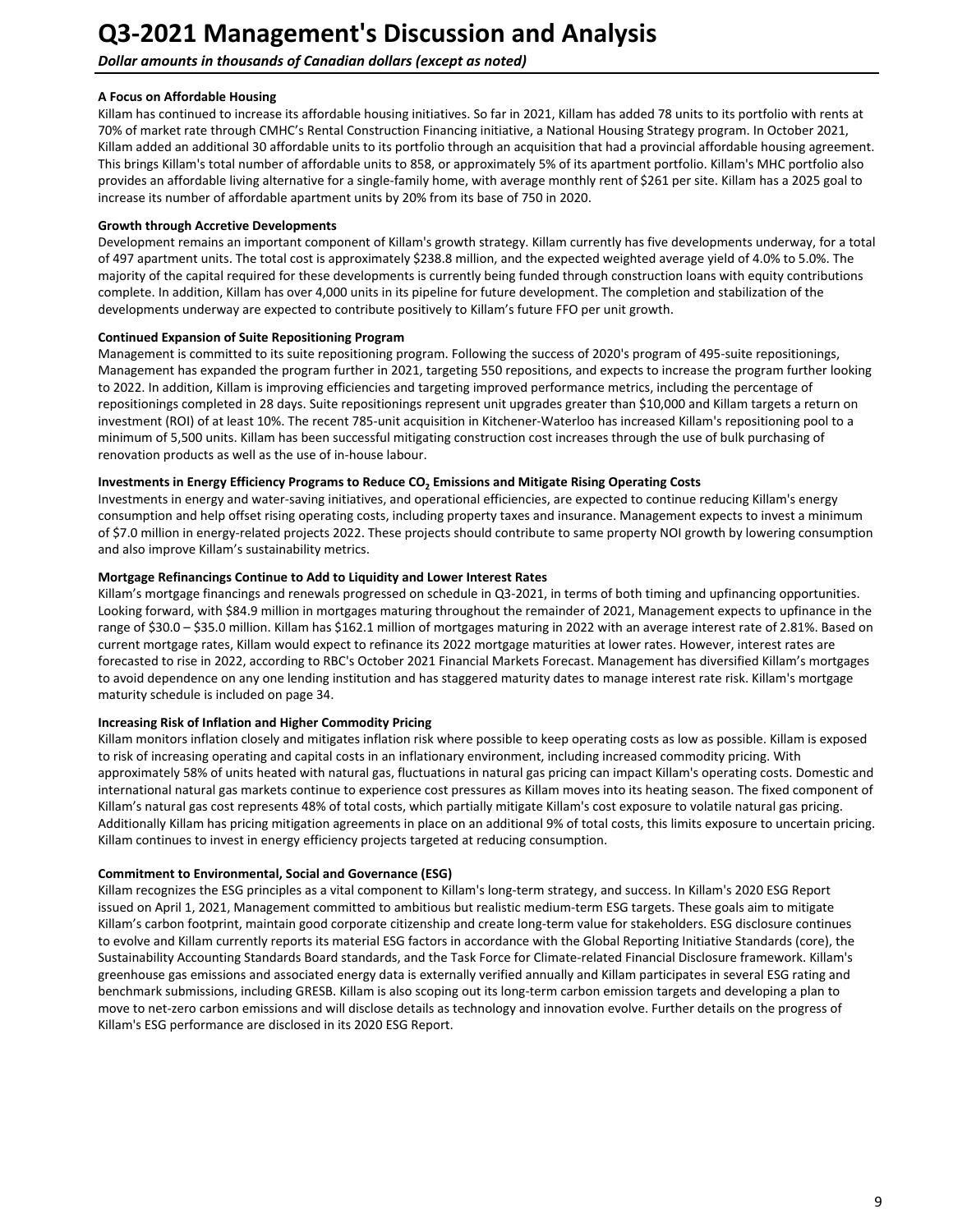<span id="page-9-0"></span>**Dollar amounts in thousands of Canadian dollars (except as noted)** 

# **PART III**

# **Portfolio Summary**

The following table summarizes Killam's apartment, MHC and commercial portfolios by market as at September 30, 2021:

|                                     | <b>Apartment Portfolio</b>                   |                                       |                         |                                    |
|-------------------------------------|----------------------------------------------|---------------------------------------|-------------------------|------------------------------------|
|                                     | Units <sup>(1)</sup>                         | <b>Number of</b><br><b>Properties</b> | NOI (\$) <sup>(2)</sup> | NOI <sup>(2)</sup><br>(% of Total) |
| <b>Nova Scotia</b>                  |                                              |                                       |                         |                                    |
| Halifax                             | 5,813                                        | 65                                    | \$43,882                | 32.4%                              |
| Sydney                              | 139                                          | 2                                     | \$925                   | 0.7%                               |
|                                     | 5,952                                        | 67                                    | \$44,807                | 33.1%                              |
| <b>New Brunswick</b>                |                                              |                                       |                         |                                    |
| Moncton                             | 2,097                                        | 37                                    | \$11,623                | 8.7%                               |
| Fredericton                         | 1,529                                        | 23                                    | \$9,090                 | 6.7%                               |
| Saint John                          | 1,202                                        | 14                                    | \$5,191                 | 3.8%                               |
| Miramichi                           | 96                                           | 1                                     | \$505                   | 0.4%                               |
|                                     | 4,924                                        | 75                                    | \$26,409                | 19.6%                              |
| Ontario                             |                                              |                                       |                         |                                    |
| Ottawa                              | 1,216                                        | 9                                     | \$7,901                 | 5.9%                               |
| London                              | 523                                          | 5                                     | \$4,107                 | 3.0%                               |
| <b>KWC-GTA</b>                      | 1,603                                        | 10                                    | \$10,595                | 7.8%                               |
|                                     | 3,342                                        | 24                                    | \$22,603                | 16.7%                              |
| <b>Newfoundland &amp; Labrador</b>  |                                              |                                       |                         |                                    |
| St. John's                          | 955                                          | 13                                    | \$5,140                 | 3.9%                               |
| <b>Grand Falls</b>                  | 148                                          | 2                                     | \$582                   | 0.4%                               |
|                                     | 1,103                                        | 15                                    | \$5,722                 | 4.3%                               |
| <b>Prince Edward Island</b>         |                                              |                                       |                         |                                    |
| Charlottetown                       | 1,102                                        | 23                                    | \$5,998                 | 4.4%                               |
| Summerside                          | 86                                           | $\overline{2}$                        | \$450                   | 0.3%                               |
|                                     | 1,188                                        | 25                                    | \$6,448                 | 4.7%                               |
| Alberta                             |                                              |                                       |                         |                                    |
| Calgary                             | 764                                          | 4                                     | \$4,771                 | 3.5%                               |
| Edmonton                            | 579                                          | 4                                     | \$4,600                 | 3.4%                               |
|                                     | 1,343                                        | 8                                     | \$9,371                 | 6.9%                               |
| <b>British Columbia</b>             |                                              |                                       |                         |                                    |
| Victoria                            | 317                                          | 2                                     | \$3,717                 | 2.7%                               |
| <b>Total Apartments</b>             | 18,169                                       | 216                                   | \$119,077               | 88.0%                              |
|                                     | <b>Manufactured Home Community Portfolio</b> |                                       |                         |                                    |
|                                     | <b>Sites</b>                                 | <b>Communities</b>                    | NOI $(5)^{(2)}$         | (% of Total)                       |
| <b>Nova Scotia</b>                  | 2,749                                        | 17                                    | \$3,717                 | 2.7%                               |
| Ontario                             | 2,284                                        | 17                                    | \$5,042                 | 3.7%                               |
| New Brunswick <sup>(4)</sup>        | 672                                          | 3                                     | \$392                   | 0.3%                               |
| <b>Newfoundland &amp; Labrador</b>  | 170                                          | 2                                     | \$304                   | 0.2%                               |
| <b>Total MHCs</b>                   | 5,875                                        | 39                                    | \$9,455                 | 6.9%                               |
|                                     | Commercial Portfolio <sup>(3)</sup>          |                                       |                         |                                    |
|                                     | SF <sup>(5)</sup>                            | <b>Properties</b>                     | NOI (\$) <sup>(2)</sup> | (% of Total)                       |
| Prince Edward Island <sup>(5)</sup> | 383,222                                      | $\mathbf 1$                           | \$1,499                 | 1.1%                               |
| Ontario                             | 306,106                                      | 1                                     | \$3,578                 | 2.8%                               |
| Nova Scotia <sup>(6)</sup>          | 218,829                                      | 5                                     | \$1,369                 | 1.0%                               |
| <b>New Brunswick</b>                | 33,215                                       | $\mathbf{1}$                          | \$337                   | 0.2%                               |
| <b>Total Commercial</b>             | 941,372                                      | 8                                     | \$6,783                 | 5.1%                               |
| <b>Total Portfolio</b>              |                                              | 263                                   | \$135,315               | 100.0%                             |

(1) Unit count includes the total unit count of properties held through Killam's joint arrangements. Killam has a 50% ownership interest in two apartment properties in Ontario,

representing a proportionate ownership of 484 units of the 968 units in these properties. Killam manages the operations of all the co-owned apartment properties.<br>(2) For the nine months ended September 30, 2021.<br>(3) Killam

(6) Square footage represents Killam's 50% ownership interest in two commercial properties as they are third-party managed and 100% for those that are wholly-owned.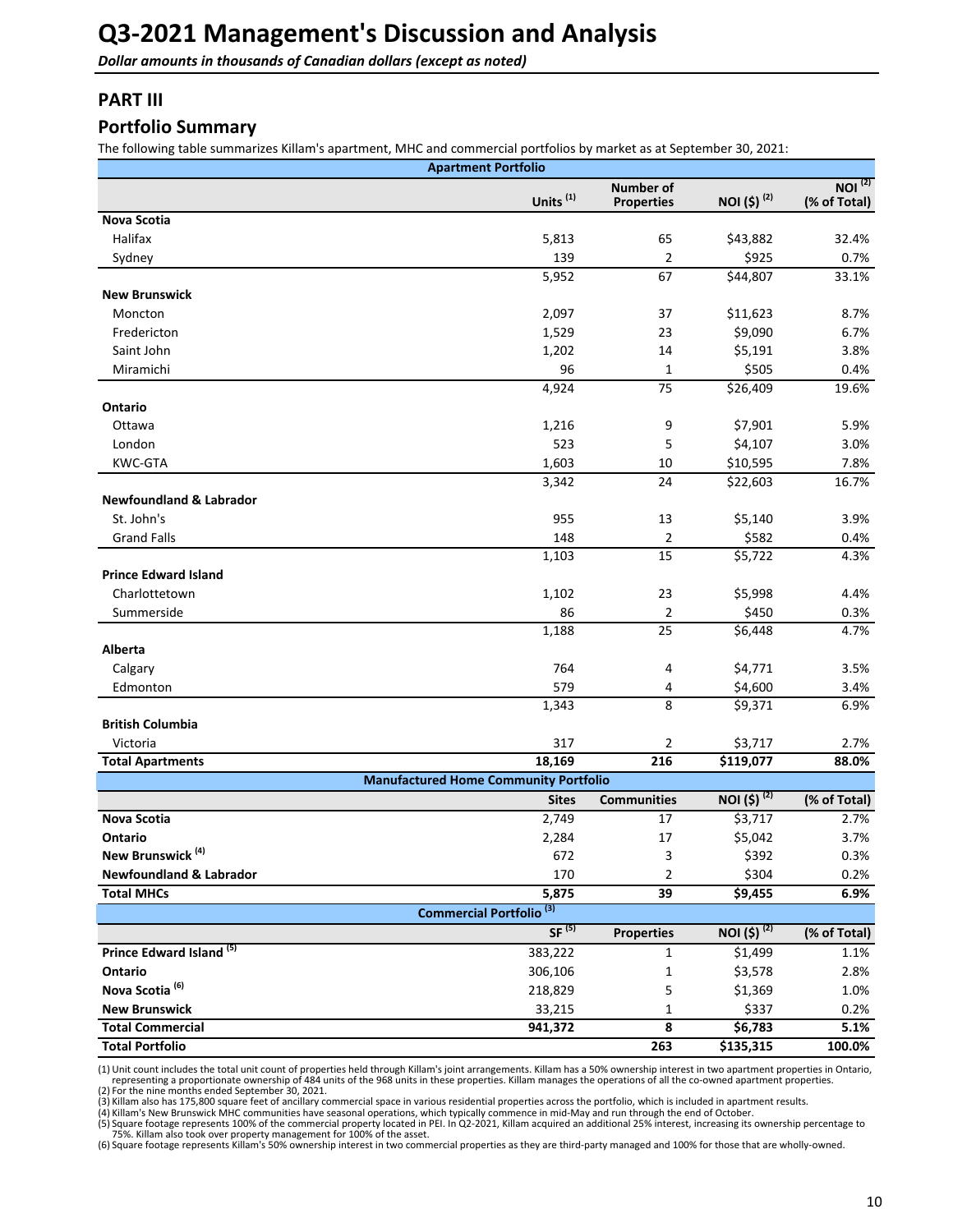# <span id="page-10-0"></span>**PART IV**

# **Q3-2021 Operational and Financial Results**

# **Consolidated Results**

### For the three months ended September 30,

|                             |          | <b>Total Portfolio</b> |           |          | <b>Same Property</b> |           |
|-----------------------------|----------|------------------------|-----------|----------|----------------------|-----------|
|                             | 2021     | 2020                   | % Change  | 2021     | 2020                 | % Change  |
| Property revenue            | \$76,244 | \$66,653               | 14.4%     | \$67,537 | \$64,415             | 4.8%      |
| Property operating expenses |          |                        |           |          |                      |           |
| General operating expenses  | 11,407   | 10,773                 | 5.9%      | 10,379   | 10,397               | (0.2)%    |
| Utility and fuel expenses   | 5,127    | 4,602                  | 11.4%     | 4,553    | 4,515                | 0.8%      |
| Property taxes              | 9,255    | 8,080                  | 14.5%     | 7,987    | 7,966                | 0.3%      |
| Total operating expenses    | \$25,789 | \$23,455               | 10.0%     | \$22,919 | \$22,878             | 0.2%      |
| <b>NOI</b>                  | \$50,455 | \$43,198               | 16.8%     | \$44,618 | \$41,537             | 7.4%      |
| Operating margin %          | 66.2%    | 64.8%                  | $140$ bps | 66.1%    | 64.5%                | $160$ bps |

#### For the nine months ended September 30,

|                             |           | <b>Total Portfolio</b> |          |           | <b>Same Property</b> |          |
|-----------------------------|-----------|------------------------|----------|-----------|----------------------|----------|
|                             | 2021      | 2020                   | % Change | 2021      | 2020                 | % Change |
| Property revenue            | \$213,919 | \$194,846              | 9.8%     | \$196,390 | \$189,419            | 3.7%     |
| Property operating expenses |           |                        |          |           |                      |          |
| General operating expenses  | 33,866    | 30,718                 | 10.2%    | 31,324    | 30,025               | 4.3%     |
| Utility and fuel expenses   | 18,350    | 17,848                 | 2.8%     | 17,179    | 17,604               | (2.4)%   |
| Property taxes              | 26,388    | 23,945                 | 10.2%    | 23,852    | 23,648               | 0.9%     |
| Total operating expenses    | \$78,604  | \$72,511               | 8.4%     | \$72,355  | \$71,277             | 1.5%     |
| NOI                         | \$135,315 | \$122,335              | 10.6%    | \$124,035 | \$118,142            | 5.0%     |
| Operating margin %          | 63.3%     | 62.8%                  | 50 bps   | 63.2%     | 62.4%                | 80 bps   |

For the three and nine months ended September 30, 2021, Killam achieved strong overall portfolio performance. Revenue grew 14.4% and 9.8%, partially offset by total operating expense increases of 10.0% and 8.4%, due to \$345.6 million in growth from acquisitions over the last 12 months. In aggregate, NOI increased 16.8% and 10.6% for the three and nine months ended September 30, 2021.

Same property results include properties owned during comparable 2021 and 2020 periods. Same property results represent 86.9% of the fair value of Killam's investment property portfolio as at September 30, 2021. Non-same property results include acquisitions, dispositions and developments completed in 2020 and 2021 and commercial assets acquired for future residential development.

Same property revenue grew by 4.8% and 3.7% for three and nine months ended September 30, 2021, as compared to the same periods of 2020. This growth was driven by a 90 bps increase in apartment occupancy, rental rate growth, increased seasonal operations and growth in commercial revenues.

Total same property operating expenses increased a modest 0.2% for the three months ended September 30, 2021. The increase for the quarter was driven by an 0.8% increase in utility and fuel expenses and a 0.3% increase in property taxes. These increases were partially offset by a 0.2% decrease in general operating expenses.

Total same property operating expenses increased 1.5% for the nine months ended September 30, 2021, compared to the same period of 2020. The increase year to date was driven by a 4.3% increase in general operating expenses and a 0.9% increase in property taxes. These increases were partially offset by a 2.4% decrease in utility and fuel expenses as a result of reduced consumption from energy efficiency projects, decreases in natural gas pricing in New Brunswick, warmer than average temperatures during the first quarter of the year, and a decrease in the inclusion of unit electricity as part of the monthly rent.

Overall, same property NOI grew by 7.4% and 5.0% for the three and nine months ended September 30, 2021.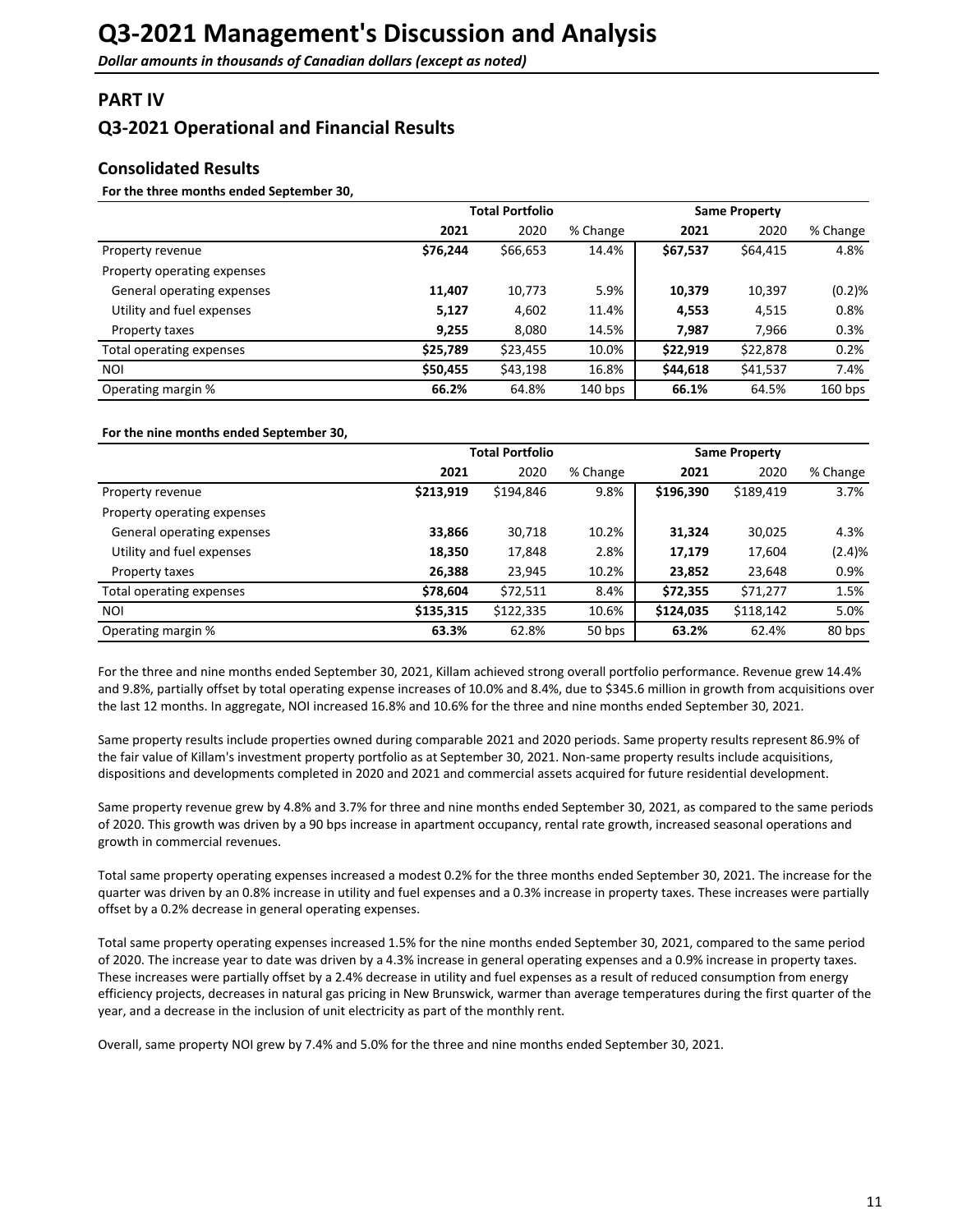<span id="page-11-0"></span>**Dollar amounts in thousands of Canadian dollars (except as noted)** 

# **Apartment Results**

For the three months ended September 30,

|                             |          | <b>Total</b><br><b>Same Property</b> |          |          |          |           |  |  |
|-----------------------------|----------|--------------------------------------|----------|----------|----------|-----------|--|--|
|                             | 2021     | 2020                                 | % Change | 2021     | 2020     | % Change  |  |  |
| Property revenue            | \$65,579 | \$57,244                             | 14.6%    | \$57,421 | \$55,152 | 4.1%      |  |  |
| Property operating expenses |          |                                      |          |          |          |           |  |  |
| General operating expenses  | 9,452    | 8,769                                | 7.8%     | 8,524    | 8,434    | 1.1%      |  |  |
| Utility and fuel expenses   | 4,354    | 3,896                                | 11.8%    | 3,844    | 3,813    | 0.8%      |  |  |
| Property taxes              | 8,163    | 7,004                                | 16.5%    | 7.014    | 6,947    | 1.0%      |  |  |
| Total operating expenses    | \$21,969 | \$19,669                             | 11.7%    | \$19,382 | \$19,194 | 1.0%      |  |  |
| NOI                         | \$43,610 | \$37,575                             | 16.1%    | \$38,039 | \$35,958 | 5.8%      |  |  |
| Operating margin %          | 66.5%    | 65.6%                                | 90 bps   | 66.2%    | 65.2%    | $100$ bps |  |  |

#### For the nine months ended September 30,

|                             |           | <b>Total</b> |                   |           | <b>Same Property</b> |          |
|-----------------------------|-----------|--------------|-------------------|-----------|----------------------|----------|
|                             | 2021      | 2020         | % Change          | 2021      | 2020                 | % Change |
| Property revenue            | \$186,806 | \$169,891    | 10.0%             | \$170,234 | \$164,979            | 3.2%     |
| Property operating expenses |           |              |                   |           |                      |          |
| General operating expenses  | 28,126    | 25,258       | 11.4%             | 25,830    | 24,646               | 4.8%     |
| Utility and fuel expenses   | 16,357    | 15,872       | 3.1%              | 15,296    | 15,658               | (2.3)%   |
| Property taxes              | 23.246    | 20,739       | 12.1%             | 20,933    | 20,567               | 1.8%     |
| Total operating expenses    | \$67,729  | \$61,869     | 9.5%              | \$62,059  | \$60,871             | 2.0%     |
| NOI                         | \$119,077 | \$108,022    | 10.2%             | \$108,175 | \$104,108            | 3.9%     |
| Operating margin %          | 63.7%     | 63.6%        | 10 <sub>bps</sub> | 63.5%     | 63.1%                | 40 bps   |

#### **Apartment Revenue**

Total apartment revenue for the three and nine months ended September 30, 2021, was \$65.6 million and \$186.8 million, an increase of 14.6% and 10.0%, over the same periods in 2020. Revenue growth was augmented by contributions from recently acquired and developed properties.

Same property apartment revenue increased 4.1% and 3.2% for the three and nine months ended September 30, 2021, driven by rental rate growth, with New Brunswick achieving the strongest performance of 4.9% compared to September 30, 2020. Increased occupancy also contributed to revenue growth, with a 90 bps increase during the quarter. Beginning with the onset of COVID-19, Killam experienced a slight decline in occupancy in most markets; however, this trend has reversed over the last quarter, with occupancy at pre-pandemic levels as at September 30, 2021. Killam's tenant base includes a diverse mix of tenants, including young professionals, seniors, empty nesters, families and students.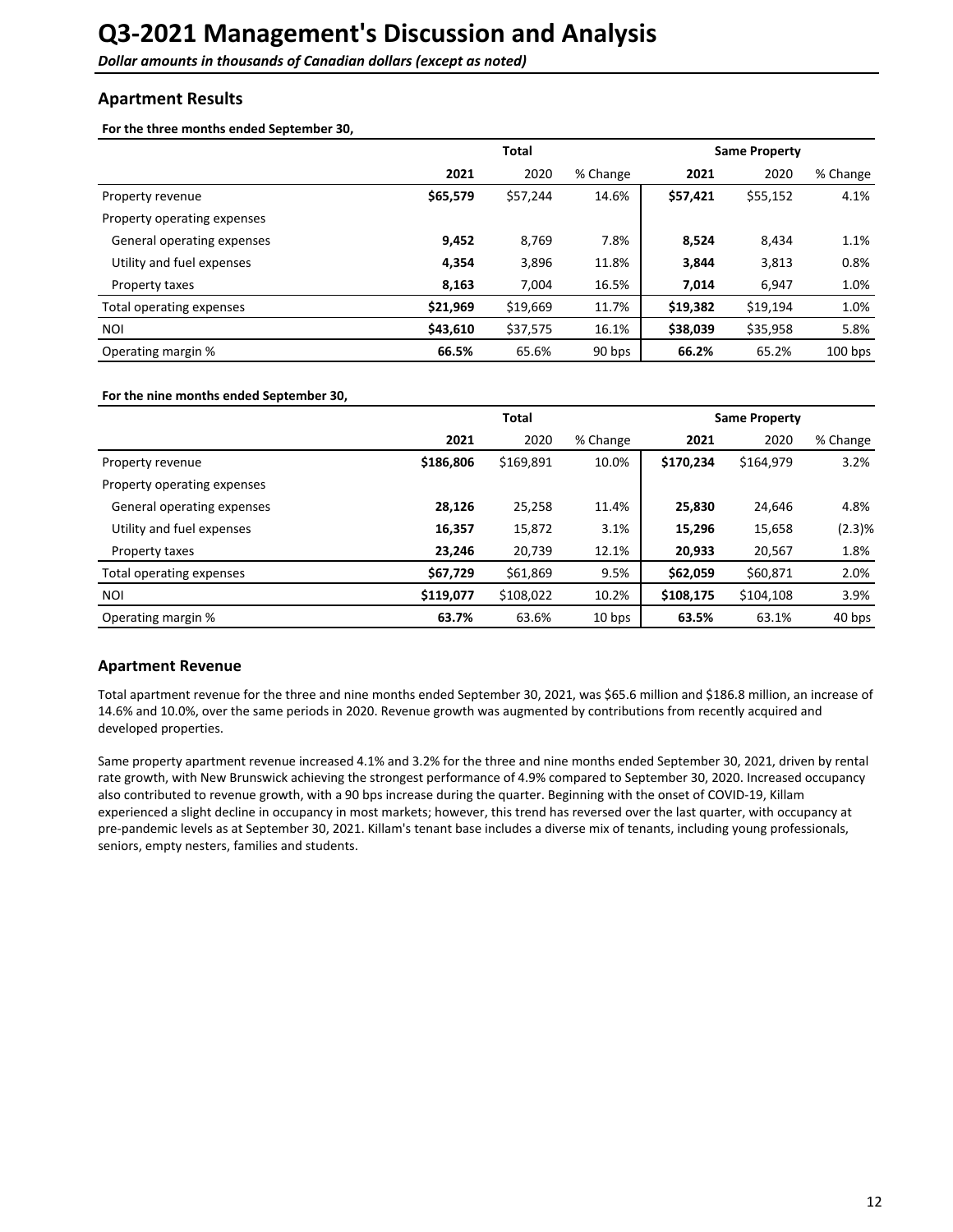**Dollar amounts in thousands of Canadian dollars (except as noted)** 

# Apartment Occupancy Analysis by Core Market (% of Residential Rent)<sup>(1)</sup>

|                                            |            | <b>Total Occupancy</b> |       |                 |       | <b>Same Property Occupancy</b> |                 |  |
|--------------------------------------------|------------|------------------------|-------|-----------------|-------|--------------------------------|-----------------|--|
| For the three months ended September 30,   | # of Units | 2021                   | 2020  | Change<br>(bps) | 2021  | 2020                           | Change<br>(bps) |  |
| <b>Nova Scotia</b>                         |            |                        |       |                 |       |                                |                 |  |
| <b>Halifax</b>                             | 5,813      | 98.6%                  | 97.5% | 110             | 98.6% | 97.5%                          | 110             |  |
| Ontario                                    |            |                        |       |                 |       |                                |                 |  |
| Ottawa                                     | 1,216      | 94.0%                  | 94.9% | (90)            | 94.0% | 94.9%                          | (90)            |  |
| London                                     | 523        | 98.5%                  | 97.2% | 130             | 98.5% | 97.2%                          | 130             |  |
| <b>KWC-GTA</b>                             | 1,603      | 98.7%                  | 98.1% | 60              | 99.4% | 98.2%                          | 120             |  |
| <b>New Brunswick</b>                       |            |                        |       |                 |       |                                |                 |  |
| Moncton                                    | 2,097      | 98.4%                  | 97.9% | 50              | 98.6% | 97.9%                          | 70              |  |
| Fredericton                                | 1,529      | 96.8%                  | 97.0% | (20)            | 96.8% | 97.0%                          | (20)            |  |
| Saint John                                 | 1,202      | 97.0%                  | 96.5% | 50              | 97.0% | 96.5%                          | 50              |  |
| <b>Newfoundland and Labrador</b>           |            |                        |       |                 |       |                                |                 |  |
| St. John's                                 | 955        | 94.2%                  | 86.7% | 750             | 94.0% | 86.7%                          | 730             |  |
| <b>Prince Edward Island</b>                |            |                        |       |                 |       |                                |                 |  |
| Charlottetown <sup>(2)</sup>               | 1,102      | 97.8%                  | 99.2% | (140)           | 98.6% | 99.2%                          | (60)            |  |
| Alberta                                    |            |                        |       |                 |       |                                |                 |  |
| Calgary                                    | 764        | 93.5%                  | 93.9% | (40)            | 92.3% | 93.9%                          | (160)           |  |
| Edmonton                                   | 579        | 94.0%                  | 95.0% | (100)           | 94.0% | 95.0%                          | (100)           |  |
| <b>British Columbia</b>                    |            |                        |       |                 |       |                                |                 |  |
| Victoria                                   | 317        | 98.3%                  | 94.2% | 410             | N/A   | N/A                            | N/A             |  |
| <b>Other Atlantic</b>                      | 469        | 97.4%                  | 93.3% | 410             | 97.4% | 93.3%                          | 410             |  |
| <b>Total Apartments (weighted average)</b> | 18,169     | 97.4%                  | 96.5% | 90              | 97.4% | 96.5%                          | 90              |  |

(1) Occupancy as a percentage of residential rent is calculated as vacancy (in dollars) divided by gross potential residential rent (in dollars) for the period. (2) Total occupancy for Charlottetown was impacted by two recently completed developments, Shorefront, a 78-unit building, and 10 Harley, a 38-unit building, both of which were undergoing initial lease-up during the first half of 2021.



#### **Historical Same Property Apartment Occupancy & Rental Incentives (as a % of Revenue)**

Killam continued to see an uptick in rental incentives as a percentage of total revenue during Q3-2021, due primarily to its Alberta portfolio, which saw a 32% increase in rental incentives during the third quarter. Rental incentives were relatively flat across all other regions.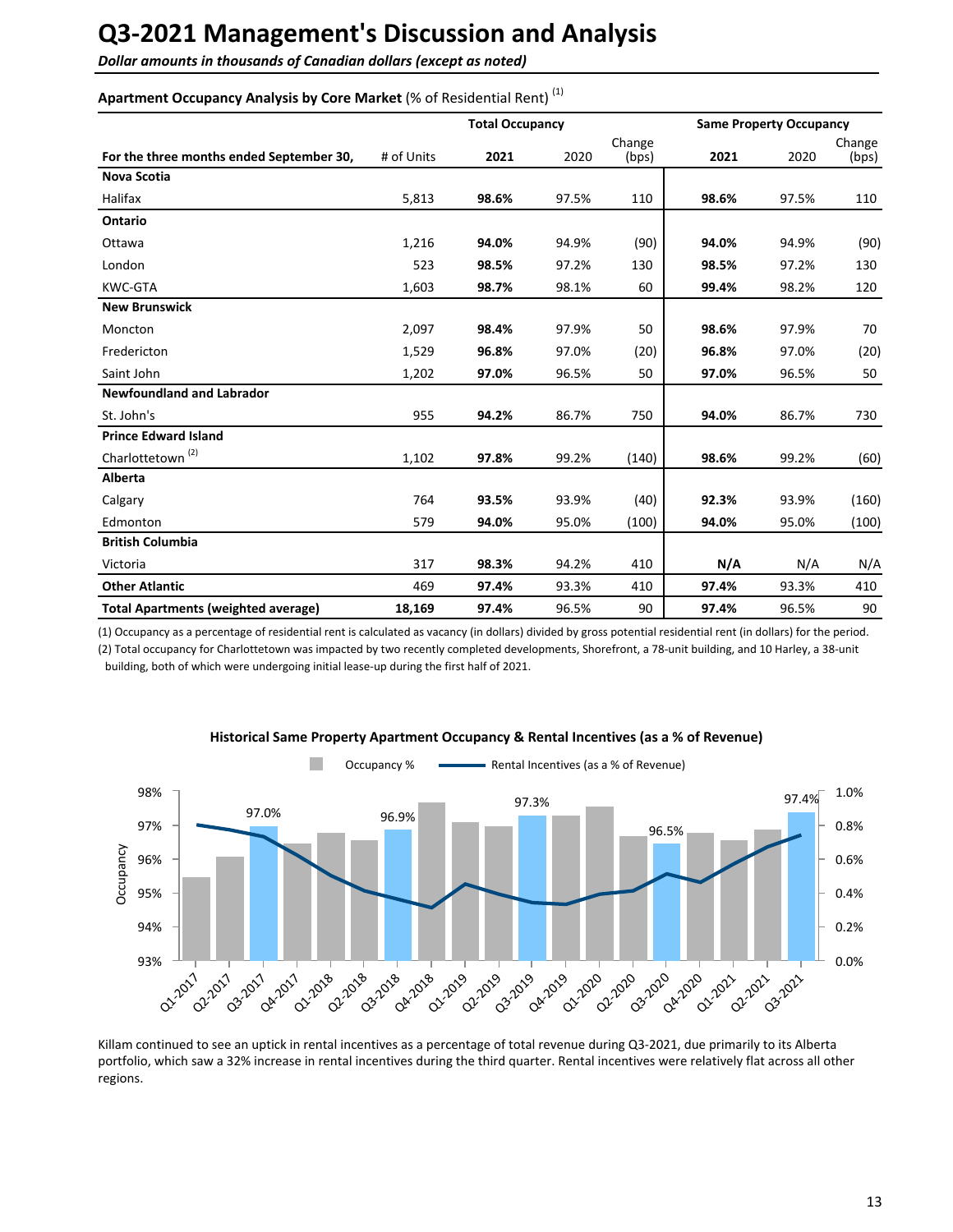**Dollar amounts in thousands of Canadian dollars (except as noted)** 

### **Average Rent Analysis by Core Market**

**As at September 30,**

|                                            |            |         | <b>Average Rent</b> |          |         | <b>Same Property Average Rent</b> |          |  |
|--------------------------------------------|------------|---------|---------------------|----------|---------|-----------------------------------|----------|--|
|                                            | # of Units | 2021    | 2020                | % Change | 2021    | 2020                              | % Change |  |
| <b>Nova Scotia</b>                         |            |         |                     |          |         |                                   |          |  |
| Halifax                                    | 5,813      | \$1,220 | \$1,174             | 3.9%     | \$1,219 | \$1,174                           | 3.8%     |  |
| Ontario                                    |            |         |                     |          |         |                                   |          |  |
| Ottawa                                     | 1,216      | \$1,814 | \$1,776             | 2.1%     | \$1,814 | \$1,776                           | 2.1%     |  |
| London                                     | 523        | \$1,383 | \$1,346             | 2.7%     | \$1,383 | \$1,346                           | 2.7%     |  |
| KWC-GTA <sup>(1)</sup>                     | 1,603      | \$1,400 | \$1,527             | (8.3)%   | \$1,583 | \$1,527                           | 3.7%     |  |
| <b>New Brunswick</b>                       |            |         |                     |          |         |                                   |          |  |
| Moncton <sup>(2)</sup>                     | 2,097      | \$1,066 | \$947               | 12.6%    | \$986   | \$947                             | 4.1%     |  |
| Fredericton                                | 1,529      | \$1,106 | \$1,046             | 5.7%     | \$1,106 | \$1,046                           | 5.7%     |  |
| Saint John                                 | 1,202      | \$910   | \$865               | 5.2%     | \$910   | \$865                             | 5.2%     |  |
| <b>Newfoundland and Labrador</b>           |            |         |                     |          |         |                                   |          |  |
| St. John's                                 | 955        | \$1,009 | \$1,005             | 0.4%     | \$1,015 | \$1,005                           | 1.0%     |  |
| <b>Prince Edward Island</b>                |            |         |                     |          |         |                                   |          |  |
| Charlottetown <sup>(3)</sup>               | 1,102      | \$1,110 | \$1,020             | 8.8%     | \$1,038 | \$1,020                           | 1.8%     |  |
| Alberta                                    |            |         |                     |          |         |                                   |          |  |
| Calgary                                    | 764        | \$1,275 | \$1,259             | 1.3%     | \$1,270 | \$1,259                           | 0.9%     |  |
| Edmonton                                   | 579        | \$1,477 | \$1,474             | 0.2%     | \$1,477 | \$1,474                           | 0.2%     |  |
| <b>British Columbia</b>                    |            |         |                     |          |         |                                   |          |  |
| Victoria                                   | 317        | \$1,764 | \$1,726             | 2.2%     | N/A     | N/A                               | N/A      |  |
| <b>Other Atlantic</b>                      | 469        | \$941   | \$920               | 2.3%     | \$941   | \$920                             | 2.3%     |  |
| <b>Total Apartments (weighted average)</b> | 18,169     | \$1,212 | \$1,162             | 4.3%     | \$1,190 | \$1,151                           | 3.4%     |  |

(1) The decline in the average net rent in the KWC-GTA region relates to the acquisition of a 785-unit portfolio in the region in Q2-2021.

(2) The higher than normal increase in average rent is a result of 162 newly constructed, larger condo-quality units.

(3) The higher than normal increase in average rent is a result of two recently completed developments, Shorefront and 10 Harley.

#### Same Property Rental Increases - Tenant Renewals versus Unit Turns

Killam typically turns approximately 30% to 32% of its units each year, with the trend declining in recent years, including 2020, where turnover levels were down 160 bps from 2019, at approximately 29%. Upon turn, Killam will typically generate rental increases by moving rental rates to market and, where market demand exists, by upgrading units for unlevered returns of 10%–15% on capital invested. Killam saw a 10 bps increase in its same property weighted average rental increase, to 3.2% on turns and renewals that came into effect year-to-date 2021, compared to the same period of 2020, and a 60 bps increase in the weighted average rental increase during the quarter. The chart below summarizes the rental increases earned during the three and nine months ended September 30, 2021 and 2020.

|                                |                     | For the three months ended September 30, |                     |                                               |                     | For the nine months ended September 30, |        |                                                  |  |
|--------------------------------|---------------------|------------------------------------------|---------------------|-----------------------------------------------|---------------------|-----------------------------------------|--------|--------------------------------------------------|--|
|                                | 2021                |                                          |                     | 2020                                          |                     | 2021                                    |        | 2020                                             |  |
|                                | Rental<br>Increases | Turnovers &<br>Renewals <sup>(1)</sup>   | Rental<br>Increases | Turnovers & I<br>Renewals <sup>(1)</sup>   1. | Rental<br>Increases | Turnovers &<br>Renewals <sup>(1)</sup>  | Rental | Turnovers &<br>Increases Renewals <sup>(1)</sup> |  |
| Lease renewal                  | 1.7%                | 72.0%                                    | 0.6%                | 70.4%                                         | 1.5%                | 73.1%                                   | 1.7%   | 76.2%                                            |  |
| Unit turn - regular            | 5.3%                | 24.8%                                    | 5.2%                | 26.1%                                         | 4.9%                | 23.5%                                   | 5.6%   | 20.8%                                            |  |
| Unit turn – repositioned $(2)$ | 30.7%               | 3.2%                                     | 27.7%               | 3.5%                                          | 28.6%               | 3.4%                                    | 28.2%  | 3.0%                                             |  |
| Rental increase (weighted avg) | 3.4%                |                                          | 2.8%                |                                               | 3.2%                |                                         | 3.1%   |                                                  |  |

(1) The percentage of total units renewed and turned during the three and nine months ended September 30, 2021, was 31.3% and 74.3% (September 30, 2020 - 29.8% and 74.9%).

(2) The weighted average rental lift on the units repositioned is based on the 183 and 459 units re-leased during the three and nine months ended September 30, 2021.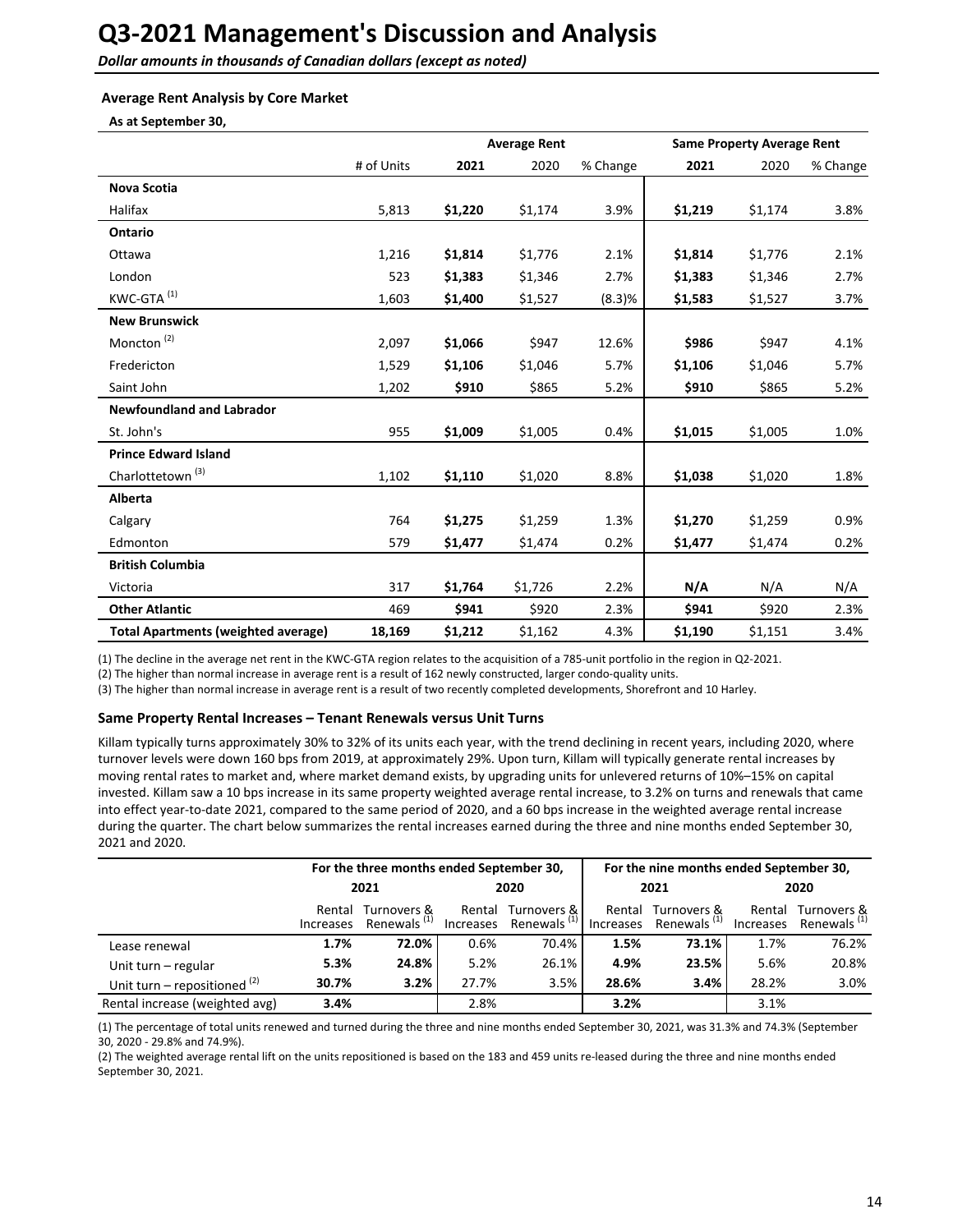

The following chart summarizes the weighted-average rental rate increases achieved by quarter on lease turns and renewals.





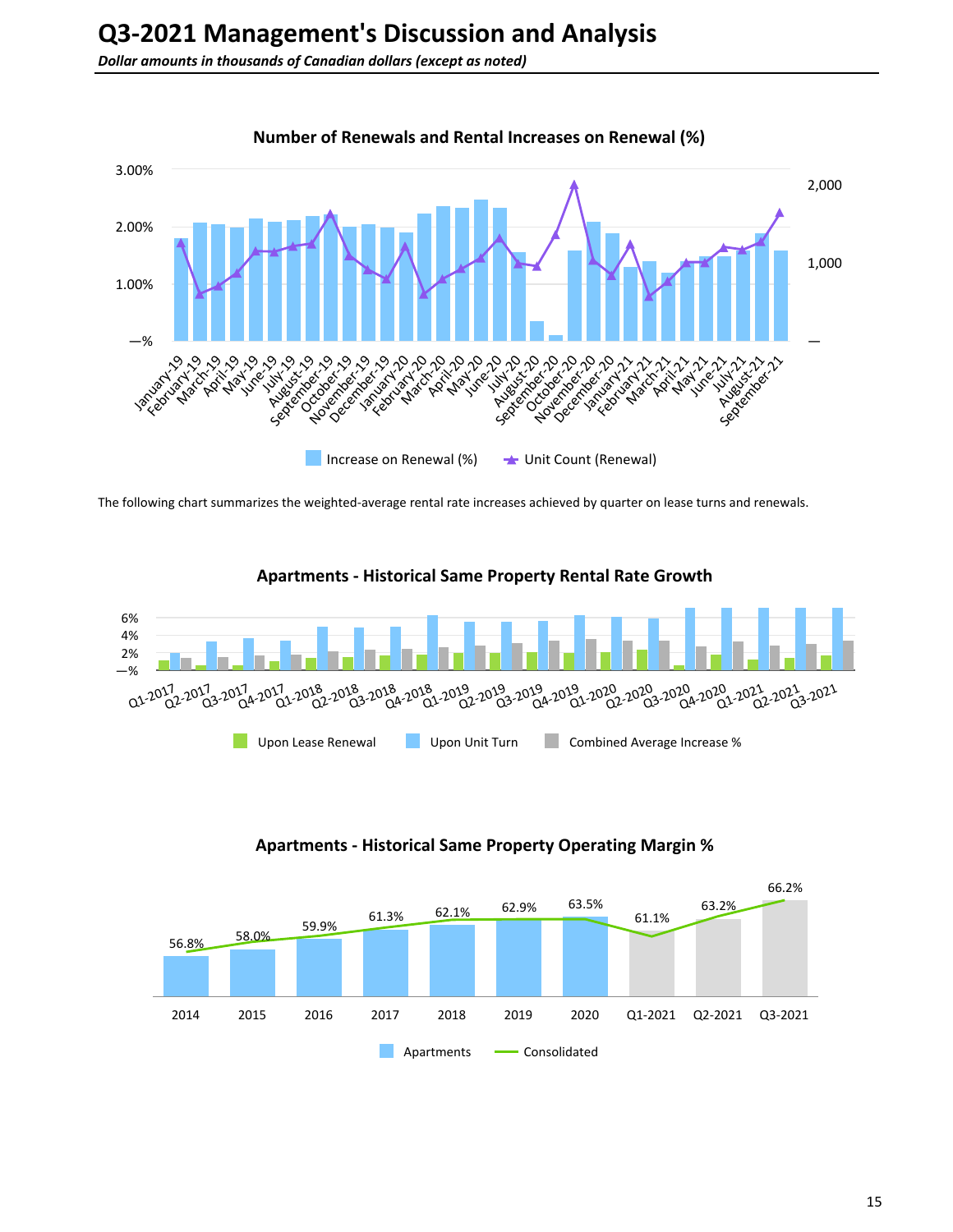## **Apartment Expenses**

Total operating expenses for the three and nine months ended September 30, 2021, were \$22.0 million and \$67.7 million, an 11.7% and 9.5% increase over the same periods in 2020, due primarily to incremental costs associated with recent acquisitions and developments. Total same property operating expenses increased by 1.0% and 2.0% for the three and nine months ended September 30, 2021. For the nine months ended September 30, 2021, utility and fuel expenses decreased 2.3%. Utility savings were attributable to lower natural gas rates, reduced consumption from energy efficiency initiatives and a mild winter.

#### **Property Operating Expenses**

Property operating expenses for the apartment portfolio include repairs and maintenance, contract services, insurance, property management and property management wages and benefits, uncollectible accounts, marketing, advertising and leasing costs. The increase in same property general operating costs of 1.1% and 4.8% for the three and nine months ended September 30, 2021 was largely due to higher insurance premiums, increased contract service costs and higher repairs and maintenance costs as a result of reduced in-suite maintenance work done in Q2 and Q3-2020 due to COVID-19 restrictions. For the quarter, these increases were offset by lower advertising and lower front-line staffing costs.

#### **Same Property Utility and Fuel Expenses**

|                                 |         | Three months ended September 30, |           |          | Nine months ended September 30, |          |  |  |
|---------------------------------|---------|----------------------------------|-----------|----------|---------------------------------|----------|--|--|
|                                 | 2021    | 2020                             | % Change  | 2021     | 2020                            | % Change |  |  |
| Natural gas                     | \$609   | \$582                            | 4.6%      | \$4,608  | \$4,754                         | (3.1)%   |  |  |
| Electricity                     | 1,578   | 1,591                            | (0.8)%    | 5,542    | 5,815                           | (4.7)%   |  |  |
| Water                           | 1,492   | 1,524                            | $(2.1)\%$ | 4,333    | 4,312                           | 0.5%     |  |  |
| Oil & propane                   | 147     | 104                              | 41.3%     | 761      | 731                             | 4.1%     |  |  |
| Other                           | 18      | 12                               | 50.0%     | 52       | 46                              | 13.0%    |  |  |
| Total utility and fuel expenses | \$3,844 | \$3,813                          | 0.8%      | \$15,296 | \$15,658                        | (2.3)%   |  |  |

Killam's apartments are heated with natural gas (58%), electricity (32%), oil (6%), district heat (2%), geothermal (2%) and propane (less than 1%). Electricity costs relate primarily to common areas, as unit electricity costs are typically paid by tenants, reducing Killam's exposure to the majority of Killam's 6,000 apartments heated with electricity. Fuel costs associated with central natural gas or oil-fired heating plants are paid by Killam.

Utility and fuel expenses accounted for approximately 20% and 25% of Killam's total apartment same property operating expenses for the three and nine months ended September 30, 2021. Total same property utility and fuel expenses increased 0.8% for the three months ended September 30, 2021. For the nine months ended September 30, 2021, same property utility and fuel expenses decreased 2.3%.

Same property natural gas expense increased 4.6% for the three months ended September 30, 2021, as a result of higher gas prices in Nova Scotia and Ontario in the quarter. For the nine months ended September 30, 2021, same property natural gas expense decreased 3.1%. The decrease in natural gas expense was attributable to milder weather and lower natural gas rates in Nova Scotia and Ontario in Q1-2021. 

Electricity costs were 0.8% and 4.7% lower for the three and nine months ended September 30, 2021, primarily due to a reduction of unit electricity being included as part of a tenant's monthly rent in certain regions given strong market fundamentals, as well as consumption savings from LED lighting retrofits and warmer temperatures, more than offsetting rising rates.

Heating oil and propane costs increased by 41.3% for the three months ended September 30, 2021, compared to the same period of 2020, as a result of a 45% increase in oil prices quarter-over-quarter. For the nine months ended September 30, 2021, oil and propane costs increased by 4.1% as higher oil prices were partially offset by a milder winter coupled with increased efficiencies from boiler upgrades. The majority of Killam's heating oil and propane costs are in Prince Edward Island.

#### **Property Taxes**

Same property property tax expense for the three and nine months ended September 30, 2021 was \$7.0 million and \$20.9 million, a 1.0% and 1.8% increase from the same periods of 2020. Killam experienced property tax increases across the majority of its markets; however, these were offset by a number of successful property tax appeals in Alberta, resulting in refunds during the second and third guarters. Killam actively reviews its property tax assessments and appeals tax assessment increases wherever possible to minimize this impact.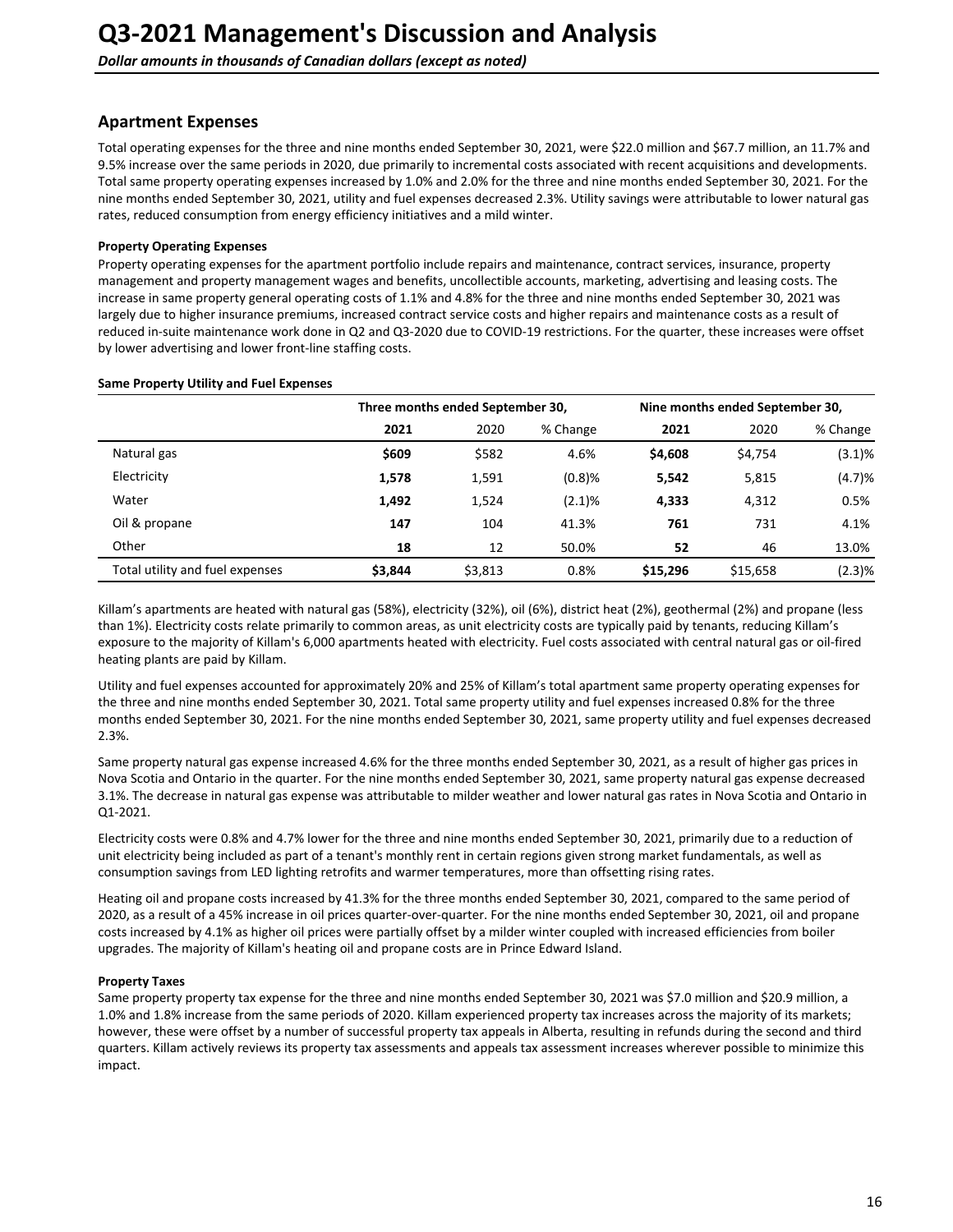**Dollar amounts in thousands of Canadian dollars (except as noted)** 

# **Apartment Same Property NOI by Region**

Three months ended September 30,

|                                    |          | <b>Property Revenue</b> |           |            | <b>Property Expenses</b> |               |          | <b>Net Operating Income</b> |          |
|------------------------------------|----------|-------------------------|-----------|------------|--------------------------|---------------|----------|-----------------------------|----------|
|                                    | 2021     | 2020                    | % Change  | 2021       |                          | 2020 % Change | 2021     | 2020                        | % Change |
| <b>Nova Scotia</b>                 |          |                         |           |            |                          |               |          |                             |          |
| Halifax                            | \$21,609 | \$20,524                | 5.3%      | (56,508)   | (56, 411)                | 1.5%          | \$15,101 | \$14,113                    | 7.0%     |
|                                    | 21,609   | 20,524                  | 5.3%      | (6,508)    | (6, 411)                 | 1.5%          | 15,101   | 14,113                      | 7.0%     |
| <b>Ontario</b>                     |          |                         |           |            |                          |               |          |                             |          |
| Ottawa                             | 3,938    | 3,899                   | 1.0%      | (1,262)    | (1, 267)                 | (0.4)%        | 2,676    | 2,632                       | 1.7%     |
| London                             | 2,138    | 2,066                   | 3.5%      | (729)      | (675)                    | 8.0%          | 1,409    | 1,391                       | 1.3%     |
| KWC-GTA                            | 4,270    | 4,104                   | 4.0%      | (1, 296)   | (1, 332)                 | (2.7)%        | 2,974    | 2,772                       | 7.3%     |
|                                    | 10,346   | 10,069                  | 2.8%      | (3, 287)   | (3,274)                  | 0.4%          | 7,059    | 6,795                       | 3.9%     |
| <b>New Brunswick</b>               |          |                         |           |            |                          |               |          |                             |          |
| Moncton                            | 5,753    | 5,502                   | 4.6%      | (2, 361)   | (2,318)                  | 1.9%          | 3,392    | 3,184                       | 6.5%     |
| Fredericton                        | 5,053    | 4,825                   | 4.7%      | (1,900)    | (1,906)                  | (0.3)%        | 3,153    | 2,919                       | 8.0%     |
| Saint John                         | 3,284    | 3,102                   | 5.9%      | (1, 417)   | (1, 398)                 | 1.4%          | 1,867    | 1,704                       | 9.6%     |
|                                    | 14,090   | 13,429                  | 4.9%      | (5,678)    | (5,622)                  | 1.0%          | 8,412    | 7,807                       | 7.7%     |
| <b>Newfoundland &amp; Labrador</b> |          |                         |           |            |                          |               |          |                             |          |
| St. John's                         | 2,646    | 2,421                   | 9.3%      | (796)      | (805)                    | (1.1)%        | 1,850    | 1,616                       | 14.5%    |
|                                    | 2,646    | 2,421                   | 9.3%      | (796)      | (805)                    | (1.1)%        | 1,850    | 1,616                       | 14.5%    |
| <b>Prince Edward Island</b>        |          |                         |           |            |                          |               |          |                             |          |
| Charlottetown                      | 3,005    | 2,976                   | 1.0%      | (1, 108)   | (1,098)                  | 0.9%          | 1,897    | 1,878                       | 1.0%     |
|                                    | 3,005    | 2,976                   | 1.0%      | (1, 108)   | (1,098)                  | 0.9%          | 1,897    | 1,878                       | 1.0%     |
| <b>Alberta</b>                     |          |                         |           |            |                          |               |          |                             |          |
| Calgary                            | 1,962    | 1,982                   | (1.0)%    | (761)      | (715)                    | 6.4%          | 1,201    | 1,267                       | (5.2)%   |
| Edmonton                           | 2,380    | 2,451                   | (2.9)%    | (790)      | (823)                    | (4.0)%        | 1,590    | 1,628                       | (2.3)%   |
|                                    | 4,342    | 4,433                   | $(2.1)\%$ | (1, 551)   | (1, 538)                 | 0.8%          | 2,791    | 2,895                       | (3.6)%   |
| <b>Other Atlantic locations</b>    | 1,383    | 1,300                   | 6.4%      | (454)      | (446)                    | 1.8%          | 929      | 854                         | 8.8%     |
|                                    | \$57,421 | \$55,152                | 4.1%      | (519, 382) | (519, 194)               | 1.0%          | \$38,039 | \$35,958                    | 5.8%     |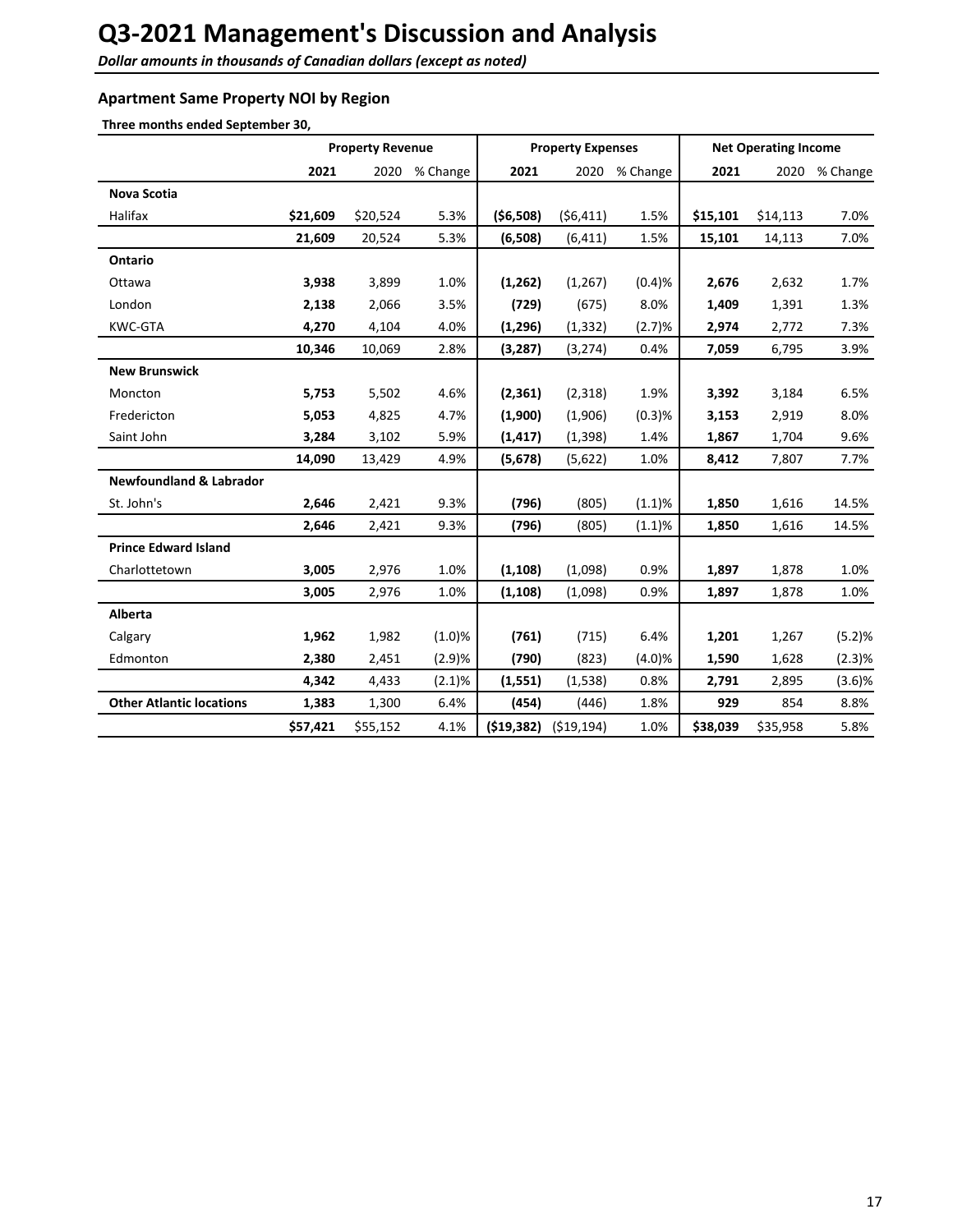**Dollar amounts in thousands of Canadian dollars (except as noted)** 

|                                    |           | <b>Property Revenue</b> |          |             | <b>Property Expenses</b> |          | <b>Net Operating Income</b> |           |               |
|------------------------------------|-----------|-------------------------|----------|-------------|--------------------------|----------|-----------------------------|-----------|---------------|
|                                    | 2021      | 2020                    | % Change | 2021        | 2020                     | % Change | 2021                        |           | 2020 % Change |
| Nova Scotia                        |           |                         |          |             |                          |          |                             |           |               |
| Halifax                            | \$63,783  | \$61,221                | 4.2%     | (521, 441)  | (520, 836)               | 2.9%     | \$42,342                    | \$40,385  | 4.8%          |
|                                    | 63,783    | 61,221                  | 4.2%     | (21, 441)   | (20, 836)                | 2.9%     | 42,342                      | 40,385    | 4.8%          |
| Ontario                            |           |                         |          |             |                          |          |                             |           |               |
| Ottawa                             | 11,751    | 11,542                  | 1.8%     | (3,832)     | (3,766)                  | 1.8%     | 7,919                       | 7,776     | 1.8%          |
| London                             | 6,303     | 6,121                   | 3.0%     | (2, 195)    | (2,091)                  | 5.0%     | 4,108                       | 4,030     | 1.9%          |
| <b>KWC-GTA</b>                     | 12,664    | 12,246                  | 3.4%     | (3,929)     | (3,988)                  | (1.5)%   | 8,735                       | 8,258     | 5.8%          |
|                                    | 30,718    | 29,909                  | 2.7%     | (9,956)     | (9, 845)                 | 1.1%     | 20,762                      | 20,064    | 3.5%          |
| <b>New Brunswick</b>               |           |                         |          |             |                          |          |                             |           |               |
| Moncton                            | 17,077    | 16,546                  | 3.2%     | (7, 437)    | (7, 383)                 | 0.7%     | 9,640                       | 9,163     | 5.2%          |
| Fredericton                        | 15,101    | 14,428                  | 4.7%     | (6,010)     | (5,906)                  | 1.8%     | 9,091                       | 8,522     | 6.7%          |
| Saint John                         | 9,764     | 9,260                   | 5.4%     | (4,636)     | (4, 553)                 | 1.8%     | 5,128                       | 4,707     | 8.9%          |
|                                    | 41,942    | 40,234                  | 4.2%     | (18,083)    | (17, 842)                | 1.4%     | 23,859                      | 22,392    | 6.6%          |
| <b>Newfoundland &amp; Labrador</b> |           |                         |          |             |                          |          |                             |           |               |
| St. John's                         | 7,650     | 7,341                   | 4.2%     | (2,571)     | (2, 549)                 | 0.9%     | 5,079                       | 4,792     | 6.0%          |
|                                    | 7,650     | 7,341                   | 4.2%     | (2,571)     | (2,549)                  | 0.9%     | 5,079                       | 4,792     | 6.0%          |
| <b>Prince Edward Island</b>        |           |                         |          |             |                          |          |                             |           |               |
| Charlottetown                      | 9,029     | 8,923                   | 1.2%     | (3,687)     | (3, 595)                 | 2.6%     | 5,342                       | 5,328     | 0.3%          |
|                                    | 9,029     | 8,923                   | 1.2%     | (3,687)     | (3, 595)                 | 2.6%     | 5,342                       | 5,328     | 0.3%          |
| Alberta                            |           |                         |          |             |                          |          |                             |           |               |
| Calgary                            | 5,907     | 6,141                   | (3.8)%   | (2, 210)    | (2,099)                  | 5.3%     | 3,697                       | 4,042     | $(8.5)$ %     |
| Edmonton                           | 7,146     | 7,294                   | (2.0)%   | (2,522)     | (2,645)                  | (4.7)%   | 4,624                       | 4,649     | $(0.5)$ %     |
|                                    | 13,053    | 13,435                  | (2.8)%   | (4, 732)    | (4, 744)                 | (0.3)%   | 8,321                       | 8,691     | (4.3)%        |
| <b>Other Atlantic locations</b>    | 4,059     | 3,916                   | 3.7%     | (1,589)     | (1,460)                  | 8.8%     | 2,470                       | 2,456     | 0.6%          |
|                                    | \$170,234 | \$164,979               | 3.2%     | ( \$62,059) | (560, 871)               | 2.0%     | \$108,175                   | \$104,108 | 3.9%          |

**Nine months ended September 30**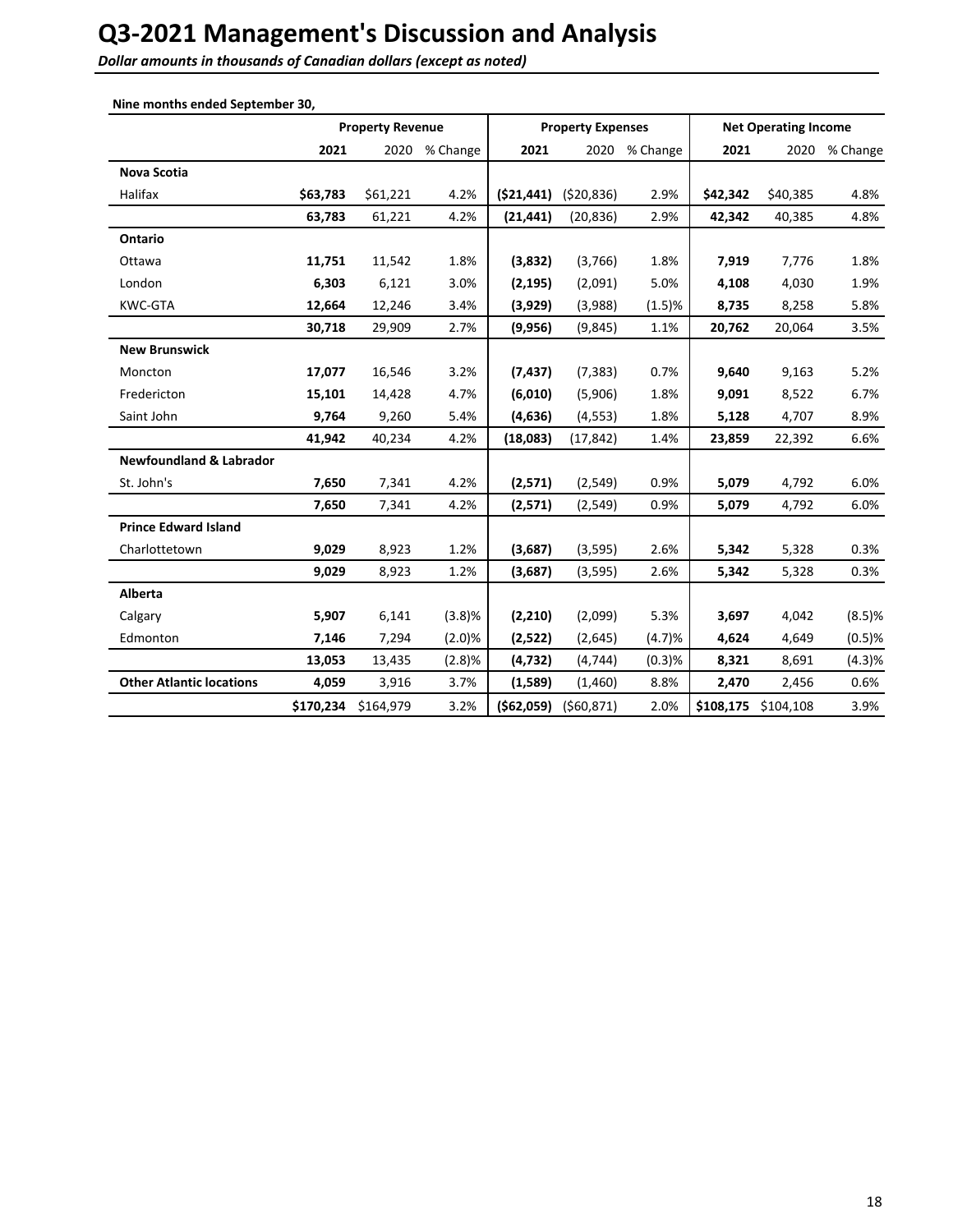# <span id="page-18-0"></span>**MHC Results**

For the three months ended September 30,

|                             | <b>Total Portfolio</b> | <b>Same Property</b> |           |         |         |           |
|-----------------------------|------------------------|----------------------|-----------|---------|---------|-----------|
|                             | 2021                   | 2020                 | % Change  | 2021    | 2020    | % Change  |
| Property revenue            | \$6,150                | \$5,609              | 9.6%      | \$6,084 | \$5,531 | 10.0%     |
| Property operating expenses | 1,928                  | 1.849                | 4.3%      | 1,922   | 1.841   | 4.4%      |
| <b>NOI</b>                  | \$4.222                | \$3,760              | 12.3%     | \$4,162 | \$3,690 | 12.8%     |
| Operating margin %          | 68.7%                  | 67.0%                | $170$ bps | 68.4%   | 66.7%   | $170$ bps |

#### For the nine months ended September 30,

|                             |          | <b>Total Portfolio</b> |          | <b>Same Property</b> |          |           |  |
|-----------------------------|----------|------------------------|----------|----------------------|----------|-----------|--|
|                             | 2021     | 2020                   | % Change | 2021                 | 2020     | % Change  |  |
| Property revenue            | \$14,417 | \$13,336               | 8.1%     | \$14,196             | \$13,177 | 7.7%      |  |
| Property operating expenses | 4.962    | 4.705                  | 5.5%     | 4,908                | 4.757    | 3.2%      |  |
| NOI                         | \$9,455  | \$8,631                | 9.5%     | \$9,288              | \$8,420  | 10.3%     |  |
| Operating margin %          | 65.6%    | 64.7%                  | 90 bps   | 65.4%                | 63.9%    | $150$ bps |  |

The MHC business generated 6.9% of Killam's NOI for the nine months ended September 30, 2021. The MHC portfolio generates its highest revenues and NOI during the second and third quarters of each year due to the contribution from its nine seasonal resorts that earn approximately 60% of their NOI between July and September. Overall, the MHC portfolio generated same property NOI growth of 12.8% and 10.3% for the three and nine months ended September 30, 2021. This growth is mainly attributable to increased seasonal revenue as all of the resort parks were able to open on time at capacity in 2021.

#### For the three months ended September 30,

|                       | <b>Property Revenue</b> |         |          | <b>Property Expenses</b> |           | <b>Net Operating Income</b> |         |         |          |
|-----------------------|-------------------------|---------|----------|--------------------------|-----------|-----------------------------|---------|---------|----------|
|                       | 2021                    | 2020    | % Change | 2021                     | 2020      | % Change                    | 2021    | 2020    | % Change |
| <b>Permanent MHCs</b> | \$3,029                 | \$2,926 | 3.5%     | ( \$1,033)               | (\$998)   | 3.5%                        | \$1,996 | \$1,928 | 3.5%     |
| Seasonal Resorts      | 3.055                   | 2.605   | 17.3%    | (889)                    | (843)     | 5.5%                        | 2.166   | 1,762   | 22.9%    |
|                       | \$6,084                 | \$5,531 | 10.0%    | (51, 922)                | (51, 841) | 4.4%                        | \$4,162 | \$3,690 | 12.8%    |

#### For the nine months ended September 30,

|                       | <b>Property Revenue</b> |          |          | <b>Property Expenses</b> |           |          | <b>Net Operating Income</b> |         |          |
|-----------------------|-------------------------|----------|----------|--------------------------|-----------|----------|-----------------------------|---------|----------|
|                       | 2021                    | 2020     | % Change | 2021                     | 2020      | % Change | 2021                        | 2020    | % Change |
| <b>Permanent MHCs</b> | \$9,019                 | \$8,778  | 2.7%     | ( \$3,155)               | (53, 162) | (0.2)%   | \$5.864                     | \$5,616 | 4.4%     |
| Seasonal Resorts      | 5.177                   | 4.399    | 17.7%    | (1,753)                  | (1,595)   | 9.9%     | 3.424                       | 2.804   | 22.1%    |
|                       | \$14,196                | \$13,177 | 7.7%     | (54,908)                 | (\$4,757) | 3.2%     | \$9,288                     | \$8,420 | 10.3%    |

For the three and nine months ended September 30, 2021, same property permanent MHCs generated a 3.5% and 4.4% increase in NOI, with average rent increasing 2.2% in Q3-2021, to \$281 per site compared to \$275 per site in Q3-2020. Occupancy also increased to 98.3%, compared to 97.7% in Q3-2020. Revenue and NOI growth is further augmented through MHC site expansions at many of Killam's parks.

Killam's seasonal resort portfolio achieved strong growth in the quarter and year-to-date with the easing of COVID-19 restrictions and inter-provincial travel augmenting activity at many of the communities.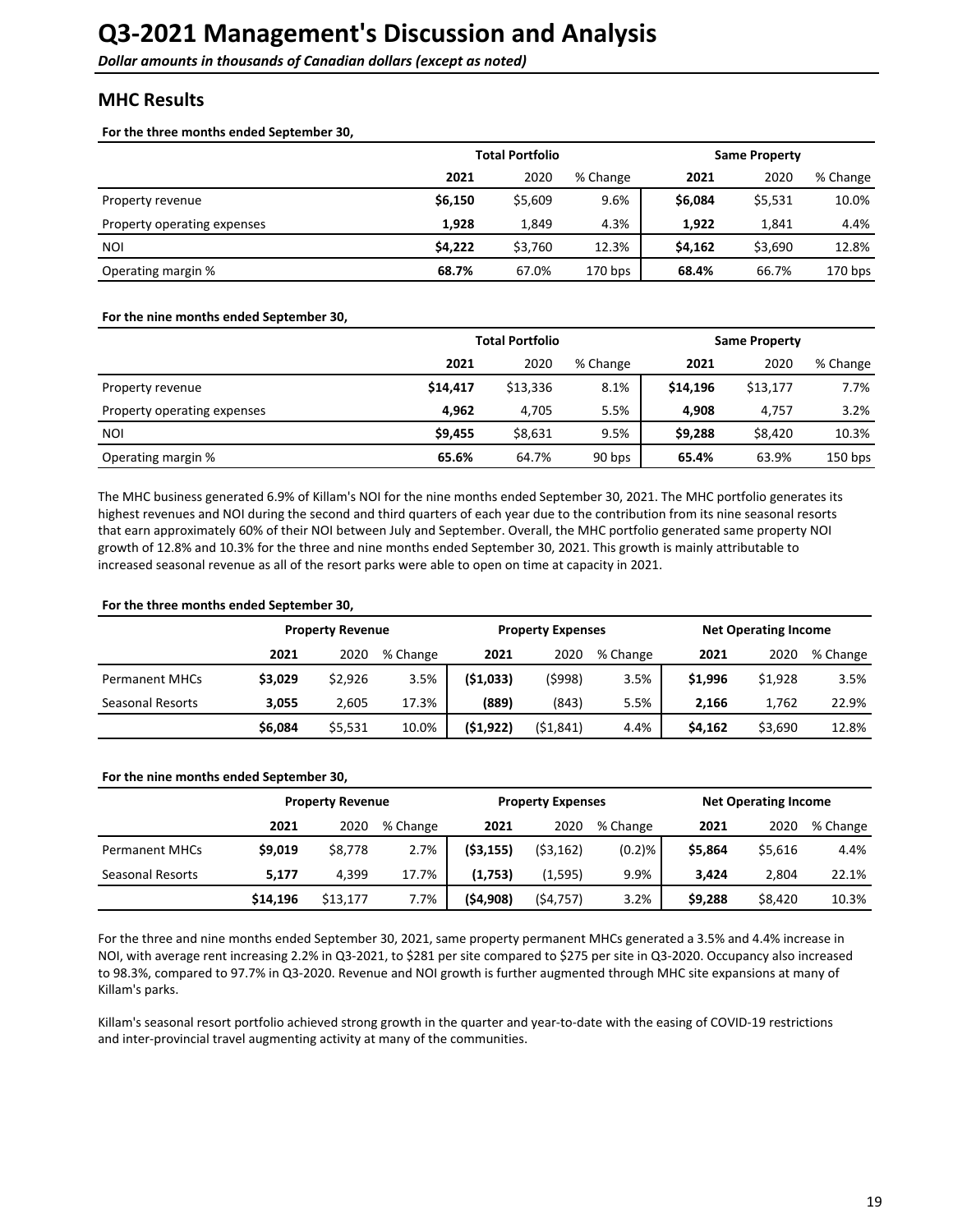<span id="page-19-0"></span>**Dollar amounts in thousands of Canadian dollars (except as noted)** 

# **Commercial Results**

For the three months ended September 30,

|                             | <b>Total Portfolio</b> |         |          | <b>Same Property</b> |         |          |
|-----------------------------|------------------------|---------|----------|----------------------|---------|----------|
|                             | 2021                   | 2020    | % Change | 2021                 | 2020    | % Change |
| Property revenue            | \$4,515                | \$3,800 | 18.8%    | \$4,031              | \$3,732 | 8.0%     |
| Property operating expenses | 1.892                  | 1,928   | (1.9)%   | 1.615                | 1,843   | (12.4)%  |
| <b>NOI</b>                  | \$2,623                | \$1,872 | 40.1%    | \$2,416              | \$1,889 | 27.9%    |

#### For the nine months ended September 30,

|                             |          | <b>Total Portfolio</b> | <b>Same Property</b> |          |          |          |
|-----------------------------|----------|------------------------|----------------------|----------|----------|----------|
|                             | 2021     | 2020                   | % Change             | 2021     | 2020     | % Change |
| Property revenue            | \$12,696 | \$11,619               | 9.3%                 | \$11.960 | \$11,264 | 6.2%     |
| Property operating expenses | 5.913    | 5,912                  | $-\%$                | 5.388    | 5,650    | (4.6)%   |
| <b>NOI</b>                  | \$6,783  | \$5,707                | 18.9%                | \$6,572  | \$5,614  | 17.1%    |

Killam's commercial property portfolio contributed \$6.8 million, or 5.1%, of Killam's total NOI for the nine months ended September 30, 2021. 

Killam's commercial property portfolio totals 941,372 SF, located in four of Killam's core markets. The commercial portfolio includes Westmount Place, a 300,000 SF retail and office complex located in Waterloo; Charlottetown Mall, a 383,000 SF shopping mall in PEI for which Killam has a 75% interest and is the property manager; the Brewery Market, a 180,000 SF retail and office property in downtown Halifax, as well as other smaller properties located in Halifax and Moncton. Total commercial occupancy was 89.6% for Q3-2021, compared to 89.4% in Q3-2020.

On June 1, 2021, Killam acquired an additional 25% ownership interest in the Charlottetown Mall for \$10.1 million. Killam now holds a 75% ownership interest in the property and is the property manager. Killam is working with its new partner on redevelopment of the property to drive new leasing and revenue growth. Killam also owns a 14-acre parcel of land adjacent the Charlottetown Mall that has residential development potential.

The increase in NOI during both the three and nine months ended September 30, 2021, relates to an increase in occupancy as well as a reduction in bad debt expense and tenant abatements provided in conjunction with the federal government's Canada Emergency Commercial Rental Assistance program in the second and third quarter of 2020 to assist tenants impacted by COVID-19. Commercial same property results represent approximately 82% of Killam's commercial square footage. Same property results do not include properties that were recently acquired or those that are slated for redevelopment and not operating as stabilized properties.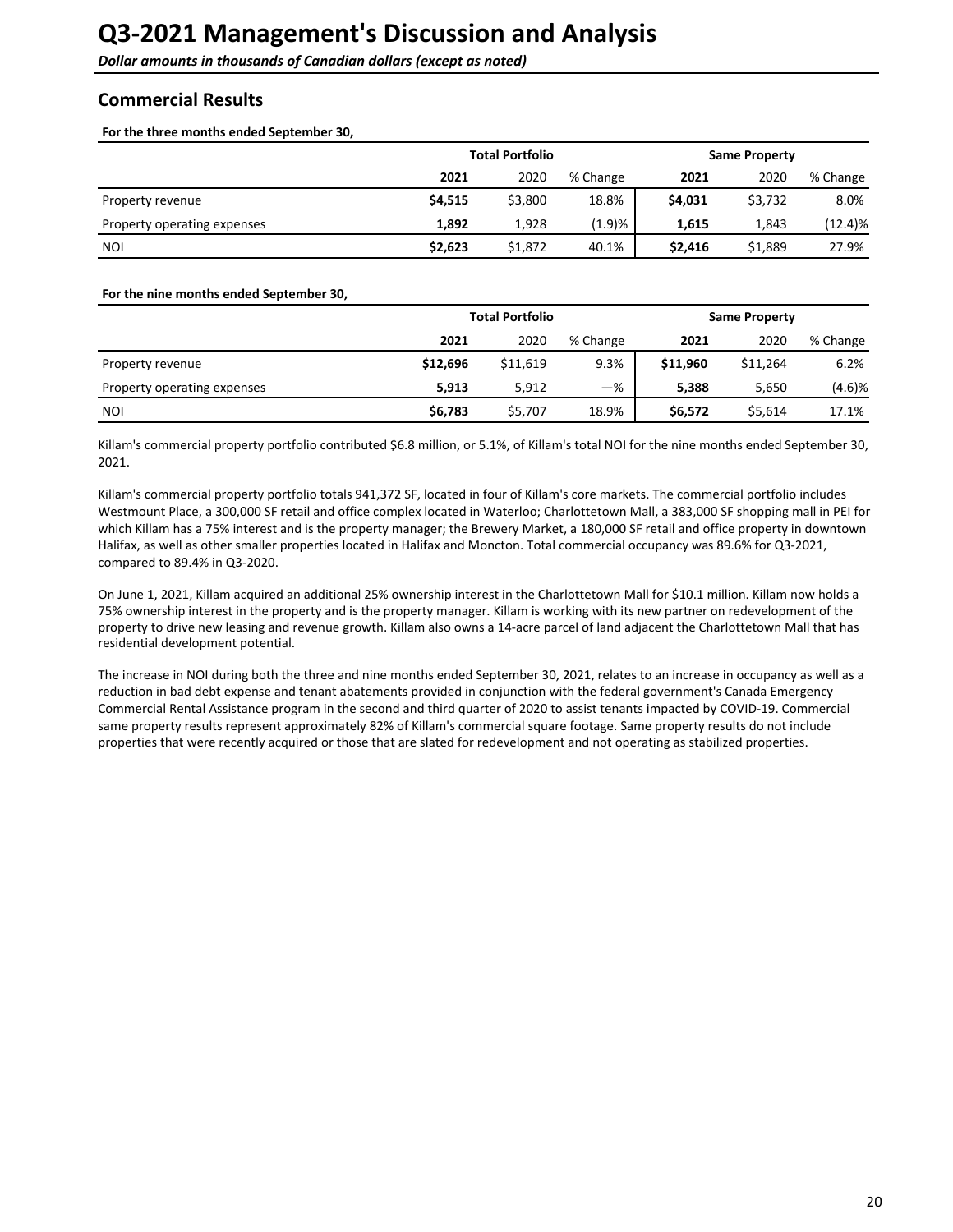# <span id="page-20-0"></span>**PART V**

# **Other Income and Expenses and Net Income**

# **Net Income and Other Comprehensive Income**

|                                                  | Three months ended September 30, |          |             | Nine months ended September 30, |           |               |
|--------------------------------------------------|----------------------------------|----------|-------------|---------------------------------|-----------|---------------|
|                                                  | 2021                             | 2020     | % Change    | 2021                            | 2020      | % Change      |
| Net operating income                             | \$50,455                         | \$43,198 | 16.8%       | \$135,315                       | \$122,335 | 10.6%         |
| Other income                                     | 287                              | 169      | 69.8%       | 791                             | 489       | 61.8%         |
| Financing costs                                  | (13, 169)                        | (11,999) | 9.8%        | (37, 876)                       | (36, 876) | 2.7%          |
| Depreciation                                     | (139)                            | (171)    | $(18.7)\%$  | (410)                           | (487)     | (15.8)%       |
| Administration                                   | (3,938)                          | (3, 469) | 13.5%       | (11, 314)                       | (10, 241) | 10.5%         |
| Fair value adjustment on unit-based compensation | (435)                            | (134)    | 224.6%      | (1,037)                         | 91        | $(1,239.6)\%$ |
| Fair value adjustment on Exchangeable Units      | (3,924)                          | 656      | $(698.2)\%$ | (16, 737)                       | 6,650     | $(351.7)\%$   |
| Fair value adjustment on investment properties   | 25,786                           | 14,718   | 75.2%       | 173,671                         | 18,364    | 845.7%        |
| Income before income taxes                       | 54,923                           | 42,968   | 27.8%       | 242,403                         | 100,325   | 141.6%        |
| Deferred tax expense                             | (8, 289)                         | (5,503)  | 50.6%       | (31, 677)                       | (2,849)   | 1,011.9%      |
| Net income                                       | \$46,634                         | \$37,465 | 24.5%       | \$210,726                       | \$97,476  | 116.2%        |

# **Financing Costs**

|                                                        |          |          |            | Three months ended September 30, Nine months ended September 30, |          |             |  |
|--------------------------------------------------------|----------|----------|------------|------------------------------------------------------------------|----------|-------------|--|
|                                                        | 2021     | 2020     | % Change   | 2021                                                             | 2020     | % Change    |  |
| Mortgage, loan and construction loan interest          | \$11,967 | \$11,017 | 8.6%       | \$34,398                                                         | \$32,923 | 4.5%        |  |
| Interest on credit facilities                          | 242      | 104      | 132.7%     | 709                                                              | 643      | 10.3%       |  |
| Interest on Exchangeable Units                         | 687      | 697      | (1.4)%     | 2,065                                                            | 2,087    | (1.1)%      |  |
| Amortization of deferred financing costs               | 933      | 788      | 18.4%      | 2,687                                                            | 2,320    | 15.8%       |  |
| Amortization of fair value adjustments on assumed debt | 12       | 56       | $(78.6)\%$ | 36                                                               | 75       | (52.0)%     |  |
| Unrealized (gain) loss on derivative liability         | (18)     | (5)      | 260.0%     | (98)                                                             | 489      | $(120.0)\%$ |  |
| Interest on lease liabilities                          | 97       | 96       | 1.0%       | 290                                                              | 289      | 0.3%        |  |
| Capitalized interest                                   | (751)    | (754)    | (0.4)%     | (2,211)                                                          | (1,950)  | 13.4%       |  |
|                                                        | \$13,169 | \$11,999 | 9.8%       | \$37,876                                                         | \$36,876 | 2.7%        |  |

Total financing costs increased \$1.2 million, or 9.8%, and \$1.0 million, or 2.7% for the three and nine months ended September 30, 2021, as compared to the same periods of 2020.

Mortgage, loan and construction loan interest expense was \$12.0 million and \$34.4 million for the three and nine months ended September 30, 2021, an increase of \$1.0 million, or 8.6%, and \$1.5 million, or 4.5%, compared to the same periods of 2020. Killam's mortgage, loan and construction loan liability balance increased by \$289.1 million over the past twelve months as Killam upfinanced maturing mortgages within its existing portfolio and obtained financing for acquisitions and developments. The average interest rate on refinancings for the nine months ended September 30, 2021, was 1.97%, 55 bps lower than the average interest rate on expiring debt.

Deferred financing costs include mortgage assumption fees, application fees and legal costs related to financings and refinancings. These costs are amortized over the term of the respective mortgages. CMHC insurance fees are amortized over the amortization period of the mortgage. Deferred financing amortization costs increased 18.4% and 15.8% for the three and nine months ended September 30, 2021, following mortgage refinancings and new debt placements related to property acquisitions over the past twelve months. 

Capitalized interest decreased 0.4% for the three months ended September 30, 2021 and increased 13.4% for the nine months ended September 30, 2021, compared to the same periods of 2020. Capitalized interest will vary depending on the number of development projects underway and their stages in the development cycle. Interest costs associated with development projects are capitalized to the respective development property until substantial completion.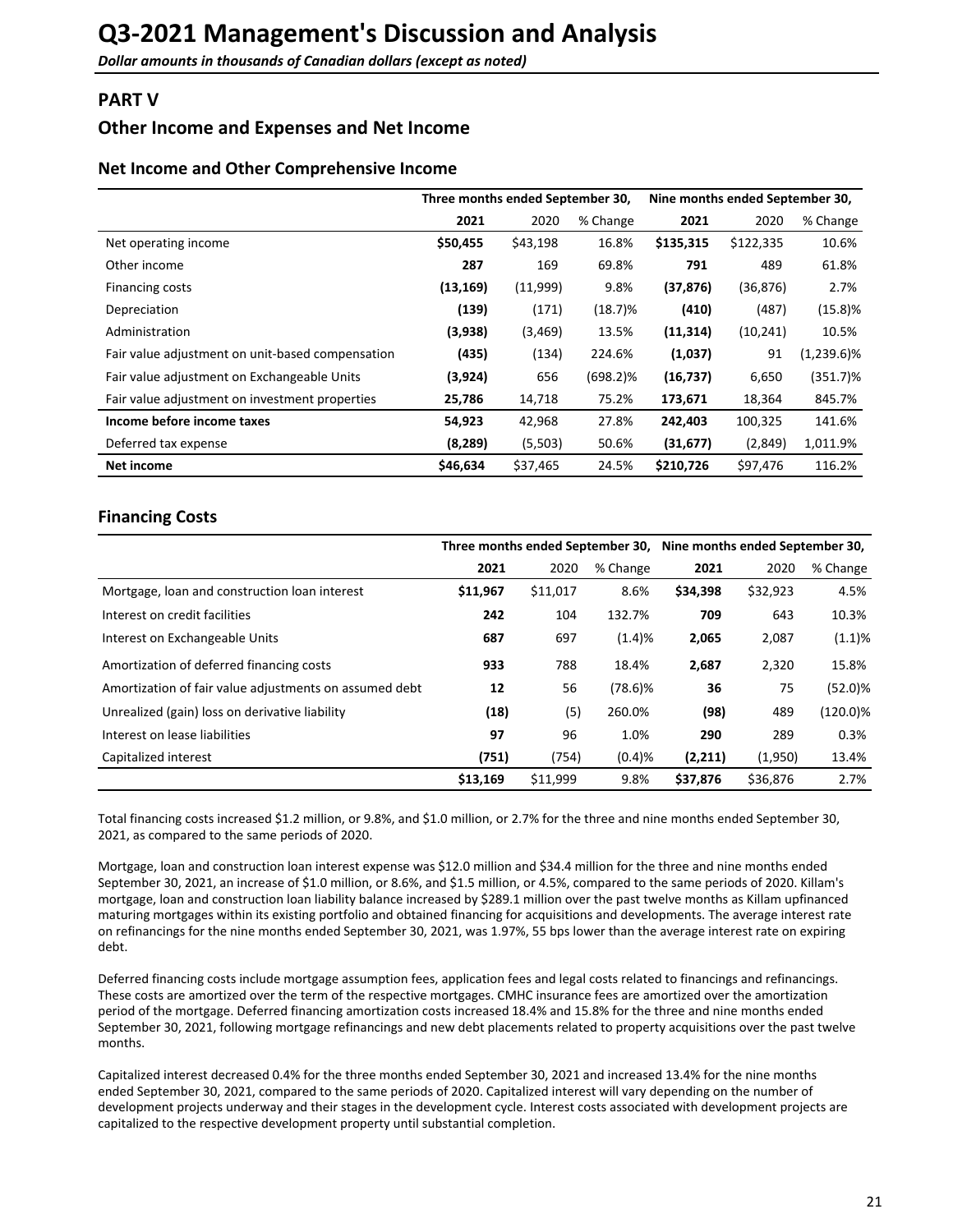<span id="page-21-0"></span>**Dollar amounts in thousands of Canadian dollars (except as noted)** 

## **Administration Expenses**

|                                   | Three months ended September 30, |         |            | Nine months ended September 30, |          |               |
|-----------------------------------|----------------------------------|---------|------------|---------------------------------|----------|---------------|
|                                   | 2021                             | 2020    | % Change   | 2021                            |          | 2020 % Change |
| Administration                    | \$3,938                          | \$3.469 | 13.5%      | \$11.314                        | \$10.241 | 10.5%         |
| As a percentage of total revenues | 5.1%                             | 5.2%    | $(10)$ bps | 5.3%                            | 5.2%     | 10 bps        |

Administration expenses include expenses that are not specific to individual properties, including TSX-related costs, Management and head office salaries and benefits, marketing costs, office equipment leases, professional fees and other head office and regional office expenses. 

For the three and nine months ended September 30, 2021, total administration expenses increased \$0.5 million, or 13.5%, and \$1.1 million, or 10.5%, compared to the same periods of 2020, due to costs associated with Killam's annual incentive plan based on yearto-date results as well as higher information technology costs as Killam continues to enhance its platform. Administration expenses as a percentage of total revenue were 5.1% for Q3-2021, a 10 bps decrease over Q3-2020.

# **Fair Value Adjustments**

|                                  | Three months ended September 30, |          |          | Nine months ended September 30, |          |          |  |
|----------------------------------|----------------------------------|----------|----------|---------------------------------|----------|----------|--|
|                                  | 2021                             | 2020     | % Change | 2021                            | 2020     | % Change |  |
| Investment properties            | \$25.786                         | \$14.718 | 75.2%    | \$173.671                       | \$18.364 | 845.7%   |  |
| Deferred unit-based compensation | (435)                            | (134)    | 224.6%   | (1,037)                         | 91       | N/A      |  |
| Exchangeable units               | (3,924)                          | 656      | N/A      | (16, 737)                       | 6,650    | N/A      |  |
|                                  | \$21.427                         | \$15,240 | 40.6%    | \$155,897                       | \$25,105 | 521.0%   |  |

Killam recognized \$25.8 million and \$173.7 million in fair value gains related to its investment properties for the three and nine months ended September 30, 2021, compared to \$14.7 million and \$18.4 million in fair value gains for the three and nine months ended September 30, 2020.

The increase in fair value gains recognized year-to-date is due to continued high demand for apartments across the country driving rent growth as well as recent market transactions supporting lower cap-rates.

RTUs governed by Killam's RTU Plan are awarded to certain members of Management as a portion of their compensation. Nonexecutive members of the Board of Trustees have the right to receive a percentage of their annual retainer in the form of RTUs. This aligns the interests of Management and the Trustees with those of unitholders. For the three and nine months ended September 30, 2021, there was an unrealized fair value loss of \$0.4 million and \$1.0 million, compared to a \$0.1 million loss and a \$0.1 million gain for the same periods of 2020, due to changes in the market price of the underlying Killam trust units.

Distributions paid on exchangeable units are consistent with distributions paid to Killam's unitholders. The exchangeable units are redeemable on a one-for-one basis into trust units at the option of the holder. The fair value of the exchangeable units is based on the trading price of Killam's trust units. For the three months ended September 30, 2021, there was an unrealized loss on remeasurement of \$3.9 million, compared to an unrealized gain of \$0.7 million in Q3-2020. For the nine months ended September 30, 2021, there was an unrealized loss of \$16.7 million, compared to an unrealized gain of \$6.7 million for the same period of 2020. The unrealized loss in the quarter reflects an increase in Killam's unit price as at September 30, 2021, compared to June 30, 2021.

# **Deferred Tax Expense**

| Three months ended September 30, |         |          | Nine months ended September 30, |         |          |
|----------------------------------|---------|----------|---------------------------------|---------|----------|
| 2021                             | 2020    | % Change | 2021                            | 2020    | % Change |
| \$8.289                          | \$5,503 | N/A      | \$31.677                        | \$2,849 | N/A      |

Killam converted to a real estate investment trust effective January 1, 2016, and as such qualifies as a REIT pursuant to the *Income* Tax Act (Canada) (the "Tax Act"). The Tax Act contains legislation affecting the tax treatment of publicly traded trusts (the "SIFT Legislation") and the criteria for qualifying for the real estate investment trust exemption (the "REIT Exemption"), which would exempt Killam from income tax under the SIFT Legislation. Killam is classified as a flow-through vehicle; therefore, only deferred taxes of Killam's corporate subsidiaries are recorded. If Killam fails to distribute the required amount of income to unitholders or if Killam fails to qualify as a REIT under the Tax Act, substantial adverse tax consequences may occur. Management operates Killam in a manner that enables Killam to continually qualify as a REIT and expects to distribute all of its taxable income to unitholders, and therefore is entitled to deduct such distributions for income tax purposes.

Killam's deferred tax expense increased \$2.8 million and \$28.8 million for the three and nine months ended September 30, 2021, compared to the same periods of 2020, primarily due to the fair value gains on investment properties during the quarter and year-todate.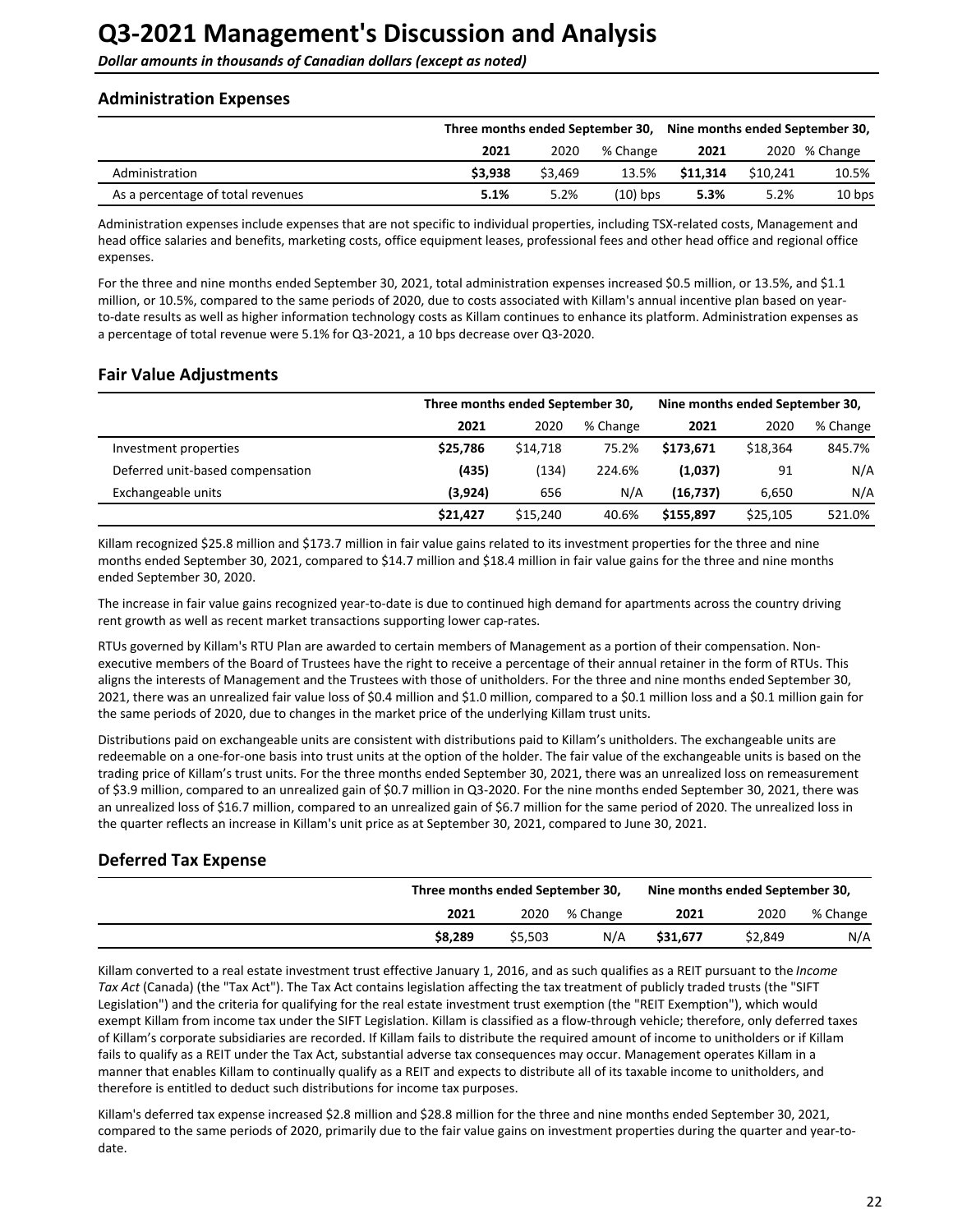# <span id="page-22-0"></span>**PART VI**

# **Per Unit Calculations**

As Killam is an open-ended mutual fund trust, unitholders may redeem their trust units, subject to certain restrictions. As a result, Killam's trust units are classified as financial liabilities under IFRS. Consequently, all per unit calculations are considered non-IFRS ratios. The following table reconciles the number of units used in the calculation of non-IFRS financial ratios on a per unit basis:

|                                     | Three months ended September 30, | Outstanding<br><b>Number of Units</b><br>$(000s)$ as at<br>September 30, |          |         |         |           |         |
|-------------------------------------|----------------------------------|--------------------------------------------------------------------------|----------|---------|---------|-----------|---------|
|                                     | 2021                             | 2020                                                                     | % Change | 2021    | 2020    | % Change  | 2021    |
| <b>Trust units</b>                  | 110,086                          | 101,426                                                                  | 8.5%     | 106,435 | 99,281  | 7.2%      | 110,246 |
| Exchangeable units                  | 4,004                            | 4,102                                                                    | (2.4)%   | 4,038   | 4,119   | $(2.0)\%$ | 4,004   |
| Basic number of units               | 114,090                          | 105,528                                                                  | 8.1%     | 110,473 | 103,400 | 6.8%      | 114,250 |
| Plus:                               |                                  |                                                                          |          |         |         |           |         |
| Units under RTU plan <sup>(1)</sup> | 160                              | 163                                                                      | (1.8)%   | 160     | 164     | (2.4)%    |         |
| Diluted number of units             | 114.250                          | 105.691                                                                  | 8.1%     | 110.633 | 103.564 | 6.8%      |         |

(1) Units are shown on an after-tax basis. RTUs are net of attributable personal taxes when converted to REIT Units.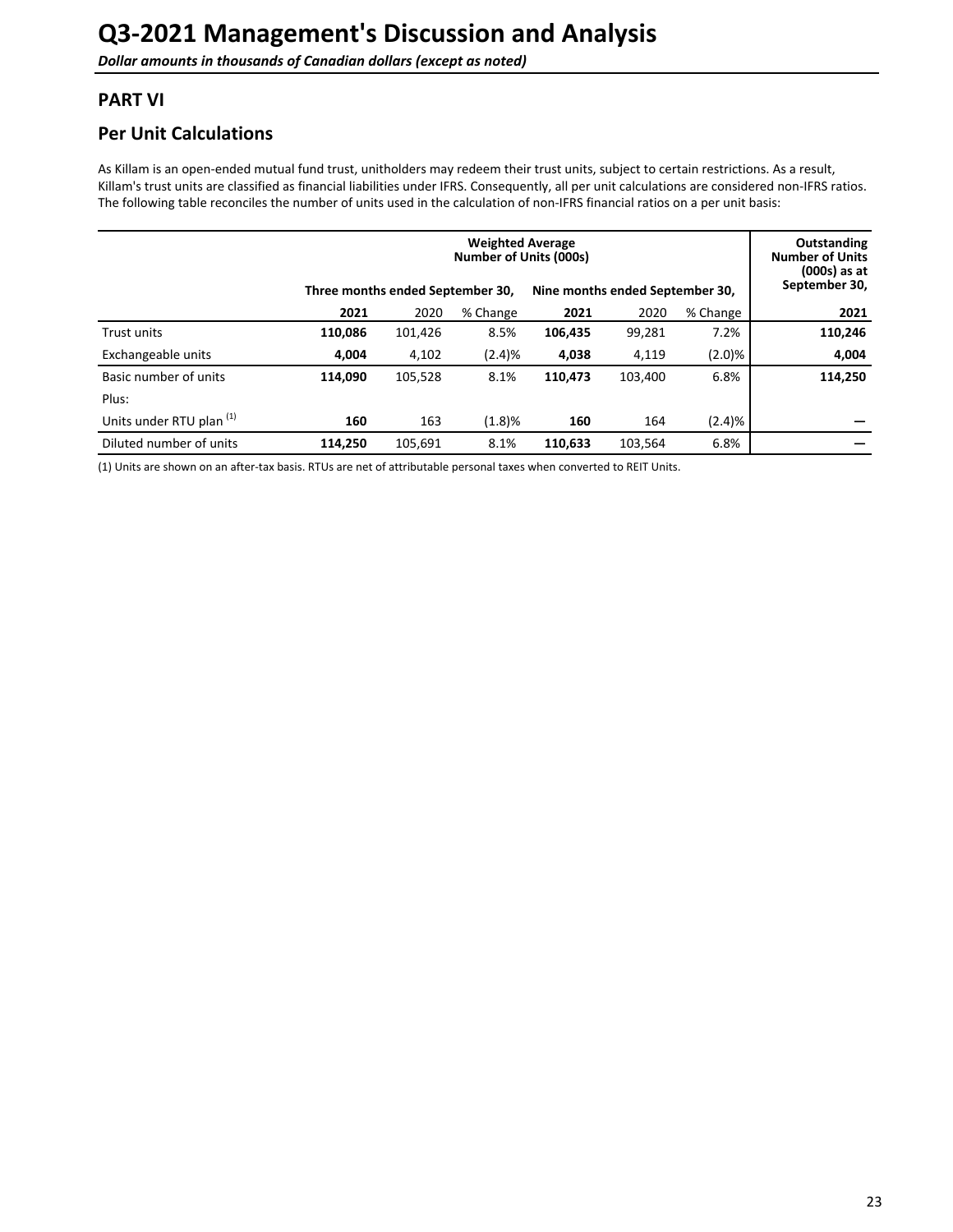# <span id="page-23-0"></span>**Funds from Operations**

FFO is recognized as an industry-wide standard measure of a real estate entity's operating performance, and Management considers FFO per unit to be a key measure of operating performance. REALPAC, Canada's senior national industry association for owners and managers of investment real estate, has recommended guidelines for a standard industry calculation of FFO based on IFRS. Killam calculates FFO in accordance with the REALPAC definition. Notwithstanding the foregoing, FFO does not have a standardized meaning under IFRS and is considered a Non-IFRS financial measure and therefore may not be comparable to similarly titled measures presented by other publicly traded companies. FFO for the three and nine months ended September 30, 2021 and 2020 are calculated as follows:

|                                                   | Three months ended September 30, |           |            | Nine months ended September 30, |           |            |
|---------------------------------------------------|----------------------------------|-----------|------------|---------------------------------|-----------|------------|
|                                                   | 2021                             | 2020      | % Change   | 2021                            | 2020      | % Change   |
| Net income                                        | \$46,634                         | \$37,465  | 24.5%      | \$210,726                       | \$97,476  | 116.2%     |
| Fair value adjustments                            | (21, 427)                        | (15, 240) | 40.6%      | (155, 897)                      | (25, 105) | 521.0%     |
| Non-controlling interest                          | (4)                              | (5)       | $(20.0)\%$ | (9)                             | (13)      | $(30.8)\%$ |
| Internal commercial leasing costs                 | 52                               | 51        | 2.0%       | 155                             | 213       | (27.2)%    |
| Deferred tax expense                              | 8,289                            | 5,503     | N/A        | 31,677                          | 2,849     | 1011.9%    |
| Interest expense on exchangeable units            | 687                              | 697       | (1.4)%     | 2,065                           | 2,087     | (1.1)%     |
| Unrealized (gain) loss on derivative liability    | (18)                             | (5)       | 260.0%     | (98)                            | 489       | 120.0%     |
| Depreciation on owner-occupied building           | 26                               | 39        | $(33.3)\%$ | 80                              | 122       | (34.4)%    |
| Change in principal related to lease liabilities  | 7                                | 8         | $(12.5)\%$ | 22                              | 24        | (8.3)%     |
| <b>FFO</b>                                        | \$34,246                         | \$28,513  | 20.1%      | \$88,721                        | \$78,142  | 13.5%      |
| FFO per unit – basic                              | \$0.30                           | \$0.27    | 11.1%      | \$0.80                          | \$0.76    | 5.3%       |
| FFO per unit - diluted                            | \$0.30                           | \$0.27    | 11.1%      | \$0.80                          | \$0.75    | 6.7%       |
| Weighted average number of units - basic (000s)   | 114,090                          | 105,528   | 8.1%       | 110,473                         | 103,400   | 6.8%       |
| Weighted average number of units – diluted (000s) | 114,250                          | 105,691   | 8.1%       | 110,633                         | 103,564   | 6.8%       |

Killam earned FFO of \$34.2 million, or \$0.30 per unit (diluted), for the three months ended September 30, 2021, compared to \$28.5 million, or \$0.27 per unit (diluted), for the three months ended September 30, 2020. FFO growth is primarily attributable to contributions from acquisitions and completed developments (\$3.1 million) and same property NOI growth (\$2.8 million). These increases were partially offset by an 8.1% increase in the weighted average number of units outstanding.

Killam earned FFO of \$88.7 million, or \$0.80 per unit (diluted), for the nine months ended September 30, 2021, compared to \$78.1 million, or \$0.75 per unit (diluted), for the nine months ended September 30, 2020. FFO growth is primarily attributable to contributions from acquisitions and completed developments (\$5.0 million), same property NOI growth (\$4.8 million) and decreased same property interest expense coupled with increase capitalized interest (\$1.5 million), offset partially by an increase in administration expense (\$0.4 million). These increases were partially offset by a 6.8% increase in the weighted average number of units outstanding.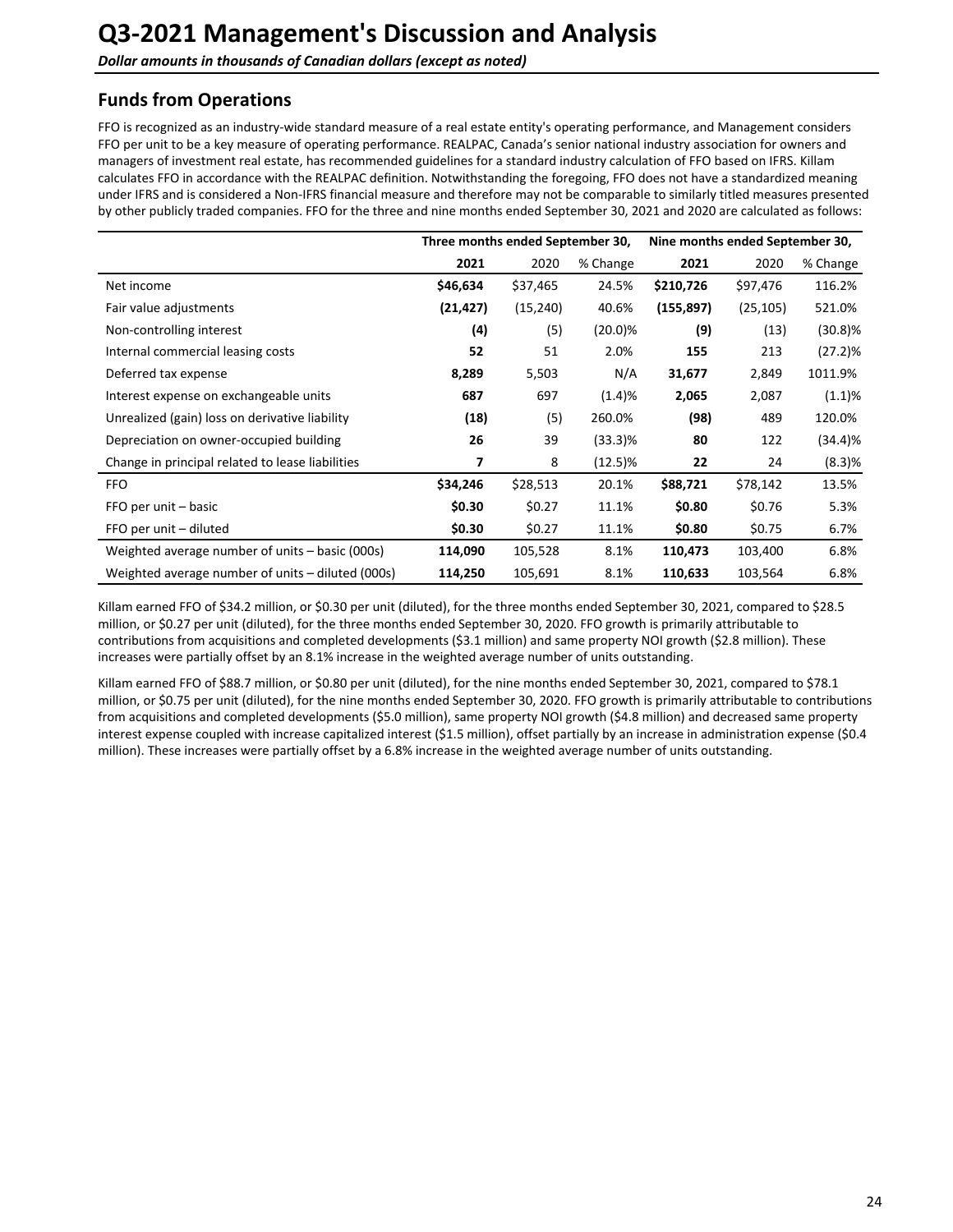# <span id="page-24-0"></span>**Adjusted Funds from Operations**

AFFO is a Non-IFRS measure used by real estate analysts and investors to assess FFO after taking into consideration capital invested to maintain the earning capacity of a portfolio. AFFO may not be comparable to similar measures presented by other real estate trusts or companies. Management believes that significant judgment is required to determine the annual capital expenditures that relate to maintaining the earning capacity of an asset compared to the capital expenditures that generate higher rents or more efficient operations. 

Killam uses a rolling three-year historic average of actual maintenance capex for its apartment and MHC portfolios to calculate AFFO. This includes a maintenance capex reserve of \$900 per apartment unit, \$300 per MHC site and \$0.80 per SF for commercial properties. Details regarding the maintenance capex calculations are included in Killam's 2020 MD&A.

The weighted average number of units, MHC sites and square footage owned during the quarter were used to determine the capital adjustment applied to FFO to calculate AFFO:

|                                                      | Three months ended September 30, |          |             | Nine months ended September 30, |           |             |
|------------------------------------------------------|----------------------------------|----------|-------------|---------------------------------|-----------|-------------|
|                                                      | 2021                             | 2020     | % Change    | 2021                            | 2020      | % Change    |
| <b>FFO</b>                                           | \$34,246                         | \$28,512 | 20.1%       | \$88,721                        | \$78,142  | 13.5%       |
| Maintenance capital expenditures                     | (4,589)                          | (4,221)  | 8.7%        | (13, 357)                       | (12, 589) | 6.1%        |
| Commercial straight-line rent adjustment             | (58)                             | (108)    | (46.3)%     | (309)                           | (446)     | $(30.7)\%$  |
| Internal commercial leasing costs                    | (89)                             | (84)     | 6.0%        | (286)                           | (302)     | (5.3)%      |
| <b>AFFO</b>                                          | \$29,510                         | \$24,099 | 22.5%       | \$74,769                        | \$64,805  | 15.4%       |
| AFFO per unit – basic                                | \$0.26                           | \$0.23   | 13.0%       | \$0.68                          | \$0.63    | 7.9%        |
| AFFO per unit – diluted                              | \$0.26                           | \$0.23   | 13.0%       | \$0.68                          | \$0.63    | 7.9%        |
| AFFO payout ratio – diluted                          | 66%                              | 75%      | $(900)$ bps | 76%                             | 82%       | $(600)$ bps |
| AFFO payout ratio – rolling 12 months <sup>(1)</sup> | 77%                              | 81%      | $(400)$ bps |                                 |           |             |
| Weighted average number of units – basic (000s)      | 114,090                          | 105,528  | 8.1%        | 110,473                         | 103,400   | 6.8%        |
| Weighted average number of units - diluted (000s)    | 114,250                          | 105,691  | 8.1%        | 110,633                         | 103,564   | 6.8%        |

(1) Based on Killam's annual distribution of \$0.68170 for the 12-month period ended September 30, 2021, and \$0.67169 for the 12-month period ended September 30, 2020. The calculation uses a maintenance capex reserve for apartments of \$900 for the rolling 12 months ended September 30, 2021 and 2020.

The payout ratio of 66% in Q3-2021, compared to the rolling 12-month payout ratio of 77%, corresponds with the seasonality of Killam's business. Killam's first quarter typically has the highest payout ratio due to the lower operating margin in the period attributable to higher heating costs in the winter months. In addition, the MHC portfolio typically generates its highest revenues and NOI during the second and third quarters of the year due to the contribution from its seasonal resorts that generate approximately 60% of their NOI between July and September each year.

The improvement in the AFFO payout ratio for the three and nine months ended September 30, 2021 is attributable to higher AFFO per unit growth of 13.0% and 7.9%, driven by strong same property results and contributions from acquisitions and completed developments. Killam's Board of Trustees evaluates the Trust's payout ratio quarterly. The Board of Trustees has not established an AFFO payout target.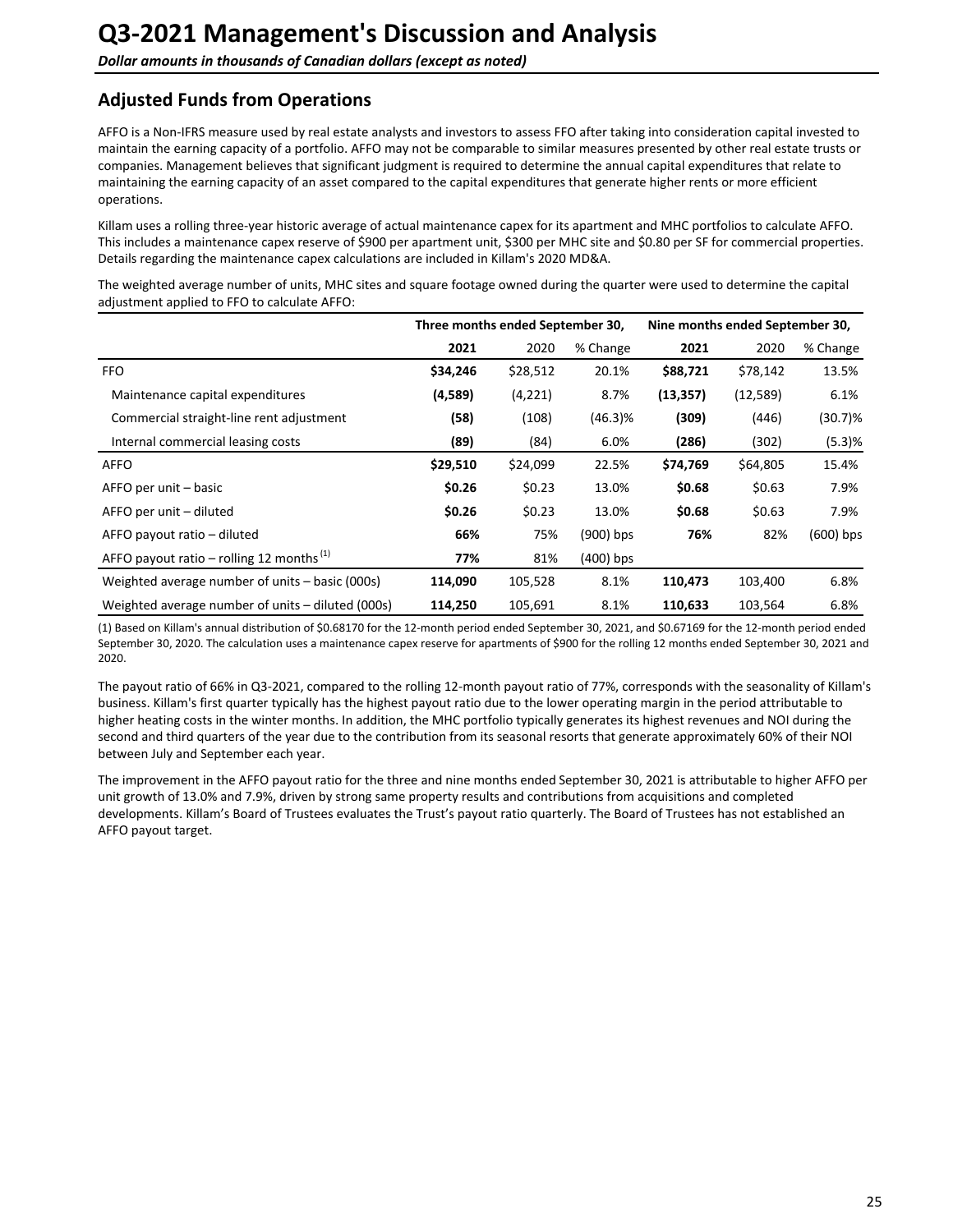# <span id="page-25-0"></span>**Adjusted Cash Flow from Operations**

ACFO was introduced in February 2017 in REALPAC's "White Paper on Adjusted Cash Flow from Operations (ACFO) for IFRS" as a sustainable, economic cash flow metric. Upon review of REALPAC's white paper, Management has incorporated ACFO as a useful measure to evaluate Killam's ability to fund distributions to unitholders. ACFO should not be construed as an alternative to cash flows provided by or used in operating activities determined in accordance with IFRS.

Killam calculates ACFO in accordance with the REALPAC definition but may differ from other REITs' methods and, accordingly, may not be comparable to ACFO reported by other issuers. In the calculation of ACFO, Killam makes an adjustment for certain working capital items that are not considered indicative of sustainable economic cash flow available for distribution. The intent of this adjustment is to only eliminate fluctuations due to changes in A/R, A/P and other working capital items that are not indicative of sustainable cash available for distribution. For example, working capital changes relating to development projects, sales and other indirect taxes payable or receivable from applicable governments, and changes in the security deposit liability. ACFO continues to include the impact of fluctuations from normal operating working capital, such as changes to rent receivable from tenants and accounts payable and accrued liabilities.

A reconciliation from cash provided by operating activities (refer to the condensed consolidated interim statements of cash flows for the three and nine months ended September 30, 2021 and 2020) to ACFO is as follows:

|                                                                                 | Three months ended September 30, |          |               | Nine months ended September 30, |          |           |  |
|---------------------------------------------------------------------------------|----------------------------------|----------|---------------|---------------------------------|----------|-----------|--|
|                                                                                 | 2021                             | 2020     | % Change      | 2021                            | 2020     | % Change  |  |
| Cash provided by operating activities                                           | \$39,819                         | \$35,389 | 12.5 %        | \$93,413                        | \$88,838 | 5.1 %     |  |
| Adjustments:                                                                    |                                  |          |               |                                 |          |           |  |
| Changes in non-cash working capital not indicative of<br>sustainable cash flows | (3,039)                          | (5,461)  | N/A           | 1,901                           | (6,759)  | N/A       |  |
| Maintenance capital expenditures                                                | (4,589)                          | (4,221)  | 8.7%          | (13, 357)                       | (12,589) | 6.1%      |  |
| Internal commercial leasing costs                                               | (51)                             | (32)     | 59.4 %        | (171)                           | (134)    | 27.6 %    |  |
| Amortization of deferred financing costs                                        | (933)                            | (788)    | 18.4%         | (2,687)                         | (2,320)  | 15.8 %    |  |
| Interest expense related to lease liability                                     | (7)                              | (8)      | $(12.5)\%$    | (22)                            | (24)     | $(8.3)$ % |  |
| Non-controlling interest                                                        | (4)                              | (5)      | $(20.0)\%$    | (9)                             | (13)     | (30.8)%   |  |
| <b>ACFO</b>                                                                     | \$31,196                         | \$24,874 | 25.4%         | \$79,068                        | \$66,999 | 18.0%     |  |
| Distributions declared <sup>(1)</sup>                                           | 19,852                           | 18,394   | 7.9%          | 57,636                          | 53,265   | 8.2%      |  |
| Excess of ACFO over cash distributions                                          | \$11,344                         | \$6,480  | 75.1%         | \$21,432                        | \$13,734 | 56.1%     |  |
| ACFO payout ratio – diluted $(2)$                                               | 64%                              | 74%      | $(1,000)$ bps | 73%                             | 80%      | (700) bps |  |

(1) Includes distributions on trust units, exchangeable units and restricted trust units, as summarized on page 37.

(2) Based on Killam's monthly distribution of \$0.05667 per unit for October 2020 to August 2021 and \$0.05833 for September 2021.

Killam's ACFO payout ratio is 64% and 73% for the three and nine months ended September 30, 2021, lower than the payout ratio for the three and nine months ended September 30, 2020. Similarly to the AFFO payout ratio, Killam's first quarter typically has the highest ACFO payout ratio due to the lower operating margin in the period attributable to higher heating costs in the winter and the fact the MHC portfolio typically generates its highest revenues and NOI during the second and third quarters of the year.

### **Cash Provided by Operating Activities and Distributions Declared**

As required by National Policy 41-201, "Income Trusts and Other Indirect Offerings", the following table outlines the differences between cash provided by operating activities and total distributions declared, as well as the differences between net income and total distributions, in accordance with the guidelines.

|                                                                                   | Three months ended<br>September 30, |          | Nine months ended<br>September 30, |          |  |
|-----------------------------------------------------------------------------------|-------------------------------------|----------|------------------------------------|----------|--|
|                                                                                   | 2021                                | 2020     | 2021                               | 2020     |  |
| Net income                                                                        | \$46,634                            | \$37,465 | \$210,726                          | \$97,476 |  |
| Cash provided by operating activities                                             | \$39,819                            | \$35,389 | \$93,413                           | \$88,838 |  |
| Total distributions declared                                                      | \$19,852                            | \$18,394 | \$57,636                           | \$53,265 |  |
| Excess of net income over total distributions declared                            | \$26,782                            | \$19,071 | \$153,090                          | \$44,211 |  |
| Excess of net income over net distributions paid (1)                              | \$33,606                            | \$24,884 | \$172,324                          | \$59,822 |  |
| Excess of cash provided by operating activities over total distributions declared | \$19,967                            | \$16,995 | \$35,777                           | \$35,573 |  |

(1) Killam has a distribution reinvestment plan, which allows unitholders to elect to have all cash distributions from the Trust reinvested in additional units.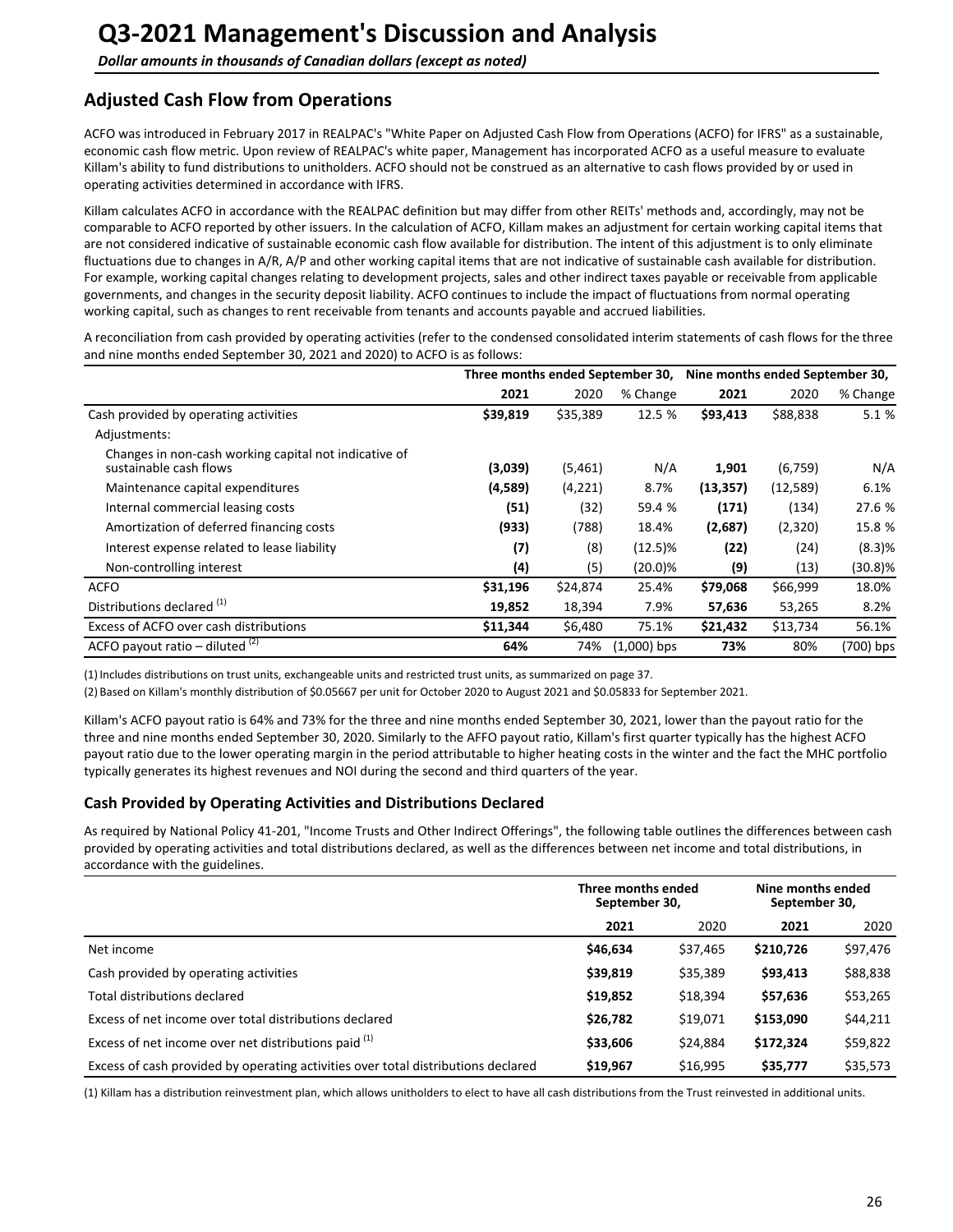# <span id="page-26-0"></span>**PART VII**

# **Investment Properties**

As at

 $Ac$  at

|                                                   | September 30, 2021 | December 31, 2020 | % Change |
|---------------------------------------------------|--------------------|-------------------|----------|
| Investment properties                             | \$4,070,399        | \$3,570,198       | 14.0%    |
| Investment properties under construction ("IPUC") | 174.659            | 128.100           | 36.3%    |
| Land for development                              | 52.419             | 43.620            | 20.2%    |
|                                                   | \$4,297,477        | \$3,741,918       | 14.8%    |

## **Continuity of Investment Properties**

| , wu                                   |                    |                   |             |
|----------------------------------------|--------------------|-------------------|-------------|
|                                        | September 30, 2021 | December 31, 2020 | % Change    |
| Balance, beginning of period           | \$3,570,198        | \$3,234,410       | 10.4%       |
| Acquisition of properties              | 267,167            | 206,616           | 29.3%       |
| Transfer from IPUC                     | 17,254             | 22,117            | $(22.0)\%$  |
| Capital expenditures                   | 48,308             | 65,693            | $(26.5)\%$  |
| Fair value adjustment - Apartments     | 161,886            | 53,765            | 201.1%      |
| Fair value adjustment - MHCs           | 5,252              | 1,820             | 188.6%      |
| Fair value adjustment - Commercial     | 334                | (14, 862)         | $(102.2)\%$ |
| Impact of change in right-of-use asset |                    | 639               | $(100.0)\%$ |
| Balance, end of period                 | \$4,070,399        | \$3,570,198       | 14.0%       |

Killam reviewed its valuation of investment properties in light of COVID-19 as at September 30, 2021, assessing the impact on cap-rates, rental rate growth and occupancy assumptions. It is not possible to forecast with certainty the duration and full scope of the economic impact of COVID-19 and other consequential changes on Killam's business and operations, both in the short term and in the long term. The increase in fair value gains on Killam's apartment portfolio recorded during the quarter is supported by cap-rate compression in New Brunswick and robust NOI growth driven by strong apartment fundamentals.

A summary of the high, low and weighted average cap-rates used in the valuation models as at September 30, 2021 and 2020, and December 31, 2020, is as follows:

#### **Capitalization Rates**

|             | September 30, 2021 |       | December 31, 2020                       |       |       | September 30, 2020               |       |       |                                  |
|-------------|--------------------|-------|-----------------------------------------|-------|-------|----------------------------------|-------|-------|----------------------------------|
|             | Low                | High  | <b>Effective</b><br>Weighted<br>Average | Low   | High  | Effective<br>Weighted<br>Average | Low   | High  | Effective<br>Weighted<br>Average |
| Apartments  | 3.00%              | 7.00% | 4.42%                                   | 3.25% | 7.00% | 4.67%                            | 3.50% | 8.00% | 4.73%                            |
| <b>MHCs</b> | 5.00%              | 6.50% | 5.58%                                   | 5.00% | 6.50% | 5.64%                            | 5.00% | 6.50% | 5.64%                            |

Killam's weighted average cap-rate for its apartment and MHC portfolio as at September 30, 2021 was 4.42% and 5.58%, a decrease of 25 bps and 6 bps compared to December 31, 2020.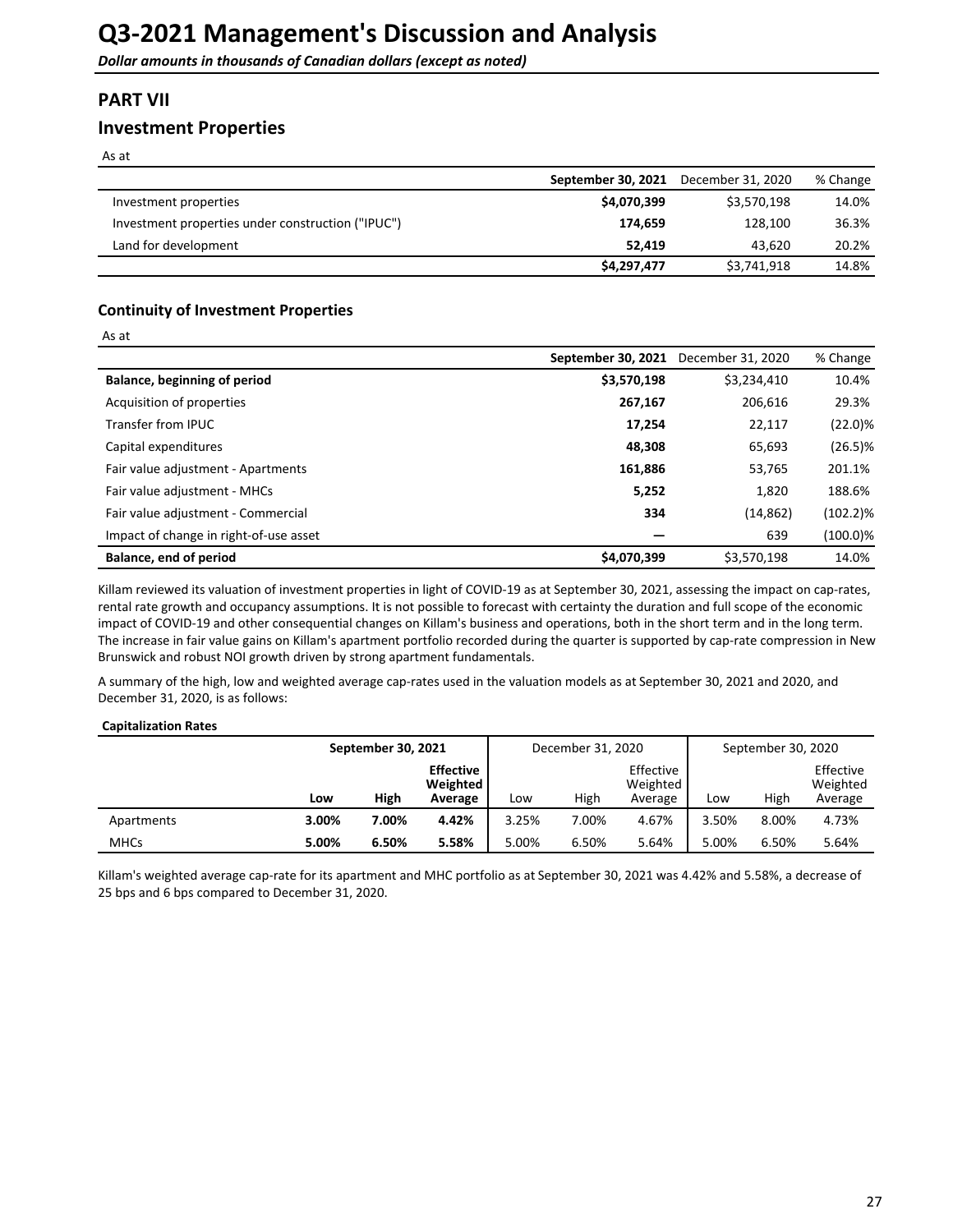### **2021 Acquisitions - Investment Properties**

| Property                               | Location               | <b>Acquisition</b><br>Date | Ownership<br><b>Interest</b> | <b>Property Type</b> | Units/SF          | Purchase<br>Price <sup>(1)</sup> |
|----------------------------------------|------------------------|----------------------------|------------------------------|----------------------|-------------------|----------------------------------|
| Nolan $Hill^{(2)}$                     | Calgary, AB            | 21-Jan-21                  | 100%                         | Apartment            | 233               | \$49,500                         |
| Sherwood Crossing Land                 | Charlottetown, PE      | 29-Jan-21                  | 100%                         | Development Land     |                   | 3,400                            |
| 1313-1321 Hollis Street <sup>(3)</sup> | Halifax, NS            | 29-Jan-21                  | 100%                         | Development Land     | —                 | 3,000                            |
| 54 Assomption Blvd                     | Moncton, NB            | 01-Feb-21                  | 100%                         | Apartment            | 23                | 5,600                            |
| Southport <sup>(3)</sup>               | Stratford, PE          | 01-Feb-21                  | 100%                         | Development Land     | $\qquad \qquad -$ | 3,800                            |
| 5735 College Street                    | Halifax, NS            | 07-May-21                  | 100%                         | Development Land     |                   | 1,300                            |
| Charlottetown Mall <sup>(4)</sup>      | Charlottetown, PE      | $01$ -Jun-21               | 25%                          | Commercial           | 95,750            | 10,100                           |
| 38 Pasadena Crescent                   | St. John's, NL         | 08-Jun-21                  | 100%                         | Apartment            | 40                | 4,200                            |
| KWC Portfolio <sup>(5)</sup>           | Kitchener-Waterloo, ON | 30-Jun-21                  | 100%                         | Apartment            | 785               | 190,500                          |
| 131 Queensway Drive (6)                | Moncton, NB            | 15-Sept-21                 | 100%                         | <b>MHC Land</b>      |                   | 385                              |
| <b>Total Acquisitions</b>              |                        |                            |                              |                      |                   | \$271,785                        |

(1) Purchase price does not include transaction costs.

(2) Killam had a 10% interest in the Nolan Hill development of \$4.8 million and acquired the remaining 90% interest in January 2021, based on the purchase price of \$55.0 million for a 100% interest.

(3) Revenue generating properties acquired for future development potential.

(4) Killam acquired an additional 25% interest in the property, with its ownership interest now totalling 75%. The total square footage of the commercial property is 383,222.

(5) The portfolio of 785 units consists of 297 units located in Kitchener, ON, and 488 units in Waterloo, ON.

(6) Killam acquired a parcel of land adjacent its Camper City seasonal resort.

#### **Nolan Hill**

On January 21, 2021, Killam completed the acquisition of the remaining 90% interest in 233 apartment units in Calgary, AB, for \$49.5 million. This property is in the lease-up phase and is currently fully leased.

#### **Sherwood Crossing Land**

On January 29, 2021, Killam completed the acquisition of a parcel of land for development, adjacent to Charlottetown Mall, for \$3.4 million. 

#### **1313-1321 Hollis Street**

On January 29, 2021, Killam completed the acquisition of a small commercial property adjacent to another property Killam owns, for future development, for \$3.0 million.

#### **54 Assomption Blvd**

On February 1, 2021, Killam completed the acquisition of a 23-unit apartment building in Moncton, NB, for \$5.6 million.

#### **Southport**

On February 1, 2021, Killam completed the acquisition of a parcel of land adjacent to its Shorefront development in PEI, for future development, for \$3.8 million.

#### **5735 College Street**

On May 7, 2021, Killam completed the acquisition of a parcel of land for future development in Halifax, NS, for \$1.3 million.

#### **Charlottetown Mall**

On June 1, 2021, Killam acquired an additional 25% interest in Charlottetown Mall for \$10.1 million, increasing its ownership to 75%. Charlottetown Mall is a stabilized, grocery-anchored, enclosed mall, located on 32 acres in PEI's busiest retail node and adjacent to the University of PEI campus. Killam's former joint venture partner, RioCan REIT, sold their 50% interest to Killam and a local PEI real estate operator. The local presence will bring a regional leasing perspective, further development expertise and community-level involvement to revitalize the centre. Killam has taken over the management of the mall and has identified opportunities to reduce the property's operating expenses and carbon footprint in the near future.

#### **38 Pasadena Crescent**

On June 8, 2021, Killam completed the acquisition of a 40-unit apartment building in St. John's, NL, for \$4.2 million.

#### **KWC** Portfolio

On June 30, 2021, Killam completed the acquisition of 785 units in Kitchener-Waterloo, ON, for \$190.5 million. The portfolio includes four properties in Kitchener-Waterloo, totalling 11 buildings ranging from four to twelve storeys. The purchase price was satisfied by new first mortgage financing of \$123.9 million with the balance in cash from the proceeds of Killam's equity offering, which closed on May 31, 2021.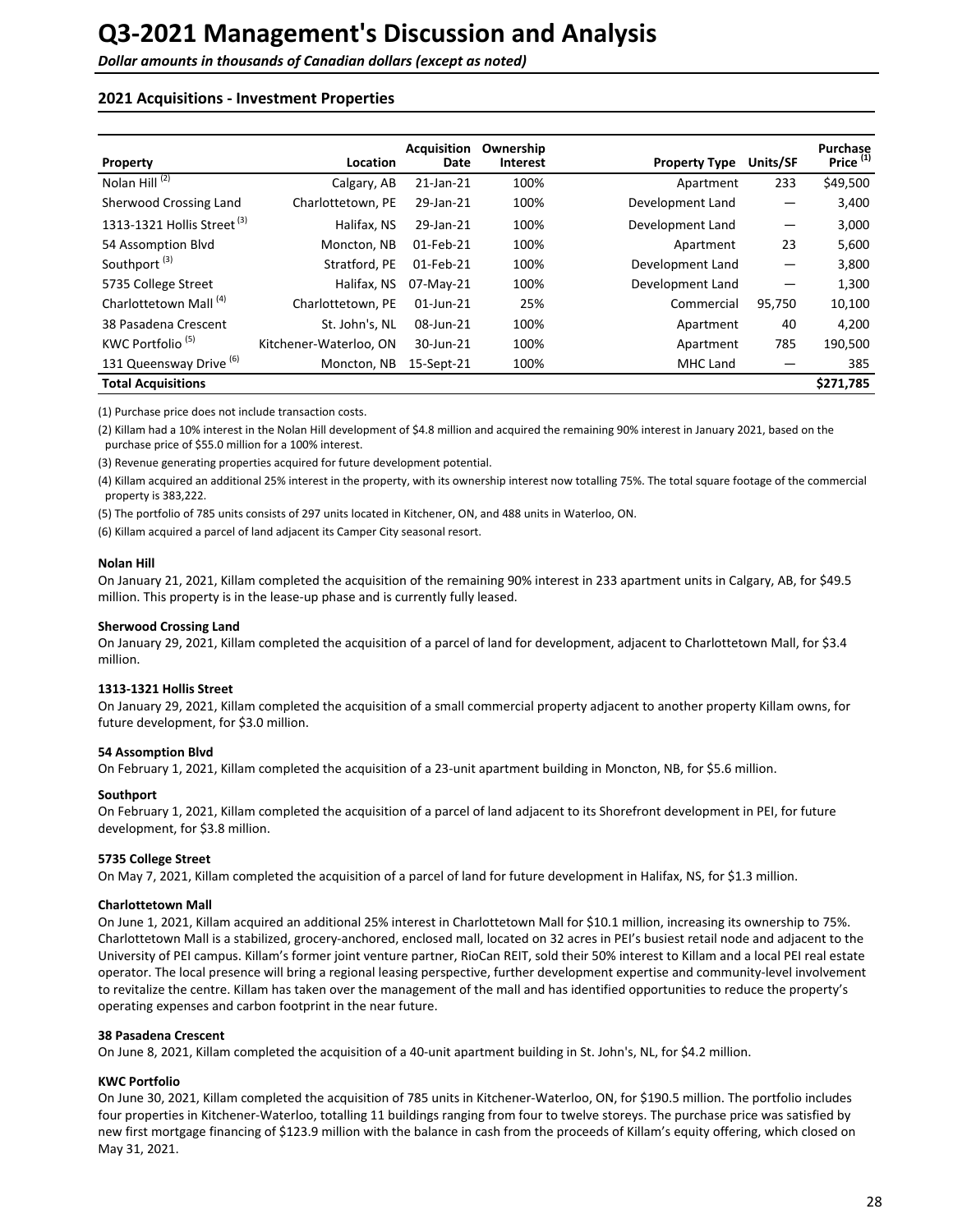# **Investment Properties Under Construction**

As at

|                                    | September 30, 2021 | December 31, 2020 | % Change    |
|------------------------------------|--------------------|-------------------|-------------|
| Balance, beginning of period       | \$128,100          | \$46,867          | 173.3%      |
| Fair value adjustment              | 6,199              | 10,184            | $(39.1)\%$  |
| Capital expenditures               | 51,849             | 76,050            | $(31.8)\%$  |
| Interest capitalized               | 1,633              | 1,686             | (3.1)%      |
| Acquisitions                       |                    | 3,968             | $(100.0)\%$ |
| Transfer to investment properties  | (17, 254)          | (22, 117)         | $(22.0)\%$  |
| Transfer from land for development | 4,132              | 11,462            | $(64.0)\%$  |
| Balance, end of period             | \$174,659          | \$128,100         | 36.3%       |

# **Land for Development**

| $\sim$<br>× | <br>× |
|-------------|-------|
|-------------|-------|

|          |           | % Change                                         |
|----------|-----------|--------------------------------------------------|
| \$43,620 | \$39,327  | 10.9%                                            |
|          | (4,022)   | (100.0)%                                         |
| 1,991    | 3,339     | (40.4)%                                          |
| 578      | 987       | (41.4)%                                          |
| 10,362   | 1,237     | 737.7%                                           |
|          | (11, 462) | $(64.0)\%$                                       |
|          | 14,214    | (100.0)%                                         |
| \$52,419 | \$43,620  | 20.2%                                            |
|          |           | September 30, 2021 December 31, 2020<br>(4, 132) |

(1) In 2020, Killam determined that this parcel of land for development, previously classified as held for sale, no longer met the criteria for this classification. As at March 31, 2020, Killam reclassified the land to investment properties.

Killam's development projects currently underway include the following five projects:

| Property     | Location        | Ownership | Number of<br>Units <sup>(1)</sup> | <b>Project Budget</b><br>(millions) | <b>Start Date</b> | <b>Estimated</b><br><b>Completion</b> | <b>Anticipated All-</b><br>cash Yield |
|--------------|-----------------|-----------|-----------------------------------|-------------------------------------|-------------------|---------------------------------------|---------------------------------------|
| Latitude     | Ottawa, ON      | 50%       | 104                               | \$43.5                              | 2019              | January 2022                          | $4.40\% - 4.60\%$                     |
| The Kay      | Mississauga, ON | 100%      | 128                               | \$57.0                              | 2019              | <b>March 2022</b>                     | $4.50\% - 4.75\%$                     |
| Luma         | Ottawa. ON      | 50%       | 84                                | \$45.8                              | 2019              | Q2-2022                               | $4.00\% - 4.25\%$                     |
| The Governor | Halifax, NS     | 100%      | 12                                | \$22.8                              | 2021              | Q3-2022                               | $4.25\% - 4.75\%$                     |
| Civic 66     | Kitchener, ON   | 100%      | 169                               | \$69.7                              | 2020              | Q4-2022                               | $4.75\% - 5.00\%$                     |
| Total        |                 |           | 497                               | \$238.8                             |                   |                                       |                                       |

(1) Represents Killam's ownership interest in the number of units in the development.

#### **Latitude**

Latitude, containing 209 units broke ground during Q2-2019 and is expected to be completed in early 2022. The total estimated cost is \$87.0 million (\$43.5 million for Killam's 50% interest). Construction financing was placed during Q3-2020 and all remaining development costs will be funded through this financing.

#### **The Kay**

The Kay, containing 128 units broke ground in Q3-2019 and is now expected to be completed in March 2022. Delays in municipal site visits and approvals contributed to the completion extension. The total estimated cost is \$57.0 million. Construction financing was placed during Q2-2020 and all remaining development costs will be funded through this financing.

#### **Luma**

Luma, containing 168 units broke ground in Q3-2019 and is expected to be completed in Q2-2022. Killam's 50% cost has increased approximately 3% to \$45.8 million. Construction financing was placed during Q4-2020 and all remaining development costs will be funded through this financing.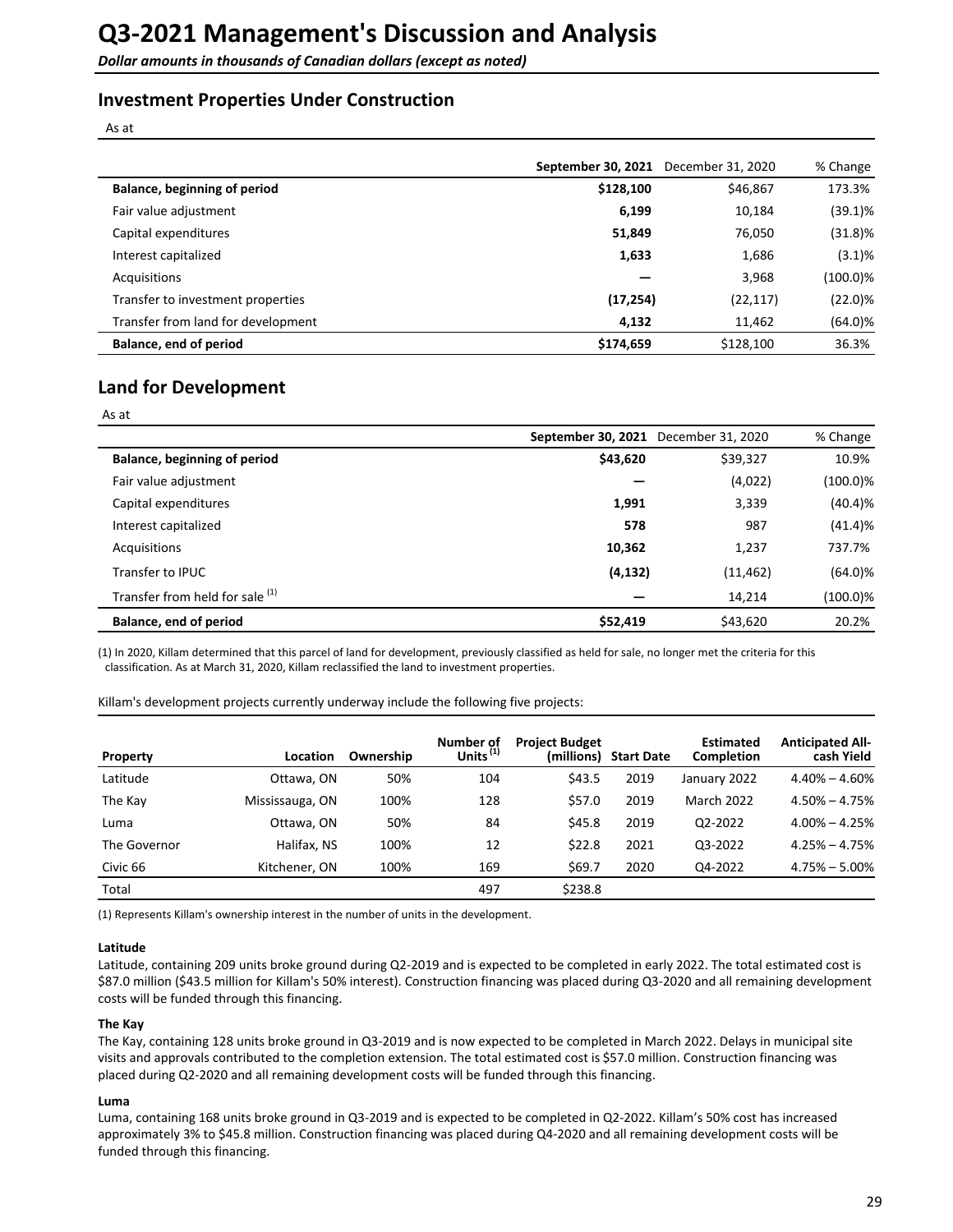**Dollar amounts in thousands of Canadian dollars (except as noted)** 

#### **Governor**

The Governor, containing 12 luxury units and 3,500 SF of ground floor commercial space, broke ground in early 2021. The building is located behind Killam's 240-unit building, The Alexander, in Halifax, NS. The budget for the development is \$22.8 million. Construction financing has been secured with the first draw expected to occur in Q4-2021.

### **Civic 66**

Civic 66, containing 169 units broke ground in July 2020 and it is expected to be completed at the end of Q4-2022. The budget for the development is \$69.7 million. Construction financing was placed during Q2-2021 and all remaining development costs will be funded through this financing.

### **Future Development Pipeline**

Killam has a robust development pipeline. Well over half of Killam's development pipeline is outside Atlantic Canada. Killam targets yields of 4.5% – 5.0% on developments, 50–150 bps higher than the expected cap-rate value on completion. Building out the approximate \$1.3 billion pipeline at a 100 bps spread should create in excess of \$250 million in net asset value (NAV) growth for unitholders. Killam has the following land available for future development:

| Property                                       | Location               | Killam's<br>Interest | Development<br><b>Potential</b><br>(# of Units) $(1)$ | <b>Status</b>                                  | <b>Estimated</b><br>Year of<br><b>Completion</b> |
|------------------------------------------------|------------------------|----------------------|-------------------------------------------------------|------------------------------------------------|--------------------------------------------------|
| Developments expected to start in 2022         |                        |                      |                                                       |                                                |                                                  |
| Nolan Hill (Phase $2)^{(2)}$                   | Calgary, AB            | 10%                  |                                                       | 234 Detailed design, preparing submission 2023 |                                                  |
|                                                |                        |                      |                                                       | As-of-right permit submission                  |                                                  |
| Westmount Place (Phase 1)                      | Waterloo, ON           | 100%                 | 139                                                   | completed                                      | 2024                                             |
| Eventide & Aurora                              | Halifax, NS            | 100%                 | 120                                                   | Final planning approval pending                | 2025                                             |
| Developments expected to start in 2023-2027    |                        |                      |                                                       |                                                |                                                  |
| Stratford land                                 | Charlottetown, PE 100% |                      | 100                                                   | In design                                      | 2025                                             |
| <b>Sherwood Crossing</b>                       | Charlottetown, PE 100% |                      | 325                                                   | In design                                      | 2025                                             |
| <b>Medical Arts</b>                            | Halifax, NS            | 100%                 | 200                                                   | Concept design                                 | 2025                                             |
| Westmount Place (Phase 2)                      | Waterloo, ON           | 100%                 | 150                                                   | In design                                      | 2026                                             |
| <b>Hollis Street</b>                           | Halifax, NS            | 100%                 | 100                                                   | Concept design                                 | 2026                                             |
| Gloucester City Centre (Phase 3)               | Ottawa, ON             | 50%                  | 200                                                   | In design                                      | 2026                                             |
| Additional future development projects         |                        |                      |                                                       |                                                |                                                  |
| Nolan Hill (Phase 3-4) <sup>(2)</sup>          | Calgary, AB            | 10%                  |                                                       | 362 Future development                         | <b>TBD</b>                                       |
| <b>Christie Point</b>                          | Victoria, BC           | 100%                 | 312                                                   | Development agreement in place                 | <b>TBD</b>                                       |
| Gloucester City Centre (Phase 4-5)             | Ottawa, ON             | 50%                  | 400                                                   | Future development                             | TBD                                              |
| Westmount Place (Phase 3-5)                    | Waterloo, ON           | 100%                 | 800                                                   | Future development                             | TBD                                              |
| Kanata Lakes                                   | Ottawa, ON             | 50%                  | 80                                                    | Future development                             | <b>TBD</b>                                       |
| St. George Street                              | Moncton, NB            | 100%                 | 60                                                    | Future development                             | <b>TBD</b>                                       |
| 15 Haviland                                    | Charlottetown, PE 100% |                      |                                                       | 60-90 Future development                       | <b>TBD</b>                                       |
| <b>Topsail Road</b>                            | St. John's, NL         | 100%                 | 225                                                   | Future development                             | <b>TBD</b>                                       |
| Block 4                                        | St. John's, NL         | 100%                 | 80                                                    | Future development                             | <b>TBD</b>                                       |
| Total Development Opportunities <sup>(2)</sup> |                        |                      | 3,962                                                 |                                                |                                                  |

(1) Represents total number of units in the potential development.

(2) Killam has a 10% interest in the remaining three phases of the Nolan Hill development in Calgary, AB, with the potential to purchase the remaining 90% interest upon completion of each phase.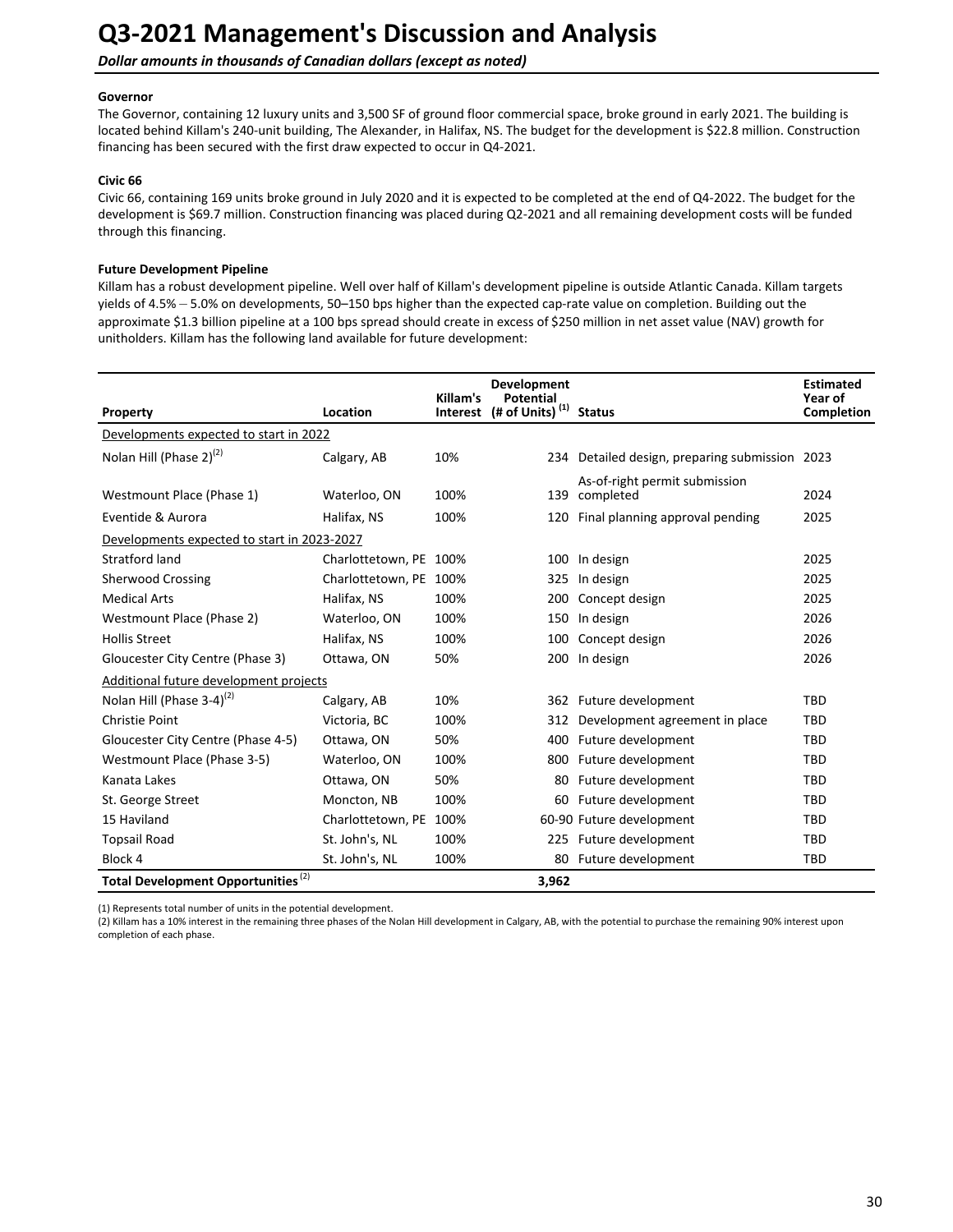# <span id="page-30-0"></span>**Capital Improvements**

Capital improvements are a combination of maintenance capex and value-enhancing upgrades. Maintenance capex investments are not expected to increase the NOI or efficiency of a building; however, these expenditures will extend the life of the asset. Examples of maintenance capex include roof, window and building envelope repairs and are in addition to repairs and maintenance costs that are expensed to NOI. Value-enhancing capital investments are expected to result in higher rents or lower operating costs. These investments include unit and common area upgrades and energy efficiency projects. Killam's AFFO discussion provides further disclosure on the allocation between maintenance capex and value-enhancing capex investments.

During the three and nine months ended September 30, 2021, Killam invested \$20.5 million and \$48.3 million, an increase of 16.4% and 21.5% compared to the same periods of 2020. The increase relates to the restrictions in place in the second and third quarter of 2020 due to the COVID-19 pandemic, which limited work that could be done within the buildings. Killam expects to invest in the range of \$65.0–\$75.0 million during the year.

|             |          | Three months ended September 30, |           |          | Nine months ended September 30, |            |  |
|-------------|----------|----------------------------------|-----------|----------|---------------------------------|------------|--|
|             | 2021     | 2020                             | % Change  | 2021     | 2020                            | % Change   |  |
| Apartments  | \$18.799 | \$15,710                         | 19.7%     | \$43.611 | \$35,692                        | 22.2%      |  |
| <b>MHCs</b> | 1,218    | 1,220                            | $(0.2)$ % | 3,236    | 2,060                           | 57.1%      |  |
| Commercial  | 519      | 720                              | (27.9)%   | 1,461    | 2,023                           | $(27.8)$ % |  |
|             | \$20,536 | \$17,650                         | 16.4%     | \$48,308 | \$39,775                        | 21.5%      |  |

# **Apartments - Capital Investment**

A summary of the capital investment on the apartment segment is included below:

|                                                    |          | Three months ended September 30, |            |          | Nine months ended September 30, |            |  |
|----------------------------------------------------|----------|----------------------------------|------------|----------|---------------------------------|------------|--|
|                                                    | 2021     | 2020                             | % Change   | 2021     | 2020                            | % Change   |  |
| Suite renovations and repositionings               | \$8,074  | \$6,068                          | 33.1%      | \$20,846 | \$15,735                        | 32.5%      |  |
| <b>Building improvements</b>                       | 5,781    | 7,721                            | $(25.1)\%$ | 14,957   | 13,611                          | 9.9%       |  |
| Appliances                                         | 1,311    | 745                              | 76.0%      | 3,116    | 1,842                           | 69.2%      |  |
| Energy                                             | 2,449    | 929                              | 163.6%     | 3,188    | 2,655                           | 20.1%      |  |
| Common area                                        | 1,184    | 247                              | 379.4%     | 1,504    | 1,849                           | $(18.7)\%$ |  |
| Total capital invested                             | \$18,799 | \$15,710                         | 19.7%      | \$43,611 | \$35,692                        | 22.2%      |  |
| Average number of units outstanding <sup>(1)</sup> | 17,685   | 16,217                           | 9.1%       | 17,132   | 16,130                          | 6.2%       |  |
| Capital invested - $\frac{1}{2}$ per unit          | \$1.063  | \$969                            | 9.7%       | \$2.546  | \$2,213                         | 15.0%      |  |

(1) Weighted average number of units, adjusted for Killam's 50% ownership in jointly held properties.

Killam invested \$1,063 and \$2,546 per unit for the three and nine months ended September 30, 2021, compared to \$969 and \$2,213 per unit for the same periods of 2020. The increase relates to the continued expansion of Killam's suite repositioning program and larger structural projects focused on increasing the resiliency of its buildings. Killam's focus on new development and acquisition of newer properties translates into a lower maintenance capex per unit than many other apartment owners in Canada. Thirty-six percent of Killam's apartments, as a percentage of 2021 forecasted NOI, were built in the past 10 years, and the average age of Killam's portfolio is 28 years. This portfolio of newer assets allows Killam to focus on value-enhancing opportunities as the maintenance capital requirements are lower.

### **Suite Renovations and Repositionings**

Killam invested \$8.1 million and \$20.8 million in suite renovations during the three and nine months ended September 30, 2021, a 33.1% and 32.5% increase over the total investment of \$6.1 million and \$15.7 million for the three and nine months ended September 30, 2020. This increase reflects Killam's continued focus on unit renovations to maximize occupancy and rental growth. Killam targets a minimum ROI of 10% for its suite renovations, earning rental growth of 10%–30%. The timing of suite renovation investment is influenced by tenant turnover, market conditions and individual property requirements. The length of time that Killam has owned a property and the age of the property also impact capital requirements. Year-to-date Killam has repositioned 446 units, with an average investment of approximately \$26,200 per suite, generating an average ROI of 13.0%, compared to 426 units in the first nine months of 2020.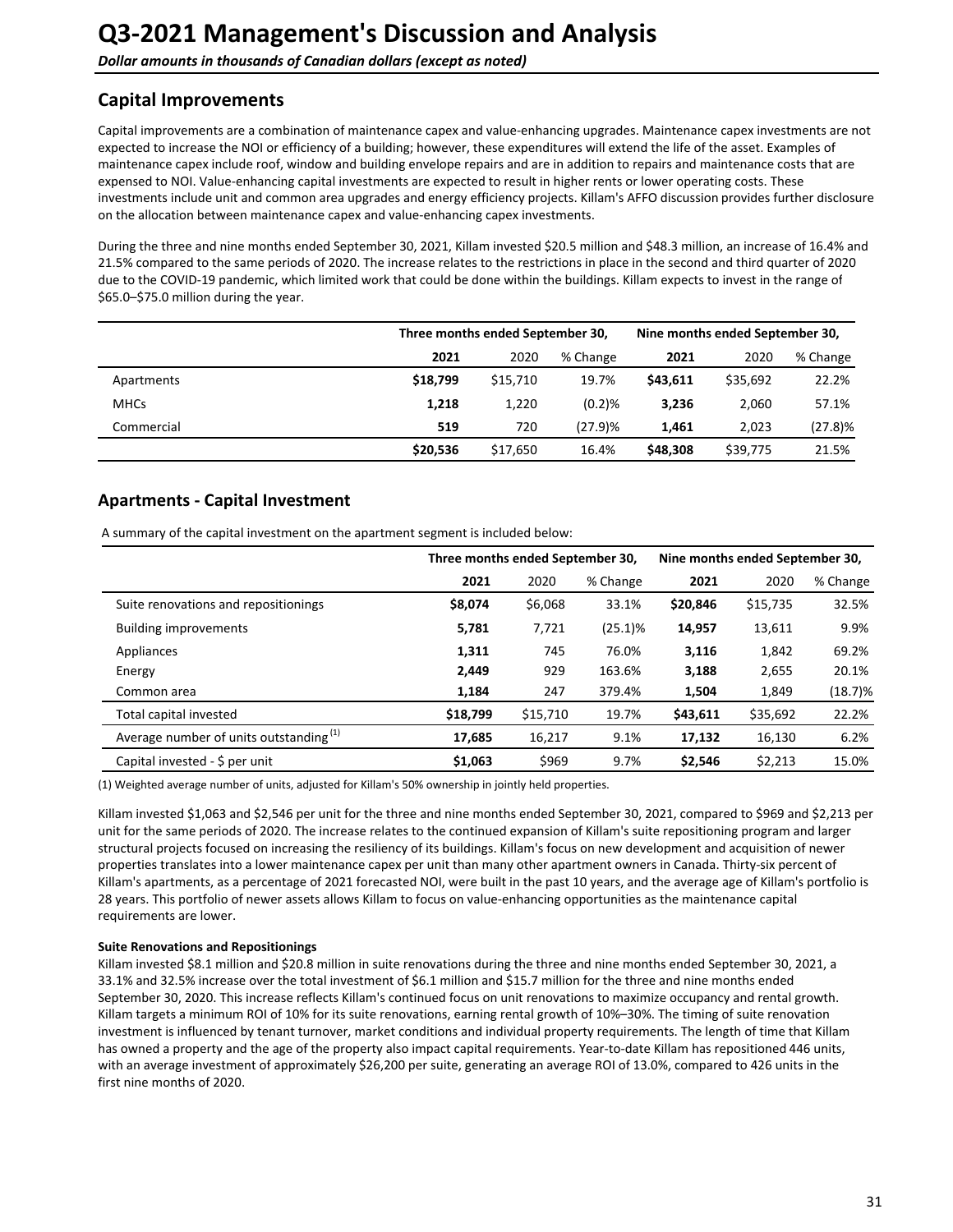**Dollar amounts in thousands of Canadian dollars (except as noted)** 

A summary of the repositioning activities for the nine months ended September 30, 2021 is set out below:

|                          | <b>LULING DUSING INCREASE</b>  |                                   |                           |                             |  |
|--------------------------|--------------------------------|-----------------------------------|---------------------------|-----------------------------|--|
| Region                   | YTD-2021 Units<br>Repositioned | Average<br>Investment per<br>Unit | Rental Lift<br>Achieved % | Avg Return on<br>Investment |  |
| Nova Scotia              | 265                            | \$26,000                          | 26.0%                     | 13.0%                       |  |
| Ontario                  | 38                             | \$33,700                          | 35.0%                     | 16.0%                       |  |
| New Brunswick            | 141                            | \$24,800                          | 31.0%                     | 14.0%                       |  |
| Newfoundland & Labrador  | $\mathfrak{p}$                 | \$41,600                          | 37.0%                     | 10.0%                       |  |
| Total (weighted average) | 446                            | \$26,200                          | 28.0%                     | 13.0%                       |  |

**2021 Repositioning Program**

Killam is targeting 550 repositionings in 2021. Killam estimates that repositioning opportunity within its portfolio is approximately an additional 5,500 units, which should generate an estimated \$19.7 million in additional annualized revenue representing an approximate \$280.0 million increase in NAV.

#### **Building Improvements**

These investments include larger building improvement projects such as exterior cladding and brick work, balcony refurbishments, roof upgrades, and sidewalk replacements, as well as projects such as plumbing improvements, fire safety, security systems and window upgrades. The increase in building investments for the nine months ended September 30, 2021, relates primarily to the timing of multi-phase building envelope projects.

#### **Energy**

After the successful completion of Killam's five-year energy efficiency program in 2020, Killam continues to invest in additional energy efficiency initiatives. Some of these projects include the installation of photovoltaic solar panels at select properties, installation of electric vehicle chargers, boiler and heat pump replacements and electricity and water conservation projects. Many of these projects are scheduled to be completed by the end of 2021. Killam also continues to augment its sustainability programs and improve its GRESB rating. Killam is committed to continuously lowering and reporting on its greenhouse gas emissions and also completing benchmarking using third-party validation.

#### **MHCs - Capital Investment**

A summary of the capital investment for the MHC segment is included below:

|                                      | Three months ended September 30, |         |            | Nine months ended September 30, |         |          |
|--------------------------------------|----------------------------------|---------|------------|---------------------------------|---------|----------|
|                                      | 2021                             | 2020    | % Change   | 2021                            | 2020    | % Change |
| Water and sewer upgrades             | \$437                            | \$561   | $(22.1)\%$ | \$937                           | \$899   | 4.2%     |
| Site expansion and land improvements | 194                              | 172     | 12.8%      | 540                             | 194     | 178.4%   |
| Other                                | 587                              | 487     | 20.5%      | 1.759                           | 967     | 81.9%    |
| Total capital invested - MHCs        | \$1,218                          | \$1,220 | (0.2)%     | \$3,236                         | \$2,060 | 57.1%    |
| Average number of sites              | 5,875                            | 5,875   | $-\%$      | 5,875                           | 5,848   | 0.5%     |
| Capital invested - \$ per site       | \$207                            | \$208   | $(0.5)$ %  | \$551                           | \$352   | 56.5%    |

Management expects to invest between \$700 and \$950 per MHC site annually. Consistent with the apartment portfolio, a portion of the MHC capital is considered maintenance capital and a portion is considered value enhancing. Maintenance capital includes costs to support the existing infrastructure, and value-enhancing capital includes improvements to roadways, work to accommodate future expansion, and various community enhancements. A portion of MHC capital may be recovered through above guideline increases in provinces with rent control, leading to increased NOI from the investments.

Total capital invested during the three and nine months ended September 30, 2021 was \$1.2 million and \$3.2 million. The increase in capital spend year-to-date relates to various community enhancements, land improvements and water and sewer upgrades. As with the apartment portfolio, the timing of MHC capital investment changes based on requirements at each community.

#### **Commercial - Capital Investment**

During the three and nine months ended September 30, 2021, Killam invested \$0.5 million and \$1.5 million in its commercial portfolio, compared to \$0.7 million and \$2.0 million for the three and nine months ended September 30, 2020. This investment relates primarily to upgrades and tenant improvements at the Brewery Market and Westmount Place. The timing of capital spend will vary based on tenant turnover.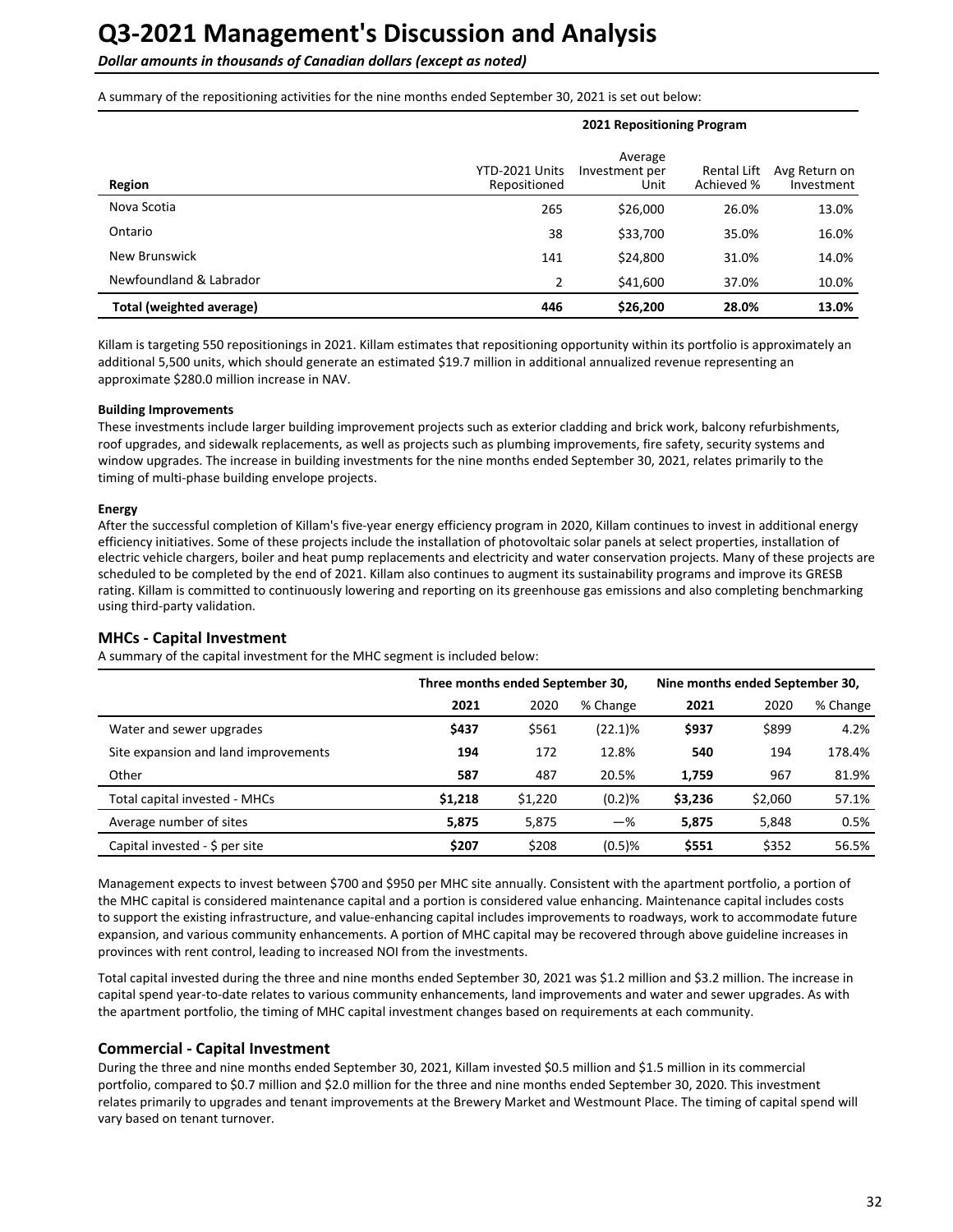# <span id="page-32-0"></span>**Liquidity and Capital Resources**

Management manages Killam's liquidity to fund major property maintenance and improvements, debt principal and interest payments, distributions to unitholders and property acquisitions and developments. Killam's sources of capital include: (i) cash flows generated from operating activities; (ii) cash inflows from mortgage refinancings; (iii) mortgage debt secured by investment properties; (iv) credit facilities with two Canadian chartered banks; and (v) equity and debt issuances.

Management expects to have sufficient liquidity for the foreseeable future based on its evaluation of capital resources:

- (i) Cash flows from operating activities are expected to be sufficient to fund the current level of distributions and maintenance capex.
- (ii) Killam currently has access to approximately \$110.0 million of capital under its credit facilities, with acquisition capacity on its credit facility of over \$250.0 million.
- (iii) Mortgage refinancings and construction loans are expected to be sufficient to fund value-enhancing capex, principal repayments and developments. Killam has \$84.9 million of mortgage debt scheduled for refinancing through to the end of 2021, expected to lead to upfinancing opportunities of approximately  $$30.0 - $35.0$  million.
- (iv) Upcoming mortgage maturities are expected to be renewed through Killam's mortgage program. Killam's mortgage program has remained stable since COVID-19 with renewals proceeding as scheduled.
- (v) Unencumbered assets of approximately \$50.0 million, for which debt could be placed.

Killam is in compliance with all financial covenants contained in the DOT and through its credit facilities. Under the DOT, total indebtedness of Killam is limited to 70% of gross book value determined as the greater of (i) the value of Killam's assets as shown on the most recent condensed consolidated interim statement of financial position and (ii) the historical cost of Killam's assets. Total debt as a percentage of assets as at September 30, 2021 was 44.1%.

Killam has financial covenants on its \$110.0 million credit facilities. The covenants require Killam to maintain a leverage limit of not more than 70% of debt to total assets, debt to service coverage of not less than 1.3 times and unitholders' equity of not less than \$900.0 million. As at November 3, 2021, Killam was in compliance with said covenants.

| Twelve months ending,           | September 30, 2021 | December 31, 2020 | % Change |
|---------------------------------|--------------------|-------------------|----------|
| <b>NOI</b>                      | 177,015            | 164,662           | 7.5%     |
| Other Income                    | 943                | 641               | 47.1%    |
| Administration                  | (15, 201)          | (14, 745)         | 3.1%     |
| <b>Adjusted EBITDA</b>          | 162,757            | 150,558           | 8.1%     |
| Interest expense <sup>(1)</sup> | 46,289             | 44,726            | 3.5%     |
| Interest coverage ratio         | 3.52x              | 3.36x             | 4.8%     |
| Principal repayments            | 58,944             | 51,413            | 14.6%    |
| Interest expense                | 46,289             | 44,726            | 3.5%     |
| Debt service coverage ratio     | 1.55x              | 1.57x             | (1.2)%   |

### **Interest and Debt Service Coverage**

(1) Interest expense includes mortgage, loan and construction loan interest and interest on credit facilities.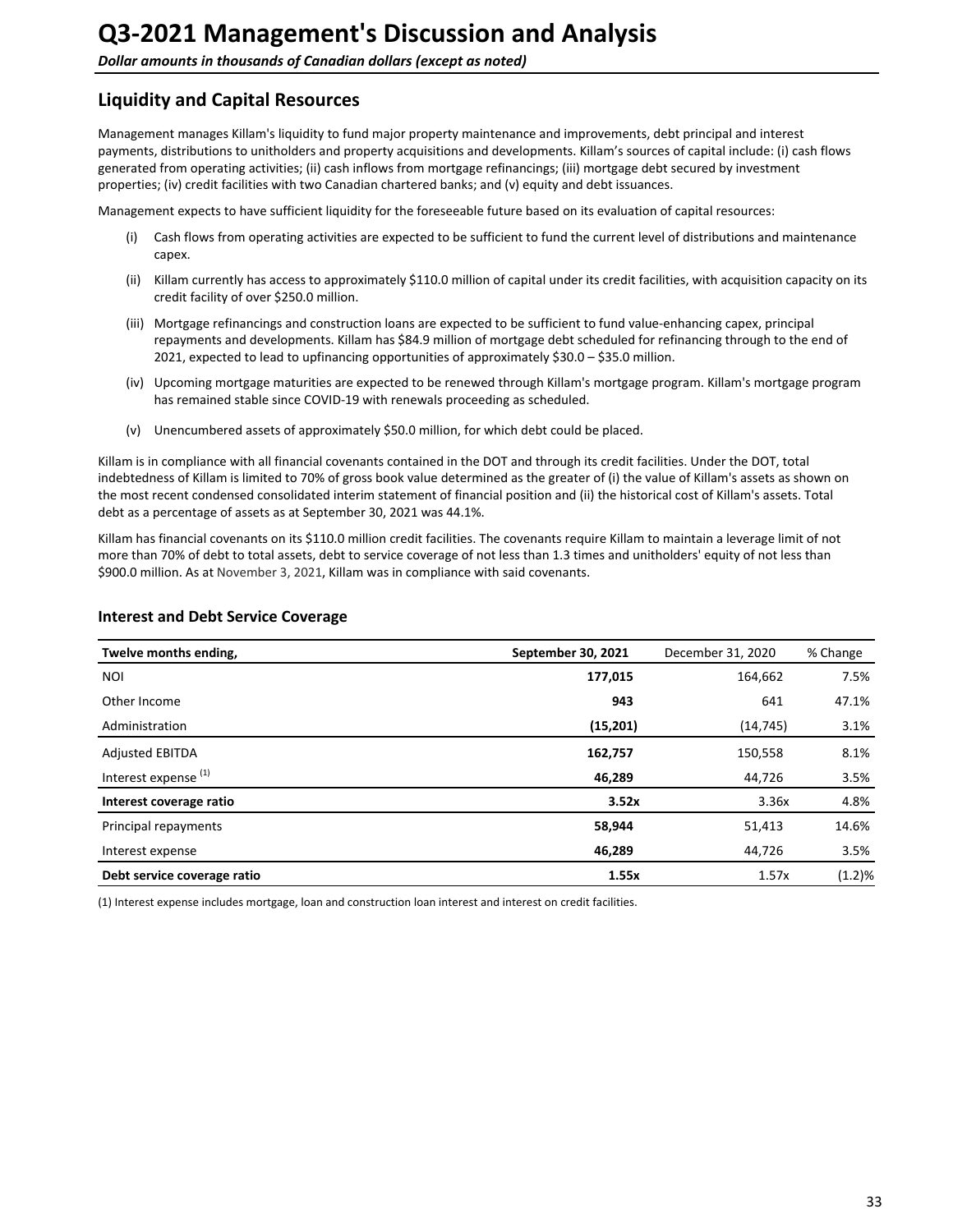<span id="page-33-0"></span>**Dollar amounts in thousands of Canadian dollars (except as noted)** 

# **Mortgages and Other Loans**

The table below outlines Killam's key debt metrics:

| As at                                        | September 30, 2021 | December 31, 2020 | Change        |
|----------------------------------------------|--------------------|-------------------|---------------|
| Weighted average years to debt maturity      | 4.1                | 4.6               | $(0.5)$ years |
| Total debt to total assets                   | 44.1%              | 44.6%             | $(50)$ bps    |
| Interest coverage                            | 3.52x              | 3.36x             | 4.8%          |
| Debt service coverage                        | 1.55x              | 1.57x             | (1.3)%        |
| Debt to normalized EBITDA <sup>(1)</sup>     | 11.18x             | 10.78x            | 3.7%          |
| Weighted average mortgage interest rate      | 2.61%              | 2.69%             | $(8)$ bps     |
| Weighted average interest rate of total debt | 2.59%              | 2.69%             | $(10)$ bps    |

(1) Ratio calculated net of cash.

Killam's long-term debt consists largely of fixed-rate, long-term mortgages. Mortgages are secured by a first or second charge against individual properties. Killam's weighted average interest rate on mortgages as at September 30, 2021, was 2.61%, 8 bps lower compared to the rate as at December 31, 2020.

Total debt as a percentage of total assets was 44.1% as at September 30, 2021, compared to 44.6% as at December 31, 2020. The slight decrease in total leverage is attributable to assets acquired and fair value gains related to cap-rate compression and strong NOI growth. Management is focused on maintaining conservative debt levels. Total debt to total assets is sensitive to changes in the fair value of investment properties, in particular cap-rate changes.

### **Refinancings**

For the nine months ended September 30, 2021, Killam refinanced the following mortgages:

|             | <b>Mortgage Debt</b><br><b>Maturities</b> |       | Mortgage Debt<br>on Refinancing |       | Weighted<br><b>Average Term</b> | <b>Net Proceeds</b> |
|-------------|-------------------------------------------|-------|---------------------------------|-------|---------------------------------|---------------------|
| Apartments  | \$49,068                                  | 2.48% | \$67.193                        | 1.93% | 5.0 years                       | \$18,125            |
| <b>MHCs</b> | 3.207                                     | 3.08% | 5.374                           | 2.43% | 5.0 years                       | 2,167               |
|             | \$52.275                                  | 2.52% | \$72.567                        | 1.97% | 5.0 years                       | \$20,292            |

The following table details the maturity dates and average interest rates of mortgage and vendor debt, and the percentage of apartment mortgages that are CMHC-insured by year of maturity:

|                            |                                | Apartments                     |                                    | <b>MHCs and Commercial</b>     |                                | Total                          |                                |
|----------------------------|--------------------------------|--------------------------------|------------------------------------|--------------------------------|--------------------------------|--------------------------------|--------------------------------|
| Year of<br><b>Maturity</b> | <b>Balance</b><br>September 30 | Weighted<br>Avg<br>Int. Rate % | %<br><b>CMHC</b><br><b>Insured</b> | <b>Balance</b><br>September 30 | Weighted<br>Avg<br>Int. Rate % | <b>Balance</b><br>September 30 | Weighted<br>Avg Int. Rate<br>% |
| 2021                       | \$76,542                       | 2.22%                          | 93.5%                              | \$8,562                        | 3.72%                          | \$85,104                       | 2.37%                          |
| 2022                       | 142.819                        | 2.68%                          | 47.7%                              | 23,271                         | 3.58%                          | 166,090                        | 2.81%                          |
| 2023                       | 198,055                        | 3.19%                          | 67.2%                              | 30,290                         | 3.78%                          | 228,345                        | 3.27%                          |
| 2024                       | 299,555                        | 2.55%                          | 73.4%                              | 26,197                         | 2.88%                          | 325,752                        | 2.57%                          |
| 2025                       | 322,960                        | 1.94%                          | 59.3%                              | 21,799                         | 2.61%                          | 344.759                        | 1.99%                          |
| Thereafter                 | 686,893                        | 2.70%                          | 96.4%                              | 5,272                          | 2.44%                          | 692,165                        | 2.70%                          |
|                            | \$1,726,824                    | 2.56%                          | 78.0%                              | \$115,391                      | 3.25%                          | \$1,842,215                    | 2.61%                          |

(1) Excludes \$8.3 million in variable rate demand loans secured by development properties, which are classified as mortgages and loans payable as at September 30, 2021.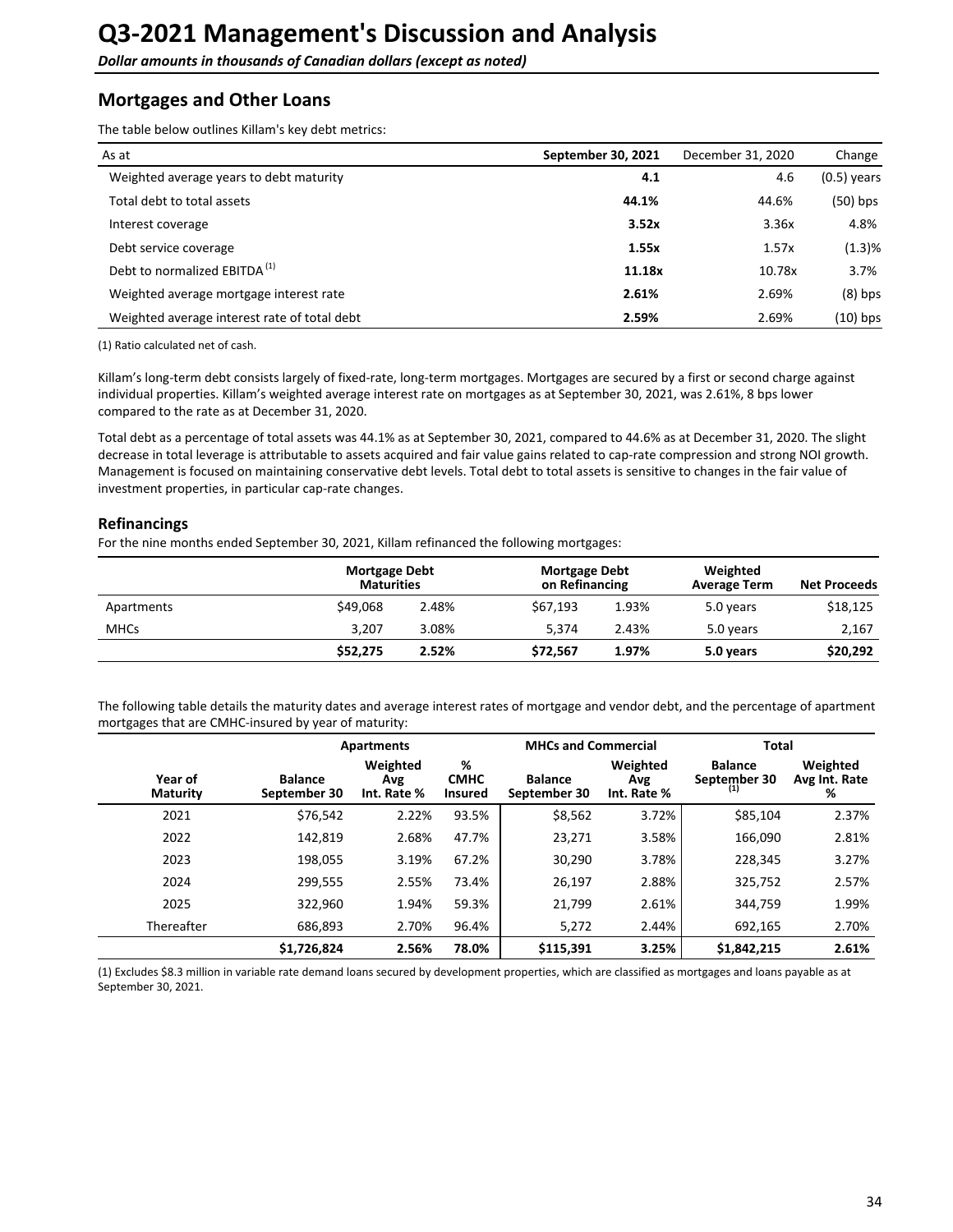**Dollar amounts in thousands of Canadian dollars (except as noted)** 



#### **Apartment Mortgage Maturities by Year**

Access to mortgage debt is essential in refinancing maturing debt and financing acquisitions. Management has diversified Killam's mortgages to avoid dependence on any one lending institution and has staggered maturity dates to manage interest rate risk. Management anticipates continued access to mortgage debt for both acquisitions and refinancings. Killam has experienced continued access to mortgage debt throughout the current COVID-19 pandemic. Access to CMHC-insured financing gives apartment owners an advantage over other asset classes as lenders are provided a government guarantee and therefore are able to lend at more favourable rates. As at September 30, 2021, approximately 78.0% of Killam's apartment mortgages were CMHC-insured (73.1% of total mortgages, as MHC and commercial mortgages are not eligible for CMHC insurance) (December 31, 2020 - 85.2% and 79.9%). The weighted average interest rate on the CMHC-insured mortgages was 2.56% as at September 30, 2021 (December 31, 2020 -2.60%).

The following tables present the NOI for properties that are available to Killam to refinance at debt maturity in the remainder of 2021 and  $2022$ :

| <b>Remaining 2021 Debt Maturities</b>  | Number of<br><b>Properties</b> | <b>Estimated NOI</b> | Principal<br><b>Balance</b><br>(at maturity) |
|----------------------------------------|--------------------------------|----------------------|----------------------------------------------|
| Apartments with debt maturing          | 22                             | \$9,591              | \$79,988                                     |
| MHCs and commercial with debt maturing | 3                              | 720                  | 4,869                                        |
|                                        | 25                             | \$10,311             | \$84,857                                     |
|                                        |                                |                      |                                              |
| <b>2022 Debt Maturities</b>            | Number of<br><b>Properties</b> | <b>Estimated NOI</b> | Principal<br><b>Balance</b><br>(at maturity) |
|                                        |                                |                      |                                              |
| Apartments with debt maturing          | 22                             | \$15,496             | \$139,744                                    |
| MHCs with debt maturing                | 9                              | 3,153                | 22,316                                       |

### **Future Contractual Debt Obligations**

As at September 30, 2021, the timing of Killam's future contractual debt obligations is as follows:

| Twelve months ending September 30, | Mortgage and<br><b>Loans Payable</b> | <b>Construction</b><br>Loans $(1)$ | <b>Credit Facilities</b> | Total       |
|------------------------------------|--------------------------------------|------------------------------------|--------------------------|-------------|
| 2022                               | \$300,244                            | \$63,450                           | \$32,901                 | \$396,595   |
| 2023                               | 246,044                              |                                    |                          | 246,044     |
| 2024                               | 302,499                              |                                    |                          | 302,499     |
| 2025                               | 290,061                              |                                    |                          | 290,061     |
| 2026                               | 114,122                              |                                    |                          | 114,122     |
| Thereafter                         | 597,515                              |                                    |                          | 597,515     |
|                                    | \$1,850,485                          | \$63,450                           | \$32,901                 | \$1,946,836 |

(1) Construction loans are demand loans that are expected to be replaced with permanent mortgage financing on development completion and lease-up.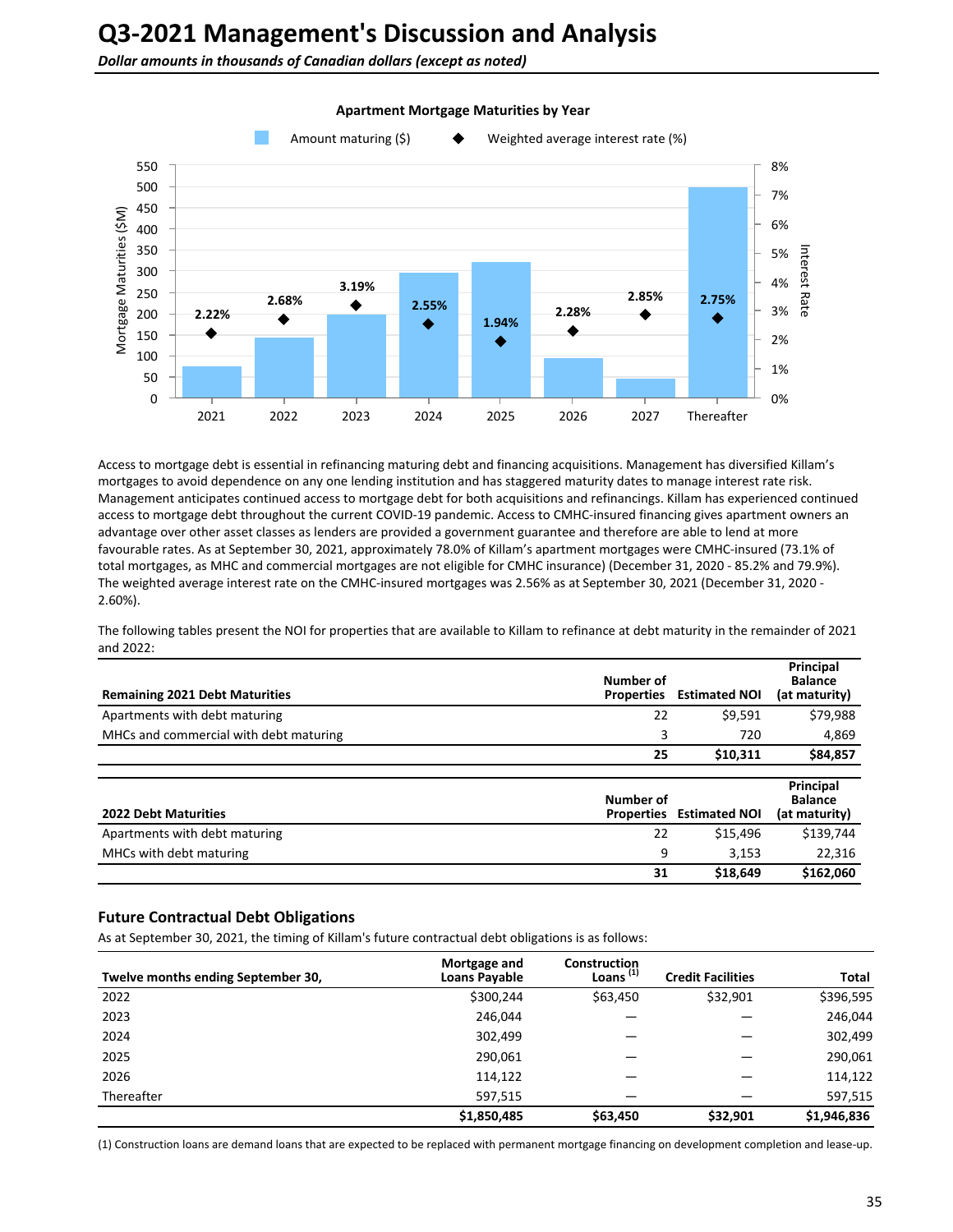## <span id="page-35-0"></span>**Credit Facilities**

Killam has access to two credit facilities with credit limits of \$110.0 million (\$130.0 million with the accordion feature) and \$15.0 million (December 31, 2020 - \$110.0 million and \$10.0 million) that can be used for acquisition and general business purposes. The \$15.0 million facility was increased from \$10.0 million during Q3-2021.

The \$110.0 million facility bears interest at prime plus 70 bps on prime rate advances or 170 bps over bankers' acceptances ("BAs"). The facility includes a \$30.0 million demand revolver and a \$80.0 million committed revolver as well as an accordion option to increase the \$110.0 million facility by an additional \$20.0 million. The agreement includes certain covenants and undertakings with which Killam was in compliance as at September 30, 2021. The facility matures on December 15, 2021 and Management expects to renew the facility.

The \$15.0 million demand facility bears interest at prime plus 125 bps on advances and 135 bps on issuance of letters of credit in addition to 50 bps per annum. The agreement includes certain covenants and undertakings with which Killam was in compliance as at September 30, 2021.

| \$110.0 million facility<br>\$29,000<br>\$130,000<br>\$—<br>\$15.0 million facility<br>15,000<br>1,870<br>3,901<br><b>Total</b><br>\$145,000<br>\$32,901<br>\$1,870<br><b>Maximum Loan</b><br>Letters of<br>Amount<br>Amount <sup>(1)</sup><br>As at December 31, 2020<br><b>Credit</b><br><b>Drawn</b><br>\$110.0 million facility<br>\$130,000<br>\$5,000<br>\$—<br>\$10.0 million facility<br>10.000<br>2.029<br>1,773<br>Total<br>\$140,000<br>\$7,029<br>\$1,773 | As at September 30, 2021 | <b>Maximum Loan</b><br>Amount <sup>(1)</sup> | Amount<br>Drawn | Letters of<br>Credit | Amount<br>Available |
|-----------------------------------------------------------------------------------------------------------------------------------------------------------------------------------------------------------------------------------------------------------------------------------------------------------------------------------------------------------------------------------------------------------------------------------------------------------------------|--------------------------|----------------------------------------------|-----------------|----------------------|---------------------|
|                                                                                                                                                                                                                                                                                                                                                                                                                                                                       |                          |                                              |                 |                      | \$101,000           |
|                                                                                                                                                                                                                                                                                                                                                                                                                                                                       |                          |                                              |                 |                      | 9,229               |
|                                                                                                                                                                                                                                                                                                                                                                                                                                                                       |                          |                                              |                 |                      | \$110,229           |
|                                                                                                                                                                                                                                                                                                                                                                                                                                                                       |                          |                                              |                 |                      | Amount<br>Available |
|                                                                                                                                                                                                                                                                                                                                                                                                                                                                       |                          |                                              |                 |                      | \$125,000           |
|                                                                                                                                                                                                                                                                                                                                                                                                                                                                       |                          |                                              |                 |                      | 6,198               |
|                                                                                                                                                                                                                                                                                                                                                                                                                                                                       |                          |                                              |                 |                      | \$131,198           |

(1) Maximum loan includes a \$20.0 million accordion option, for which collateral is pledged.

#### **Construction Loans**

As at September 30, 2021, Killam had access to five variable rate non-revolving demand construction loans, for the purpose of financing development projects, totalling \$179.1 million. As at September 30, 2021, \$63.5 million was drawn on the construction loans (December 31, 2020 - \$41.3 million). Payments are made monthly on an interest-only basis. The weighted-average contractual interest rate on amounts outstanding is 2.23% (December 31, 2020 - 2.37%). Once construction is complete and rental targets achieved, the construction loans will be repaid in full and replaced with conventional mortgages.

Construction financing for Killam's Civic 66 development and The Governor development were finalized during Q1-2021 and Q2-2021.

# **Unitholders' Equity**

As Killam is an open-ended mutual fund trust, unitholders of trust units are entitled to redeem their trust units at any time at prices determined and payable in accordance with the conditions specified in Killam's DOT. Consequently, under IFRS, trust units are defined as financial liabilities; however, for purposes of financial statement classification and presentation, trust units may be presented as equity instruments as they meet the puttable instrument exemption under IAS 32.

All trust units outstanding are fully paid, have no par value and are voting trust units. The DOT authorizes the issuance of an unlimited number of trust units. Trust units represent a unitholder's proportionate undivided beneficial interest in Killam. No trust unit has any preference or priority over another. No unitholder has or is deemed to have any right of ownership in any of the assets of Killam. Each unit confers the right to one vote at any meeting of unitholders and to participate pro rata in any distributions and, on liquidation, to a pro rata share of the residual net assets remaining after preferential claims thereon of debt holders.

Unitholders have the right to redeem their units at the lesser of (i) 90% of the market price of the trust unit (market price is defined as the weighted average trading price of the previous 10 trading days) and (ii) the most recent closing market price (closing market price is defined as the weighted average trading price on the specified date) at the time of the redemption. The redemption price will be satisfied by cash, up to a limit of \$50 thousand for all redemptions in a calendar month, or a note payable. For the three and nine months ended September 30, 2021, no unitholders redeemed units.

Killam's Distribution Reinvestment Plan ("DRIP") allows unitholders to elect to have all cash distributions from the Trust reinvested in additional units. Unitholders who participate in the DRIP receive an additional distribution of units equal to 3% of each cash distribution reinvested. The price per unit is calculated by reference to the 10-day volume weighted average price of Killam's units on the Toronto Stock Exchange preceding the relevant distribution date, which typically is on or about the 15th day of the month following the distribution declaration.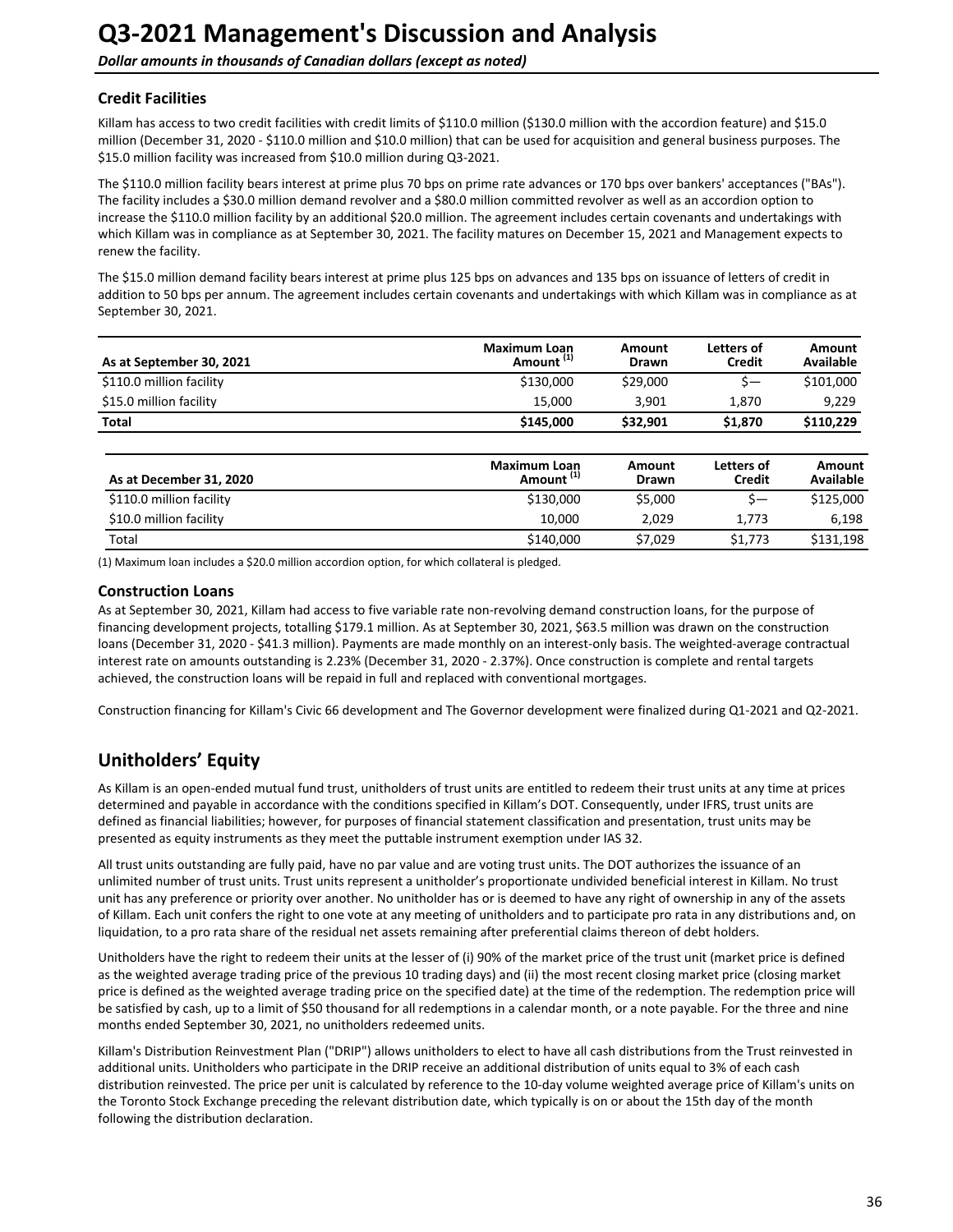<span id="page-36-0"></span>**Dollar amounts in thousands of Canadian dollars (except as noted)** 

The following chart highlights Killam's distributions paid and trust units reinvested.

# **Distribution Reinvestment Plan and Net Distributions Paid**

|                                                                | Three months ended September 30, |          |          | Nine months ended September 30, |           |          |
|----------------------------------------------------------------|----------------------------------|----------|----------|---------------------------------|-----------|----------|
|                                                                | 2021                             | 2020     | % Change | 2021                            | 2020      | % Change |
| Distributions declared on trust units                          | \$19,105                         | \$17,637 | 8.3%     | \$55,391                        | \$50,998  | 8.6%     |
| Distributions declared on exchangeable units                   | 687                              | 697      | (1.4)%   | 2,065                           | 2,087     | (1.1)%   |
| Distributions declared on awards outstanding under<br>RTU plan | 60                               | 60       | $-$ %    | 180                             | 180       | -%       |
| Total distributions declared                                   | \$19,852                         | \$18,394 | 7.9%     | \$57,636                        | \$53,265  | 8.2%     |
| Less:                                                          |                                  |          |          |                                 |           |          |
| Distributions on trust units reinvested                        | (6,764)                          | (5,753)  | 17.6%    | (19,054)                        | (15, 431) | 23.5%    |
| Distributions on RTUs reinvested                               | (60)                             | (60)     | $-\%$    | (180)                           | (180)     | $-\%$    |
| Net distributions paid                                         | \$13,028                         | \$12,581 | 3.6%     | \$38,402                        | \$37,654  | 2.0%     |
| Percentage of distributions reinvested                         | 34.4%                            | 31.6%    |          | 33.4%                           | 29.3%     |          |

# **PART VIII**

# **Summary of Selected Consolidated Quarterly Results**

|                                         | Q3-2021  | Q2-2021   | Q1-2021  | Q4-2020  | Q3-2020  | Q2-2020  | Q1-2020  | Q4-2019   |
|-----------------------------------------|----------|-----------|----------|----------|----------|----------|----------|-----------|
| Property revenue                        | \$76.244 | \$70.300  | \$67,374 | \$66,845 | \$66,653 | \$64,899 | \$63,293 | \$62,795  |
| <b>NOI</b>                              | \$50,455 | \$44.596  | \$40.263 | \$41,702 | \$43,198 | \$41,516 | \$38,047 | \$39,932  |
| Net income                              | \$46.634 | \$136.672 | \$27,422 | \$48,563 | \$37,465 | \$21,509 | \$38,503 | \$126,805 |
| <b>FFO</b>                              | \$34,246 | \$29,369  | \$25,107 | \$26,537 | \$28,512 | \$26,617 | \$23,012 | \$24.997  |
| FFO per unit - diluted                  | \$0.30   | \$0.27    | \$0.23   | \$0.25   | \$0.27   | \$0.26   | \$0.22   | \$0.25    |
| <b>AFFO</b>                             | \$29.510 | \$24,774  | \$20,486 | \$22,012 | \$24,099 | \$22,136 | \$18,566 | \$20,680  |
| AFFO per unit - diluted                 | \$0.26   | \$0.23    | \$0.19   | \$0.21   | \$0.23   | \$0.22   | \$0.18   | \$0.21    |
| Weighted average units - diluted (000s) | 114.250  | 109.929   | 107.669  | 107.300  | 105.691  | 102.620  | 102,358  | 99,781    |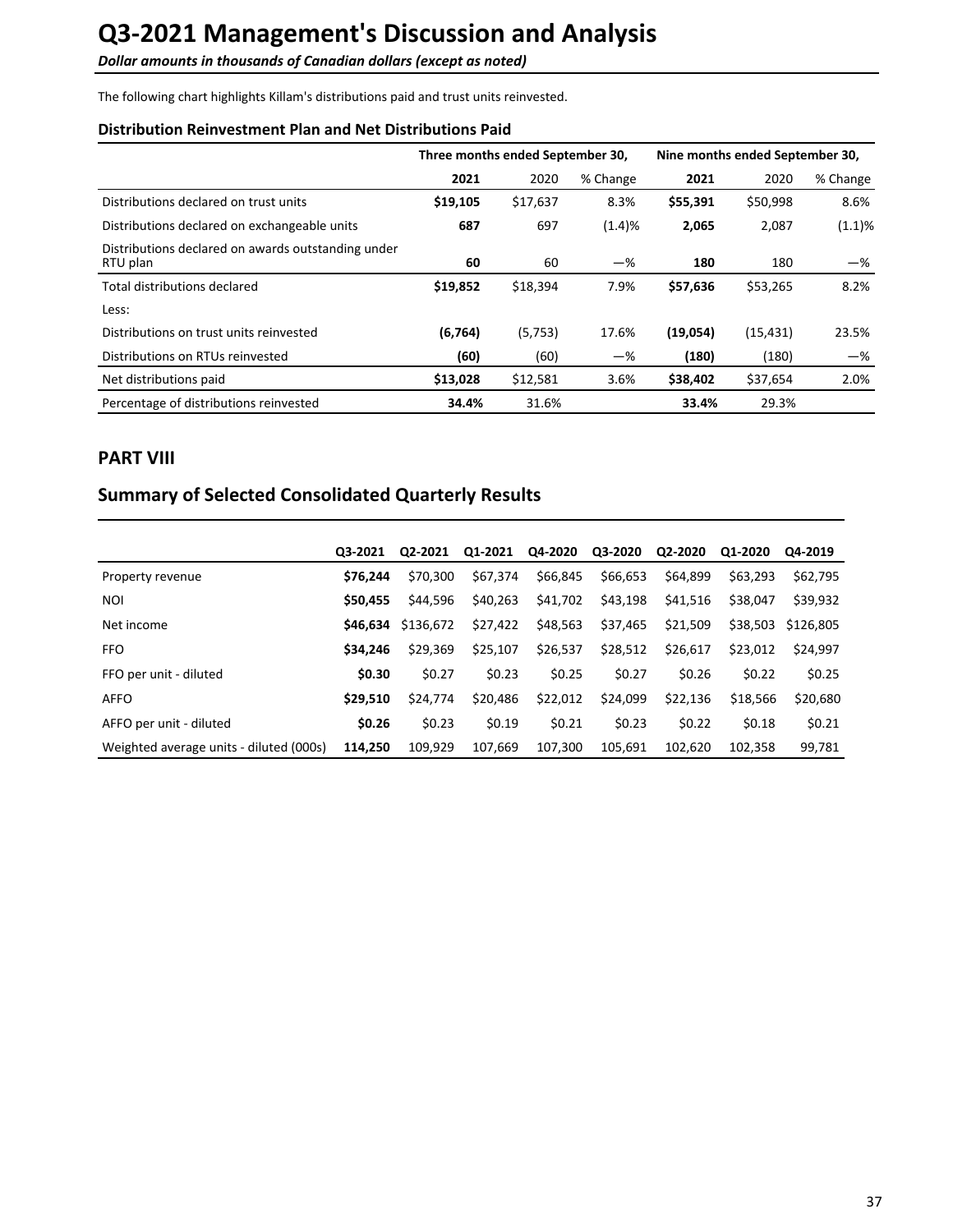# <span id="page-37-0"></span>**Risks and Uncertainties**

Killam faces a variety of risks, the majority of which are common to real estate entities. These are described in detail in the MD&A of Killam's 2020 Annual Report and in Killam's AIF, both filed on SEDAR. These factors continue to exist and remain relatively unchanged.

### **Pandemic Risk and Economic Downturn**

On March 11, 2020, the World Health Organization declared COVID-19 a global pandemic. The transmission of COVID-19 and efforts to contain its spread have resulted in international, national and local border closings, significant disruptions to business operations, financial markets, regional economies and the world economy. Such disruptions could adversely affect the ability of Killam's tenants to pay rent and increase Killam's credit risk. In addition, the COVID-19 pandemic and other outbreaks could materially interrupt Killam's supply chain and service providers, which could have material adverse affects on Killam's ability to maintain and service its properties. There can be no assurance that a disruption in financial markets, regional economies and the world economy and the government measures to contain COVID-19 will not negatively affect the financial performance or fair values of Killam's investment properties in a material manner.

The Trust's response to the COVID-19 pandemic is guided by local public health authorities and governments. Killam continues to closely monitor business operations and may take further actions that respond to directives of governments and public health authorities or that are in the best interests of employees, tenants, suppliers or other stakeholders, as necessary. These changes and any additional changes in operations in response to COVID-19 could materially impact the business operations and financial results of Killam. The COVID-19 situation continues to change rapidly, and uncertainties remain with respect to the severity and duration of a resurgence in COVID-19 or its variants, the efficacy of COVID-19 vaccines, the speed and extent to which normal economic conditions are able to resume and the effectiveness of government and central bank responses. There are no comparable recent events that provide guidance as to the effect the spread of COVID-19 may have, and, as a result, it is not possible to reliably estimate the duration and severity of these consequences, as well as their impact on the financial position and results of the Trust for future periods.

# **Critical Accounting Policies and Significant Accounting Judgments, Estimates and Assumptions**

The condensed consolidated interim financial statements should be read in conjunction with Killam's most recently issued Annual Report, which includes information necessary or useful to understanding Killam's business and financial statement presentation. In particular, Killam's significant accounting policies were presented in note 2 to the audited consolidated financial statements for the year ended December 31, 2020, and any changes in the accounting policies applied have been described in note 2 to the condensed consolidated interim financial statements for the three and nine months ended September 30, 2021.

The preparation of financial statements in conformity with IFRS requires Management to make estimates and assumptions. Significant areas of judgment, estimates and assumptions are set out in note 3 to the audited consolidated financial statements found in Killam's 2020 Annual Report. The most significant estimates relate to the fair value of investment properties and deferred income taxes.

The condensed consolidated interim financial statements dated September 30, 2021, have been prepared considering the impact that the spread of COVID-19 has and continues to have on local, national and worldwide economies. Measures taken to contain the spread of the virus, have triggered significant disruptions to businesses worldwide.

Governments and central banks have responded with monetary and fiscal interventions to stabilize economic conditions. Killam has considered the economic outlook that may be experienced as a result of this virus on its tenants, suppliers and lenders. The ultimate duration and impacts of the COVID-19 pandemic are not currently known. Killam has used the best information available as at September 30, 2021, in determining its estimates and the assumptions that affect the carrying amounts of assets and liabilities, and earnings for the period. Actual results could differ from those estimates. Killam considers the estimates that could be most significantly impacted by COVID-19 to include those underlying the valuation of investment properties and the estimated credit losses on accounts receivable.

# **Disclosure Controls, Procedures and Internal Controls**

Management, including the Chief Executive Officer and the Chief Financial Officer, does not expect that Killam's disclosure controls and procedures and internal controls will prevent or detect all error and all fraud. Because of the inherent limitations in all control systems, an evaluation of controls can provide only reasonable, not absolute, assurance that all control issues and instances of fraud or error, if any, within Killam have been detected. During the most recent interim period, there have been no significant changes to Killam's disclosure controls and procedures or internal controls.